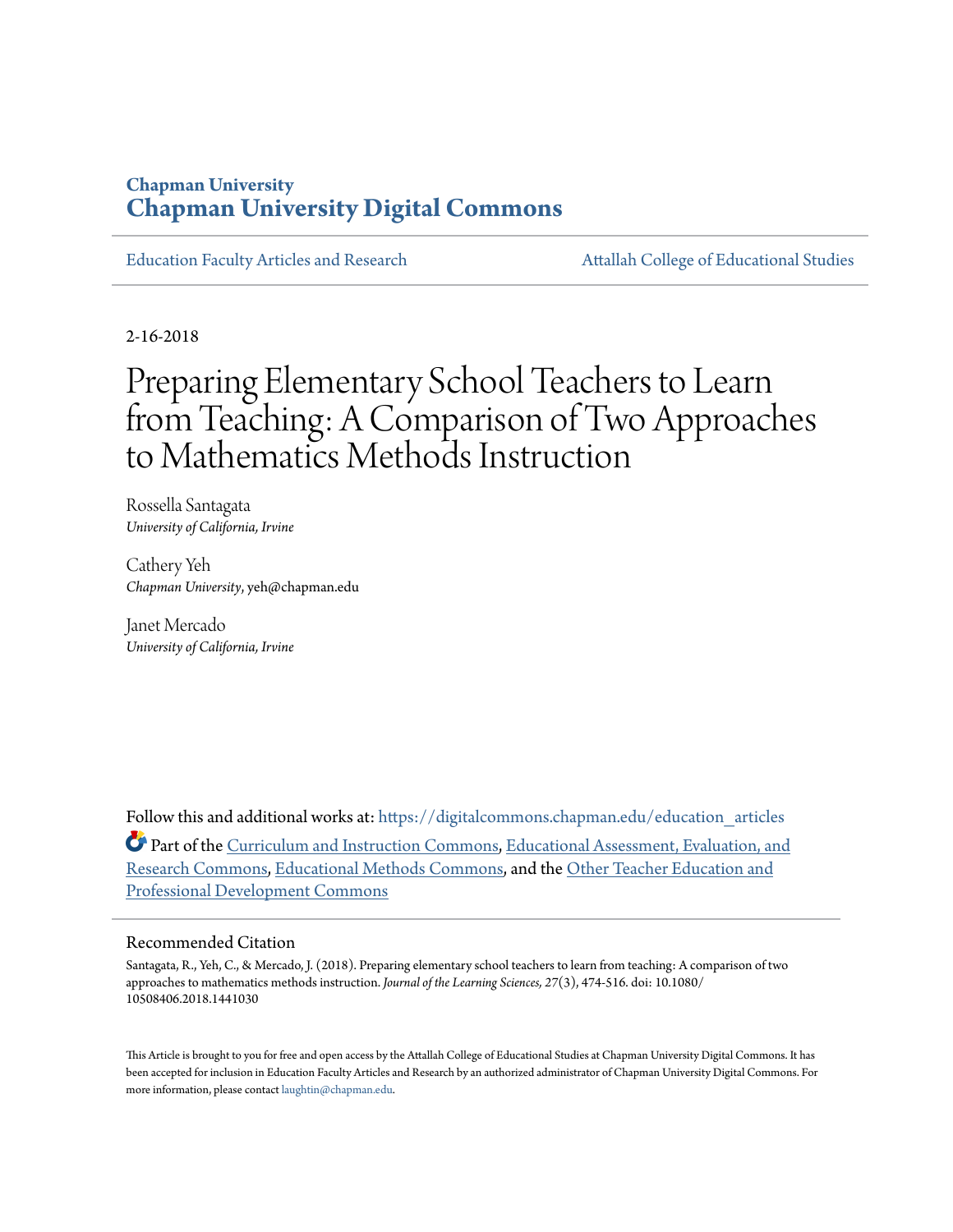## Preparing Elementary School Teachers to Learn from Teaching: A Comparison of Two Approaches to Mathematics Methods Instruction

## **Comments**

This is an Accepted Manuscript of an article published in *Journal of the Learning Sciences*, volume 27, issue 3, in 2018, available online at [DOI: 10.1080/10508406.2018.1441030](https://www.tandfonline.com/doi/abs/10.1080/10508406.2018.1441030). It may differ slightly from the final version of record.

#### **Copyright** Taylor & Francis

This article is available at Chapman University Digital Commons: [https://digitalcommons.chapman.edu/education\\_articles/209](https://digitalcommons.chapman.edu/education_articles/209?utm_source=digitalcommons.chapman.edu%2Feducation_articles%2F209&utm_medium=PDF&utm_campaign=PDFCoverPages)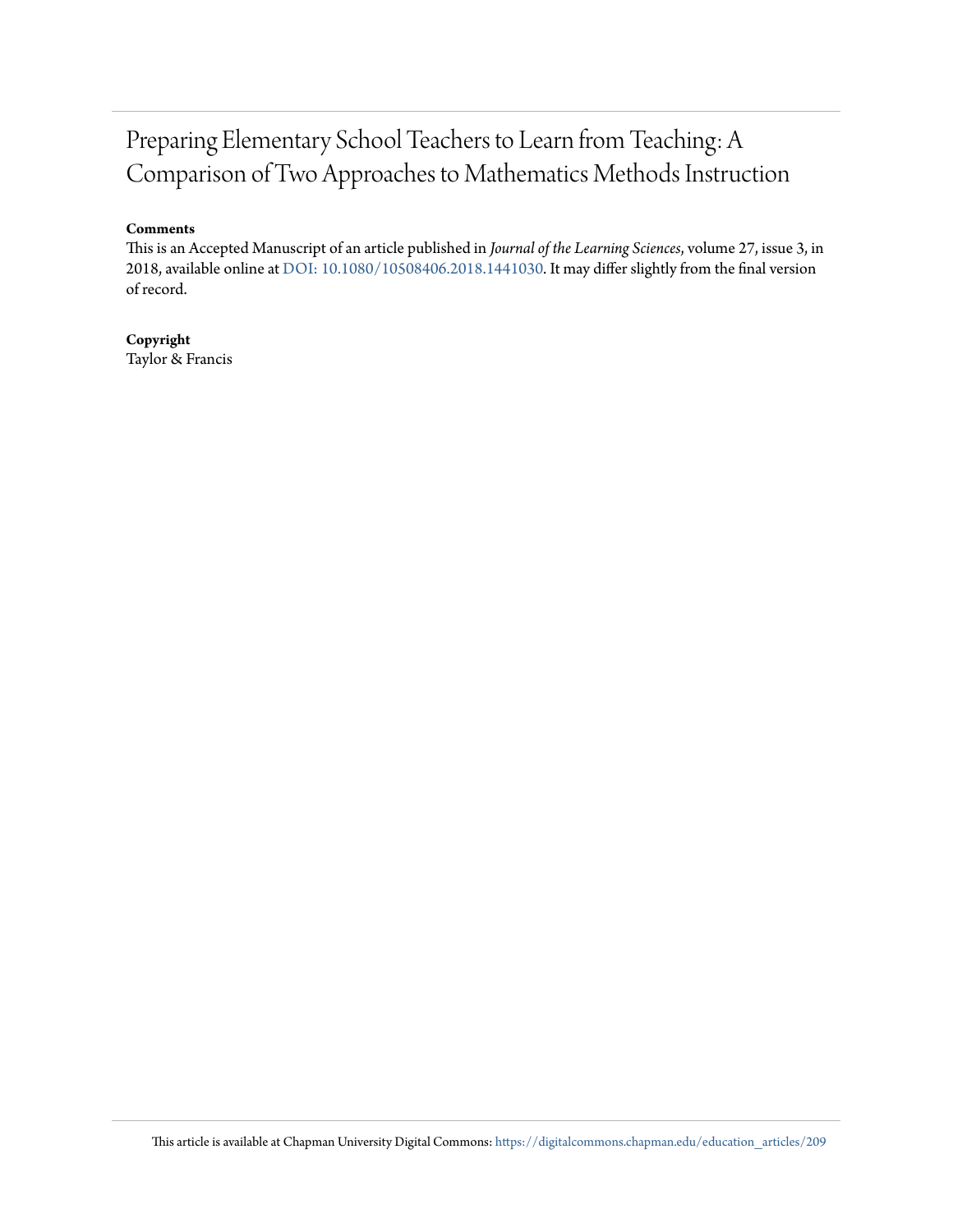

## **Preparing Elementary School Teachers to Learn from Teaching: A Comparison of Two Approaches to Mathematics Methods Instruction**

| <b>Preparing Elementary School Teachers to Learn from</b><br><b>Teaching: A Comparison of Two Approaches to Mathematics</b><br><b>Methods Instruction</b> |                                                                                                                                                                                          |
|-----------------------------------------------------------------------------------------------------------------------------------------------------------|------------------------------------------------------------------------------------------------------------------------------------------------------------------------------------------|
| Journal:                                                                                                                                                  | Journal of the Learning Sciences                                                                                                                                                         |
| Manuscript ID                                                                                                                                             | HLNS-2016-0132.R3                                                                                                                                                                        |
| Manuscript Type:                                                                                                                                          | Regular Article                                                                                                                                                                          |
| Keywords:                                                                                                                                                 | Mathematics < Content Areas, Instructional Design, Design Principles <<br>Topics, Teacher Learning and Development < Topics, Mixed Methodology <<br>Methodology, Adult < Age of Learners |
|                                                                                                                                                           |                                                                                                                                                                                          |
| <b>SCHOLARONE</b> <sup>®</sup><br><b>Manuscripts</b>                                                                                                      |                                                                                                                                                                                          |

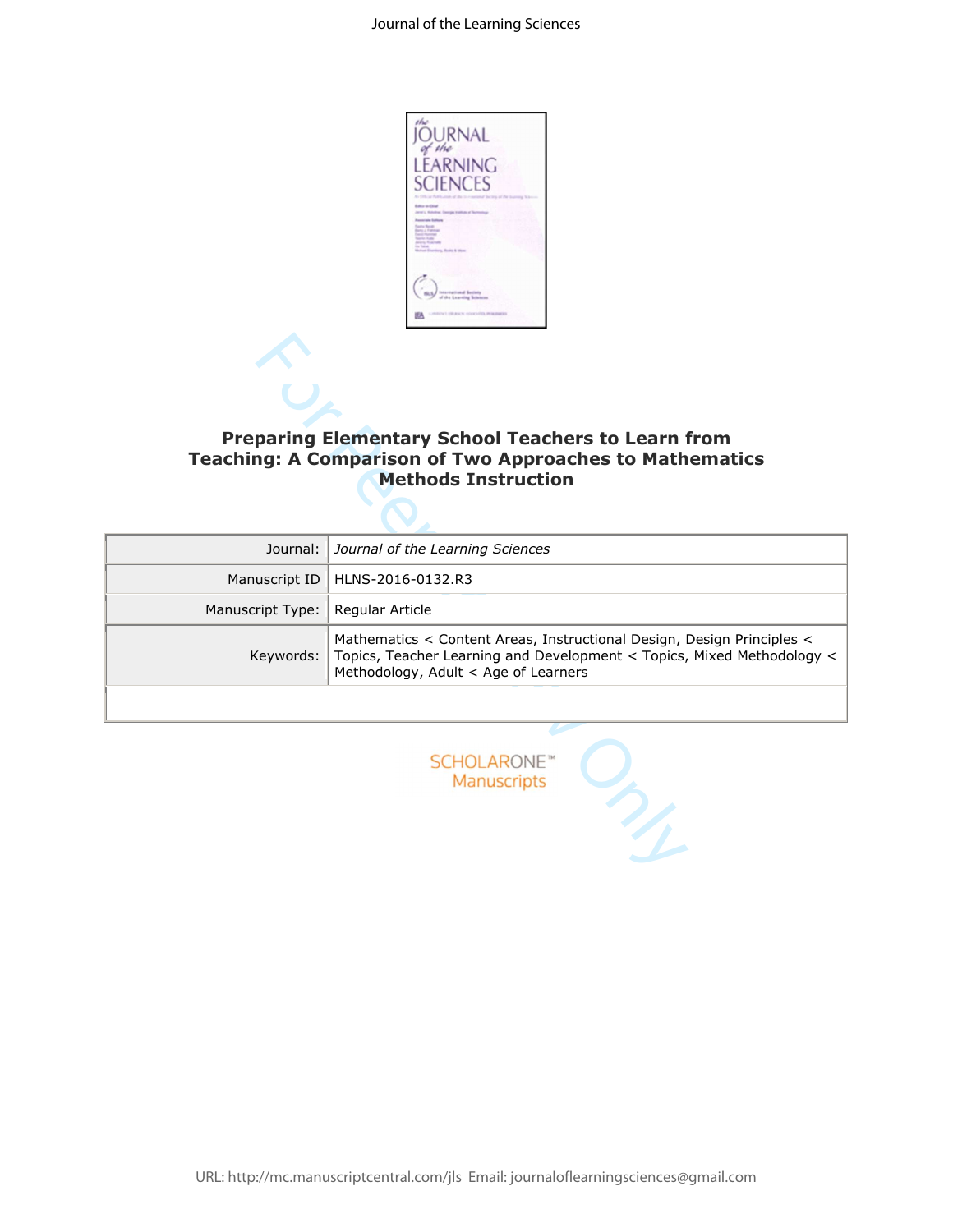$\mathbf{1}$  $\overline{2}$  $\overline{4}$  $\overline{7}$ 

#### Running head: PREPARING TEACHERS TO LEARN FROM TEACHING 1 1

Preparing Elementary School Teachers to Learn from Teaching: A Comparison of Two

Approaches to Mathematics Methods Instruction

For Perinan Only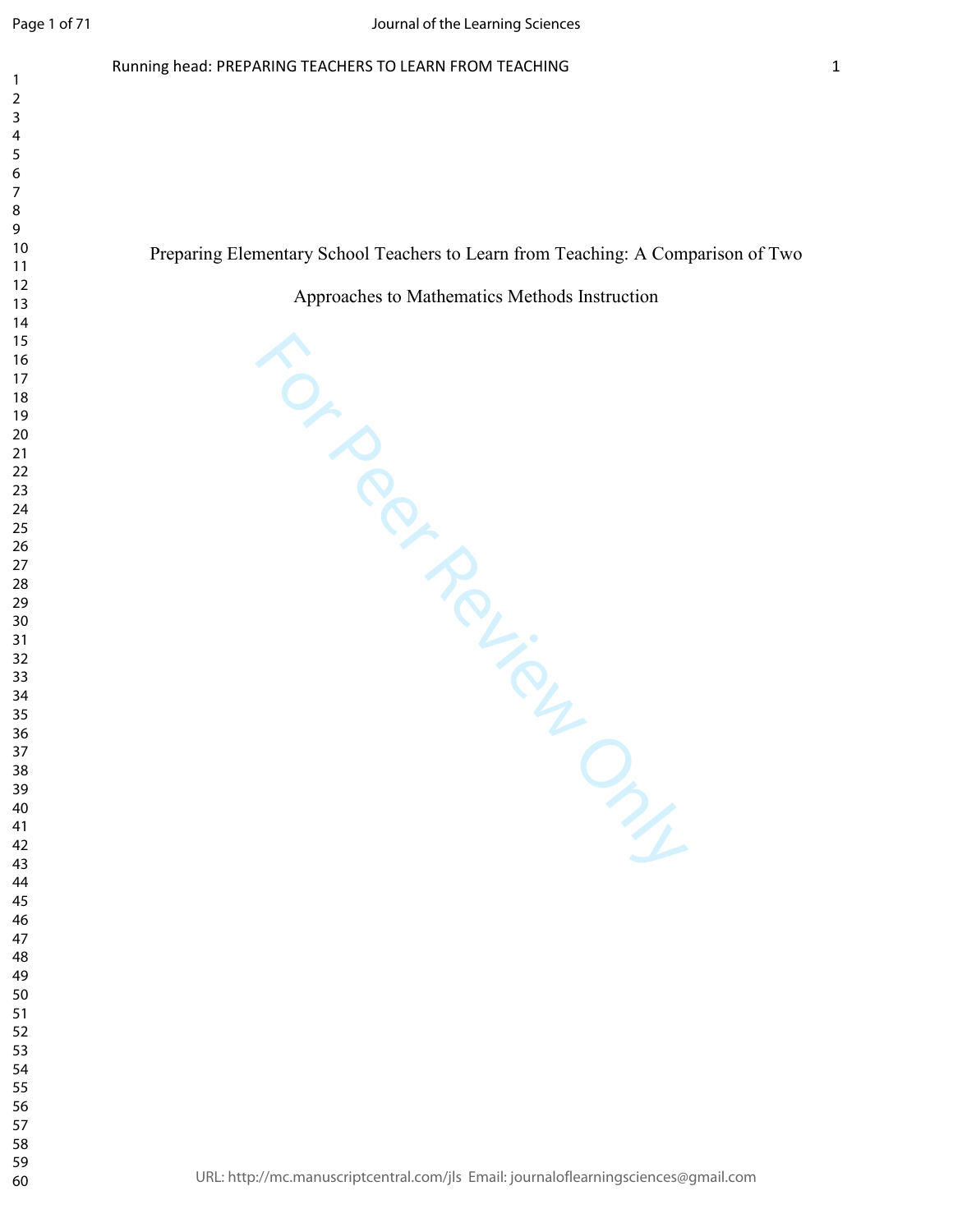#### Abstract

oncerns. We introduce the conceptual framework and desi<br>thematics methods course that targets these concerns. The<br>n and analysis of practice intended to foster career-long le<br>t of this course on several facets of learning-Teacher preparation programs face a significant challenge in determining how to design learning experiences that develop the combination of knowledge, practices, and dispositions needed for effective classroom teaching. Time constraints and the theory-practice divide are two well-documented concerns. We introduce the conceptual framework and design elements of a video-enhanced mathematics methods course that targets these concerns. The course centers on systematic reflection and analysis of practice intended to foster career-long learning. We then examine the impact of this course on several facets of learning-from-teaching competencies, including teacher knowledge, beliefs, and practices. Sixty-two pre-service teachers, enrolled in a one-year post-bachelor elementary teacher preparation program, were randomly assigned to attend this course or a more typical mathematics methods course. Findings suggest that teacher preparation experiences centered on systematic reflection and analysis create opportunities to develop certain aspects of learning-from-teaching competencies that remain otherwise underdeveloped. Implications for the design of teacher preparation include the integration in mathematics methods courses of cycles of analysis through video-enhanced discussions; collaborative planning, implementation, and reflection on teaching; and live observation and coconstructed interpretations and considerations of next steps.

*Keywords:* analysis of practice, mathematics teaching, teacher preparation, video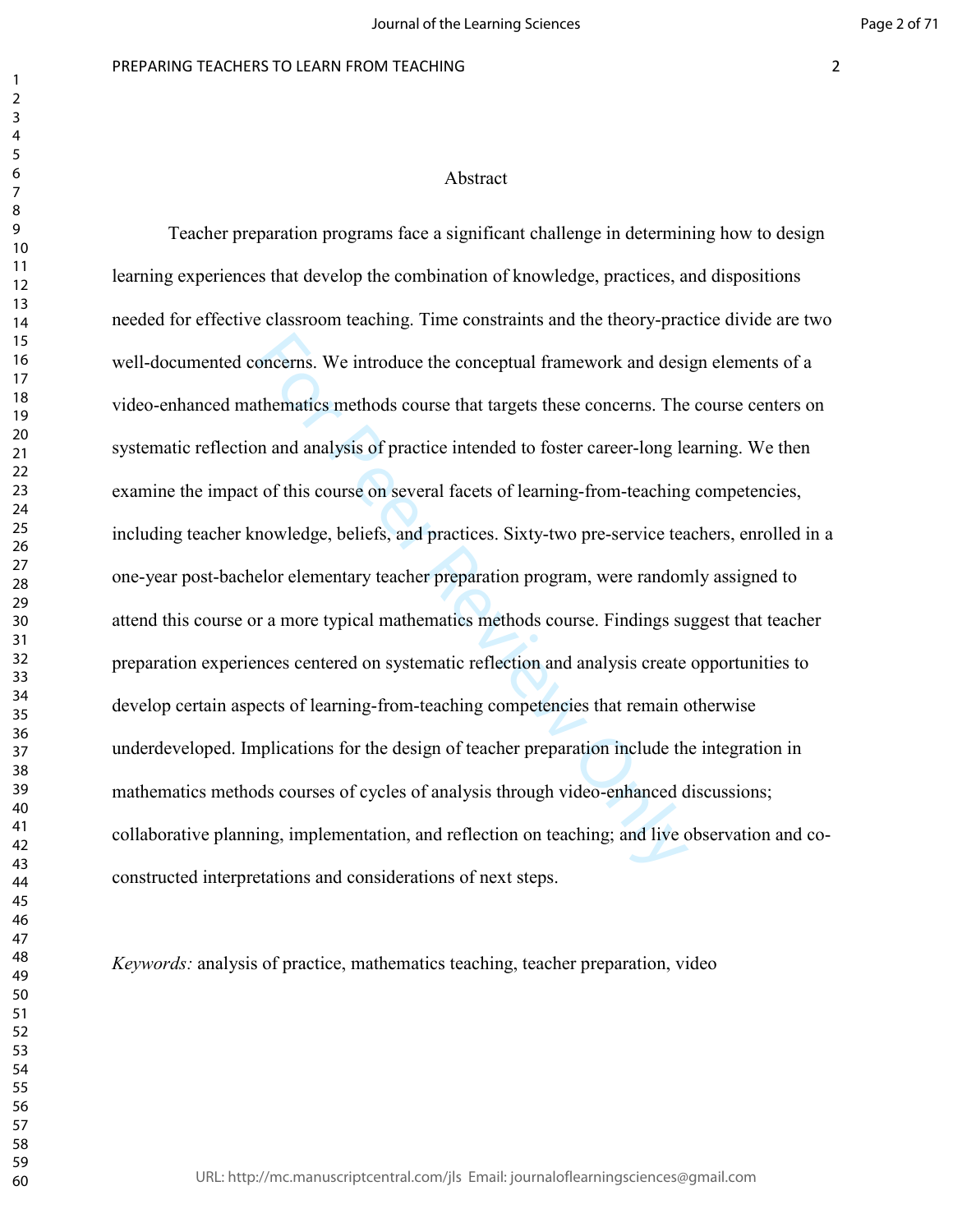## PREPARING TEACHERS TO LEARN FROM TEACHING **3** 3

Preparing Elementary School Teachers to Learn from Teaching: A Comparison of Two Approaches to Mathematics Methods Instruction

## **Introduction**

ent and pedagogical content knowledge, and they need to<br>es, so that they can make content accessible to all learners<br>e coupled with a positive disposition towards the subject n<br>Hammond & Bransford, 2005; Grossman, Hammerne Conceptualizations of what makes teachers effective differ, but most agree on a combination of knowledge, practices, and dispositions that are central to quality teaching. Teachers need content and pedagogical content knowledge, and they need to master learning and development theories, so that they can make content accessible to all learners (Shulman, 1986). Knowledge must be coupled with a positive disposition towards the subject matter and towards students (Darling-Hammond & Bransford, 2005; Grossman, Hammerness, & McDonald, 2009; Wilson, Floden, & Ferrini-Mundi, 2003). Because of racial, ethnic, and socio-economic disparities in opportunities to learn, teachers also need to develop political knowledge (Gutiérrez, 2013). Finally, some have argued that teachers must have an inquiry orientation towards their profession; in other words, they must be motivated to continue to improve their practices throughout their careers (Bransford, Brown, & Cocking, 1999; Brouwer & Korthagen, 2005; Cochran-Smith & Lytle, 2001; Leinhardt, Young, & Merriman, 1995).

Teacher preparation programs face a significant challenge in determining how to design learning experiences that develop the combination of knowledge, practices, and dispositions outlined above. Teacher educators often have limited time to prepare teachers for their profession. Decisions are continuously made that privilege specific content and experiences over others. This is true for structural and organizational decisions that relate to programs as a whole and for individual courses as well.

In addition to time constraints, another common obstacle is the divide between theory and practice (Black & Halliwell, 2000; Brouwer & Korthagen, 2005; Smagorinsky, Cook, &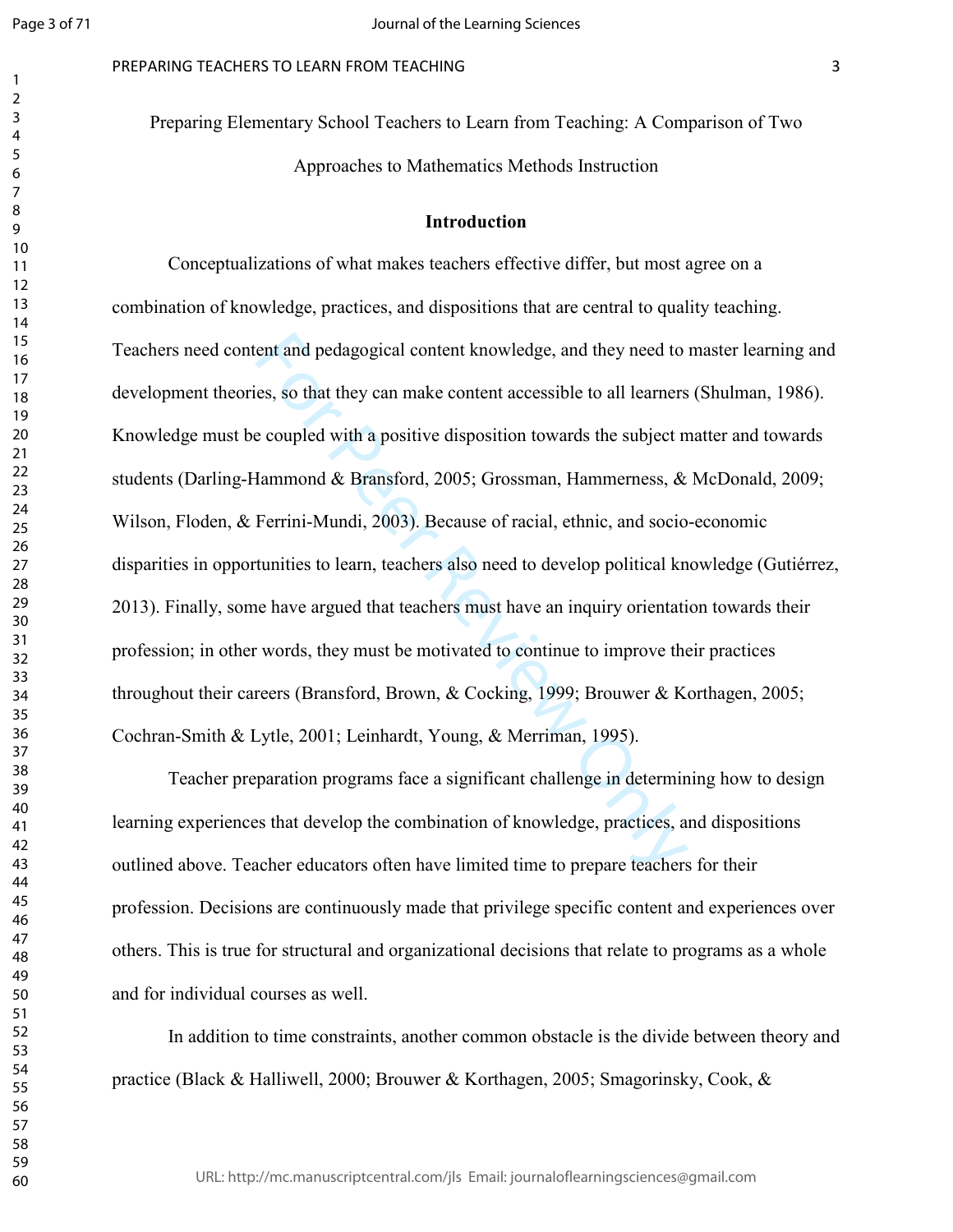Johnson, 2003). Teacher preparation programs struggle to integrate theories of teaching and research-based knowledge of learning into skilled practice. Too often, pre-service teachers perceive university coursework as a required step to receive a degree and as secondary to their ability to function in the realities of classrooms; fieldwork experiences are perceived instead, as the only setting where learning to teach occurs (Feiman-Nemser & Buchmann, 1985; Rosaen & Florio-Ruane, 2008).

5).<br>
Solvet tried to close this divide. In the late 1960s through the<br>
need teacher education research and practices, microteachi<br>
future teachers to adopt specific teaching techniques throu<br>
n, and feedback. Later in the Educators have tried to close this divide. In the late 1960s through the mid-1970s, when behaviorism influenced teacher education research and practices, microteaching experiences focused on training future teachers to adopt specific teaching techniques through cycles of modeling, imitation, and feedback. Later in the 1980s, the research paradigm shifted to cognitivism and teacher educators' attention likewise shifted from teachers' behavior to teachers' thinking and knowledge. It became clear that professional judgment is essential in teaching and that knowledge must translate into action to respond to in-the-moment situations (Santagata, Gallimore, & Stigler, 2005). The field has come to the agreement that teachers need to learn practices that are much more complex than the discrete techniques rehearsed in microteaching sessions (McDonald, Kazemi, & Schneider Kavanagh, 2013). Also, learning to teach entails much more than applying theoretical knowledge, or research-based strategies that are designed and tested in psychology labs, to classroom teaching (Ermeling, Hiebert, & Gallimore, 2015; Putnam & Borko, 2000).

Far from being resolved, the theory-practice divide has been re-conceptualized. Some have argued that the nature of knowledge that is useful for classroom teaching is substantially different from the knowledge generated by researchers (Hiebert, Gallimore, & Stigler, 2002). Teacher knowledge is detailed, concrete and specific; it is linked to practice and is organized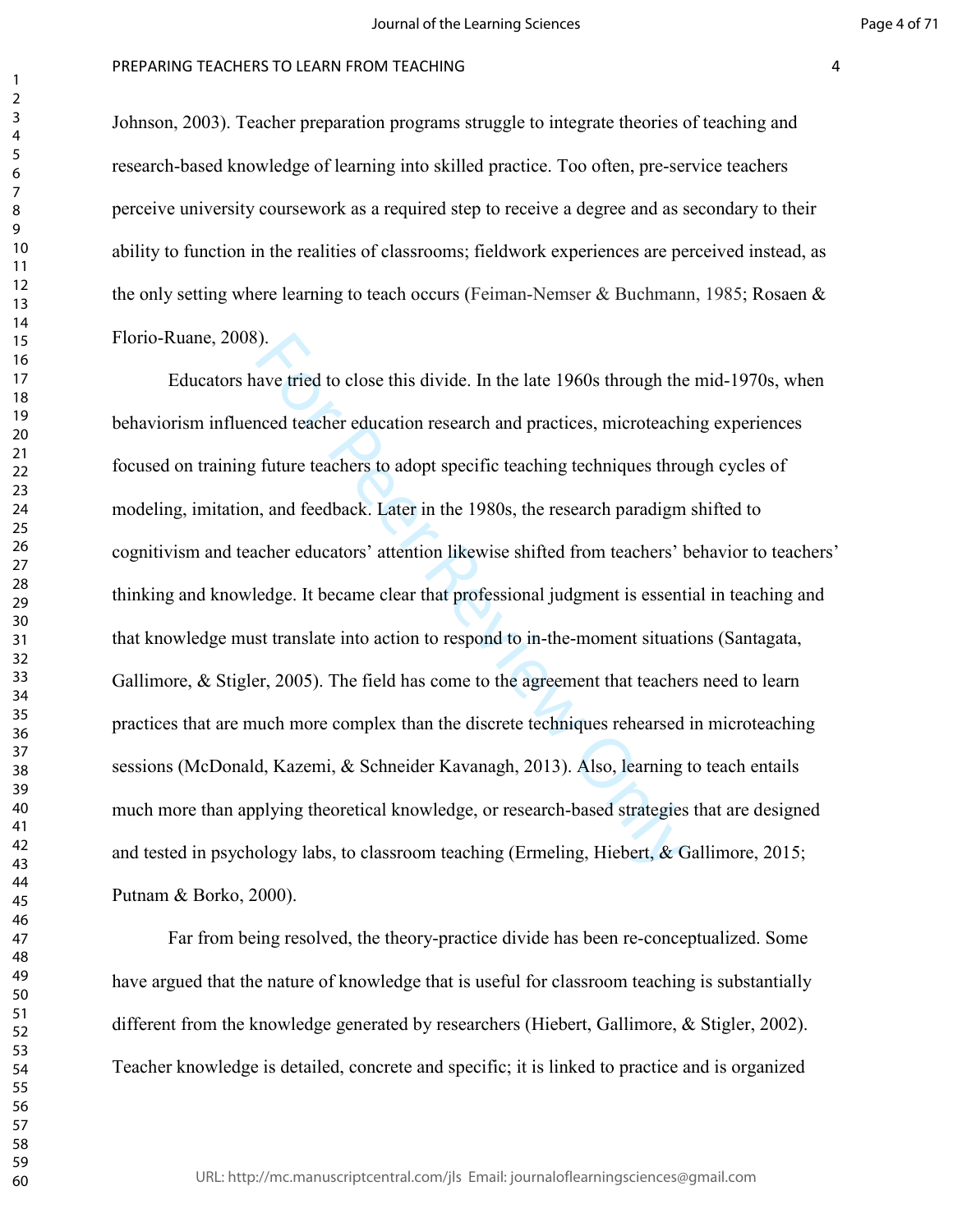#### Journal of the Learning Sciences

#### PREPARING TEACHERS TO LEARN FROM TEACHING 5

around problems of practice. For this knowledge to be useful to the profession and to newcomers, teachers must make teaching public and have mechanisms for sharing their knowledge and for improving practice over time (Santagata, et al., 2005).

racts of teaching and learning—particularly videos of inst<br>lent work, with the explicit goal of situating learning in the<br>n, to make effective use of limited teacher preparation time<br>lopment of learning-from-teaching compe This study addresses the two challenges outlined above: time constraints and the theorypractice divide. We designed and studied a mathematics methods course that structures teacher learning around artifacts of teaching and learning—particularly videos of instructional episodes and samples of student work, with the explicit goal of situating learning in the context of practice. In addition, to make effective use of limited teacher preparation time, we also prioritized the development of learning-from-teaching competencies that we conjecture will be generative of new learning as teachers enter the profession. To examine whether this approach to preparing elementary-school teachers to teach mathematics is promising, we compared learning outcomes for a group of teachers who attended this course and a control group who attended a course structured around the most frequently used mathematics methods textbook in the United States. This study design allowed us to ask the following broad question: Should time be set aside in teacher preparation to deliberately teach learning-from-teaching competencies or do these competencies develop through more typical experiences?

Before we describe the two courses and the study participants and methods, we contextualize the study within the broader approach of practice-based teacher preparation and discuss our conceptual framework.

## **Practice-Based Teacher Preparation and Learning-from-Teaching Competencies**

In accordance with the reconceptualization of the theory-practice divide we discussed above, scholars advocate for an organization of teacher preparation around a core set of practices that are grounded in research-based theories of how students learn (Ball and Forzani, 2009; Ball,

URL: http://mc.manuscriptcentral.com/jls Email: journaloflearningsciences@gmail.com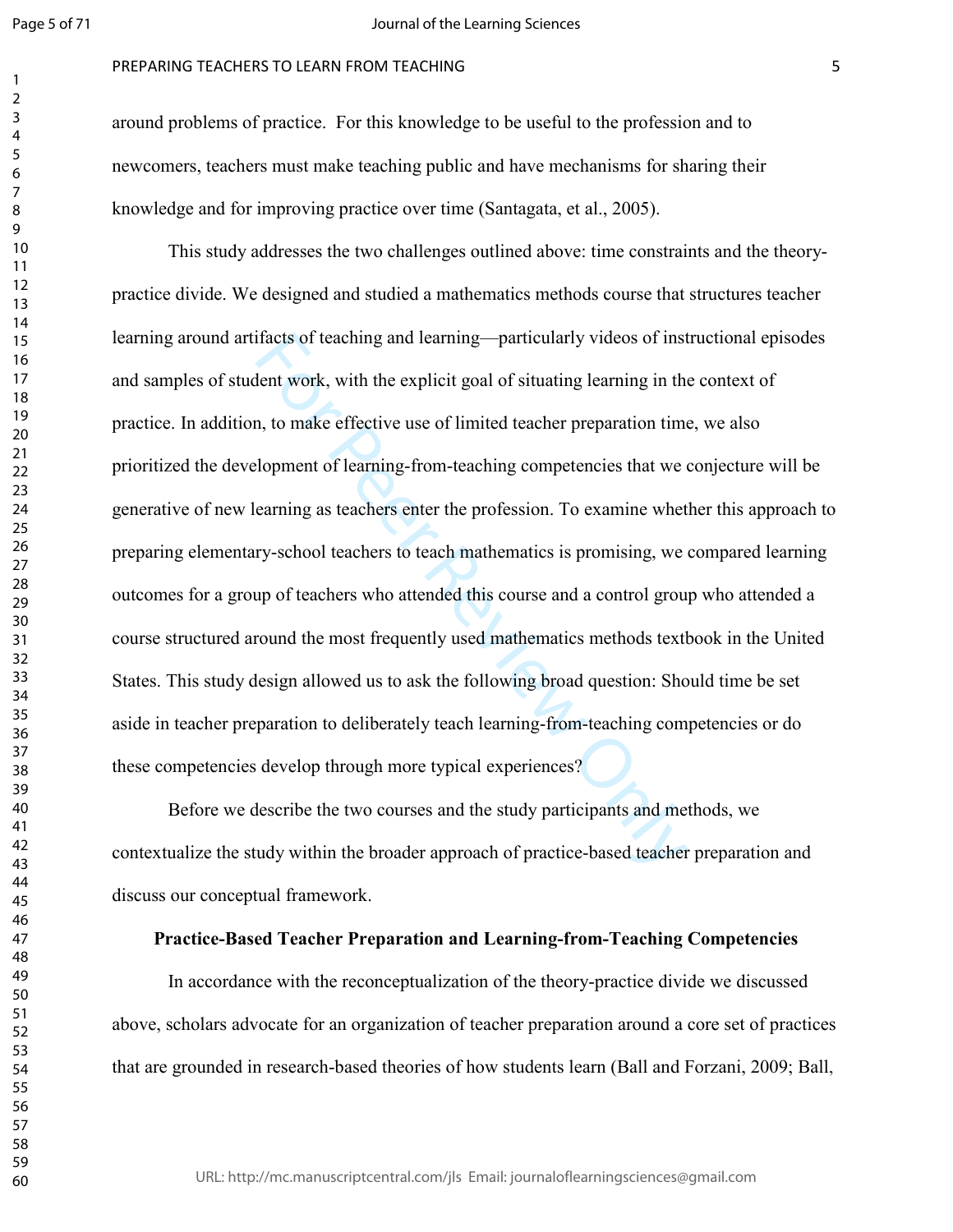Sleep, Boerst, & Bass, 2009; Grossman, Hammerness, & McDonald, 2009; McDonald, et al., 2013). Core practices are not checklists of competencies nor techniques such as those promoted by the microteaching approach in the 1960s and 1970s. Some examples of these core practices for teaching mathematics include: eliciting and responding to students' ideas; leading a wholeclass discussion; and making content explicit through explanations, modeling, representations, and examples (Grossman & McDonald, 2008).

While we situate our research within this practice-based approach to teacher education (and we join the effort of that community of teacher educators and scholars to develop conversations and a shared language about the details of our work (McDonald, et al, 2009; Grossman, et al., 2009)), we also propose and study something different and complementary.

ssman & McDonald, 2008).<br>
ttuate our research within this practice-based approach to t<br>
fort of that community of teacher educators and scholars to<br>
1 shared language about the details of our work (McDonald<br>
1099), we also In our study, pre-service teachers examined and enacted core practices. For example, they learned to elicit and build on student mathematical thinking, to orchestrate classroom discussions, and to use a variety of mathematical representations to foster children's understanding of mathematical concepts. This work was complemented by a deliberate focus on an additional practice that fosters *teacher learning*: systematic reflection and analysis. Other scholars have included reflection and analysis as a core practice of the work of teaching. For example, the Teaching Works team, led by Deborah Ball at the University of Michigan, includes "analyzing instruction for the purpose of improving it" among their list of core practices (see http://www.teachingworks.org/work-of-teaching/high-leverage-practices).

 This study is framed by the working hypothesis that the engagement in systematic analysis of practice facilitates pre-service teachers' development of learning-from-teaching competencies that will become useful once they enter the profession.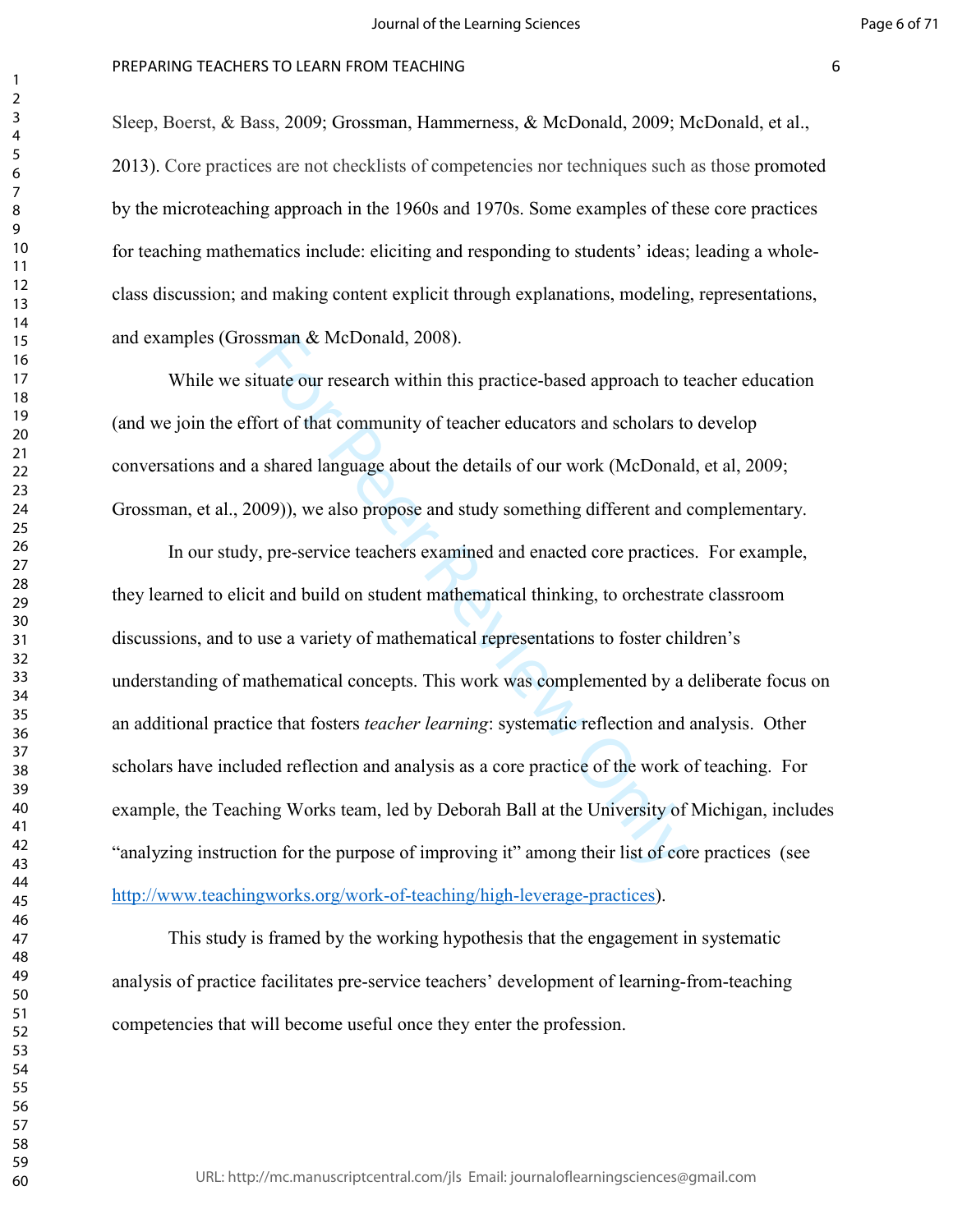## PREPARING TEACHERS TO LEARN FROM TEACHING **7** and 2 and 2 and 2 and 2 and 2 and 2 and 2 and 2 and 2 and 2 and 2 and 2 and 2 and 2 and 2 and 2 and 2 and 2 and 2 and 2 and 2 and 2 and 2 and 2 and 2 and 2 and 2 and 2 and 2 an

We conceptualize learning-from-teaching competencies as comprised of particular kinds of knowledge, beliefs, and dispositions that interact with teaching and reflection practices in ways that facilitate teacher learning and improvement over time (see Fig. 1).

## [INSERT FIG. 1 APPROX. HERE]

or teaching mathematics (Kersting, Givvin, Sotelo, & Stig<br>vledge is defined by its use in context, which is different fr<br>incher knowledge (Shulman, 1986). Building on Shulman's<br>t knowledge, Ball and colleagues (Ball, Thame Specifically, we conjecture that learning from teaching in mathematics is facilitated by *usable knowledge for teaching mathematics* (Kersting, Givvin, Sotelo, & Stigler, 2010). This conception of knowledge is defined by its use in context, which is different from other more static notions of teacher knowledge (Shulman, 1986). Building on Shulman's notion of pedagogical content knowledge, Ball and colleagues (Ball, Thames, & Phelps, 2008) have examined mathematical knowledge for teaching by analyzing the work that teachers do in teaching mathematics and the mathematical demands of teaching. This research has led them to identify two aspects of mathematical knowledge for teaching: subject-matter knowledge and pedagogical content knowledge.

Similarly, Kersting and colleagues have examined the knowledge needed for teaching mathematics, and have identified four facets of usable knowledge that are described as practices in which teachers engage. These are: (a) consideration of mathematics content at the core of instruction; (b) attention to student mathematical thinking and learning during teaching; (c) reasoning about effects of teaching on learning and suggesting improvement; and (d) analysis of instruction that goes beyond description and includes elaboration and interpretations of the teaching/learning process (Kersting et al., 2010). Usable knowledge is situated knowledge, in that it is elicited in the process of making sense of teaching. These four facets integrate both aspects of knowledge included in Ball and colleagues' definition (such as specialized content knowledge and knowledge of content and students), and other aspects that relate to analysis of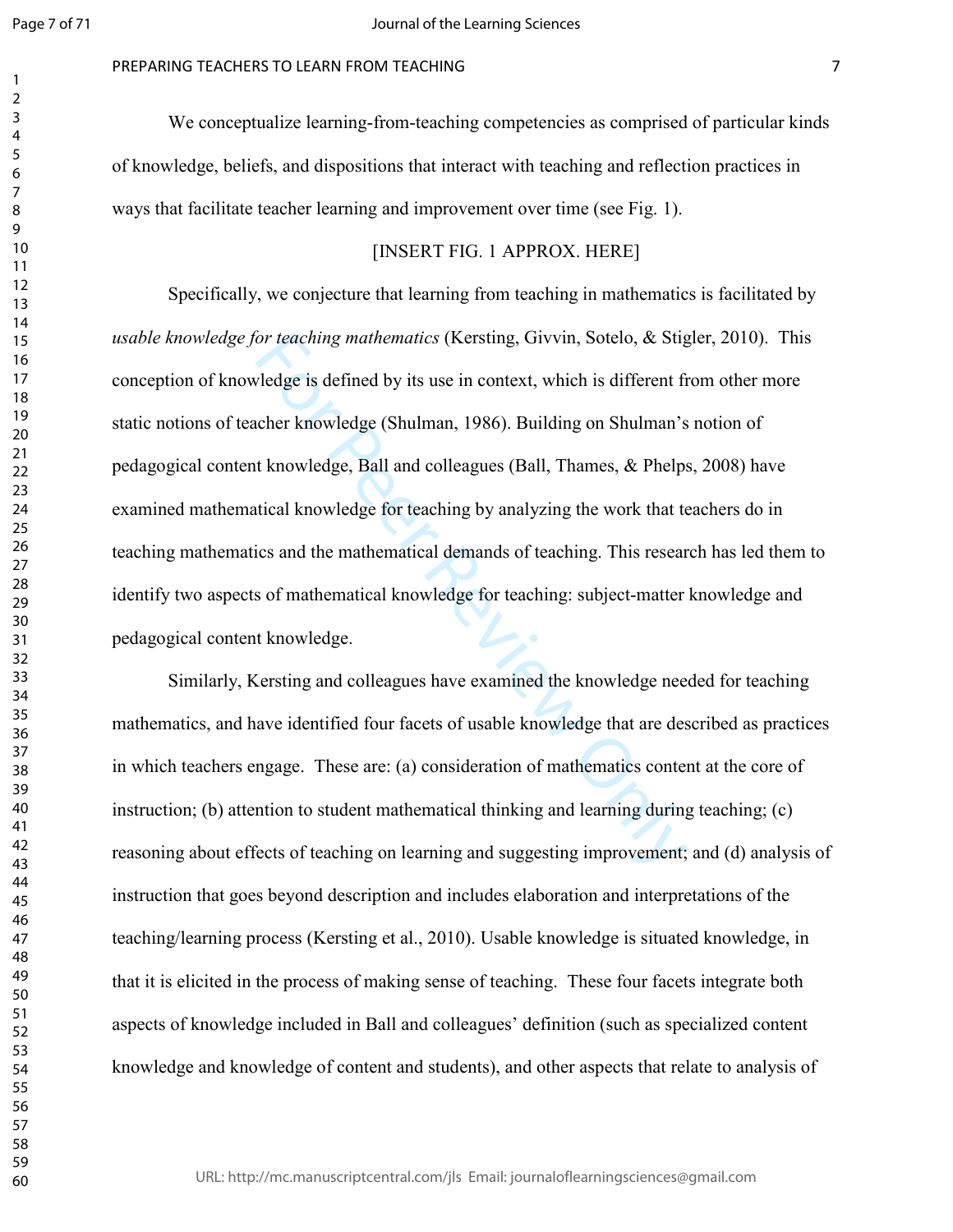practice, such as elaboration and interpretation, and considerations of ways teaching can be improved to facilitate learning of mathematics. Because of this integration, we argue that this type of knowledge is a key aspect of learning-from-teaching competencies. In studies involving practicing teachers, those with superior usable knowledge for teaching mathematics showed higher quality of instruction and more learning by their students (Kersting, Givvin, Thompson, Santagata**,** & Stigler, 2012).

For 2012).<br>
to usable knowledge, learning from teaching requires teacl<br>
hese manifest themselves as appreciation for their students<br>
atte even when it deviates from formalized mathematical th<br>
ellief that teachers need to In addition to usable knowledge, learning from teaching requires teachers to hold studentcentered beliefs. These manifest themselves as appreciation for their students' mathematical thinking as legitimate even when it deviates from formalized mathematical thinking. It also encompasses the belief that teachers need to give space to children's thinking in the classroom both to foster their students' learning and to engage in teaching improvement.

Lastly, learning from teaching requires a disposition towards professional learning and continuous improvement that motivates teachers to engage in practices that facilitate on-the-job learning.

As illustrated in Fig.1, knowledge, beliefs, and dispositions interact with practices that we hypothesize are central to learning from teaching. First, teachers need to act on their studentcentered beliefs and create opportunities in their lessons for students to think creatively about mathematical ideas and problem solutions. They also need to create opportunities for students to make their thinking visible.

Second, we conjecture that learning from teaching involves utilizing evidence of student thinking for making claims about the effectiveness of one's instructional decisions (vis-a-vis a specific learning goal for students). These evidence-based reflections also involve using the

 $\mathbf{1}$  $\overline{2}$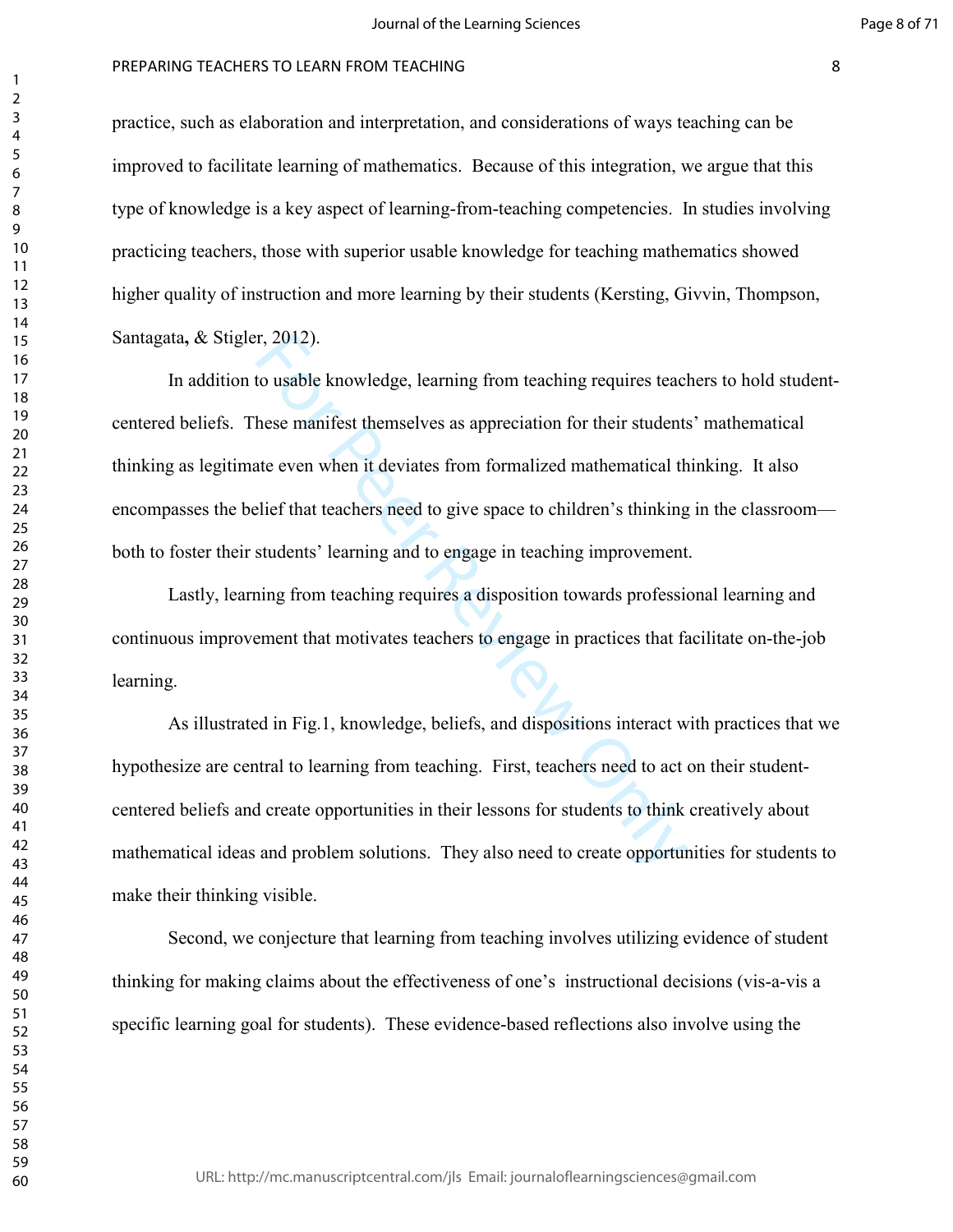## PREPARING TEACHERS TO LEARN FROM TEACHING 9

results of this analysis to plan next steps and to make modifications that might improve student learning and teaching over time.

can reinforce student-centered beliefs. Similarly, evidence<br>s of teaching choices might contribute to the development<br>ter dispositions towards continuous improvement. Before<br>eachers must create opportunities to see student As illustrated by the bi-directional arrows in the diagram, each component of learningfrom-teaching competencies interacts with and reinforces one another. For instance, while knowledge, beliefs, and dispositions inform decisions that teachers make in practice, studentcentered practices can reinforce student-centered beliefs. Similarly, evidence-based reflections on the effectiveness of teaching choices might contribute to the development of usable knowledge and foster dispositions towards continuous improvement. Before making evidencebased reflections, teachers must create opportunities to see student thinking in practice. Finally, evidence-based reflections can prompt teachers to exercise further efforts in their teaching to make student thinking visible, so that multiple forms of evidence are accessible and reflections can be more productive.

This conceptual model is supported, in part, by our prior studies. For example, we have shown that structured opportunities for developing teachers' evidence-based reflections improve aspects of usable knowledge (see Santagata, Zannoni, & Stigler, 2007; Santagata & Angelici, 2010; Santagata  $\&$  Guarino, 2011). We have also shown that pre-service teachers who are given opportunities to learn to conduct systematic and student-centered analyses of teaching, use more student-centered instruction than a control group. Those pre-service teachers, who learned to attend to the details of student mathematical thinking when reflecting on the successes or missed opportunities in their teaching, also elicited, pursued, and built on student mathematical thinking during instruction (Santagata & Yeh, 2014). Finally, longitudinal case studies of teachers, who participated in the project summarized in the present manuscript, provide qualitative evidence for the interplay among different components of learning-from-teaching competencies (Santagata,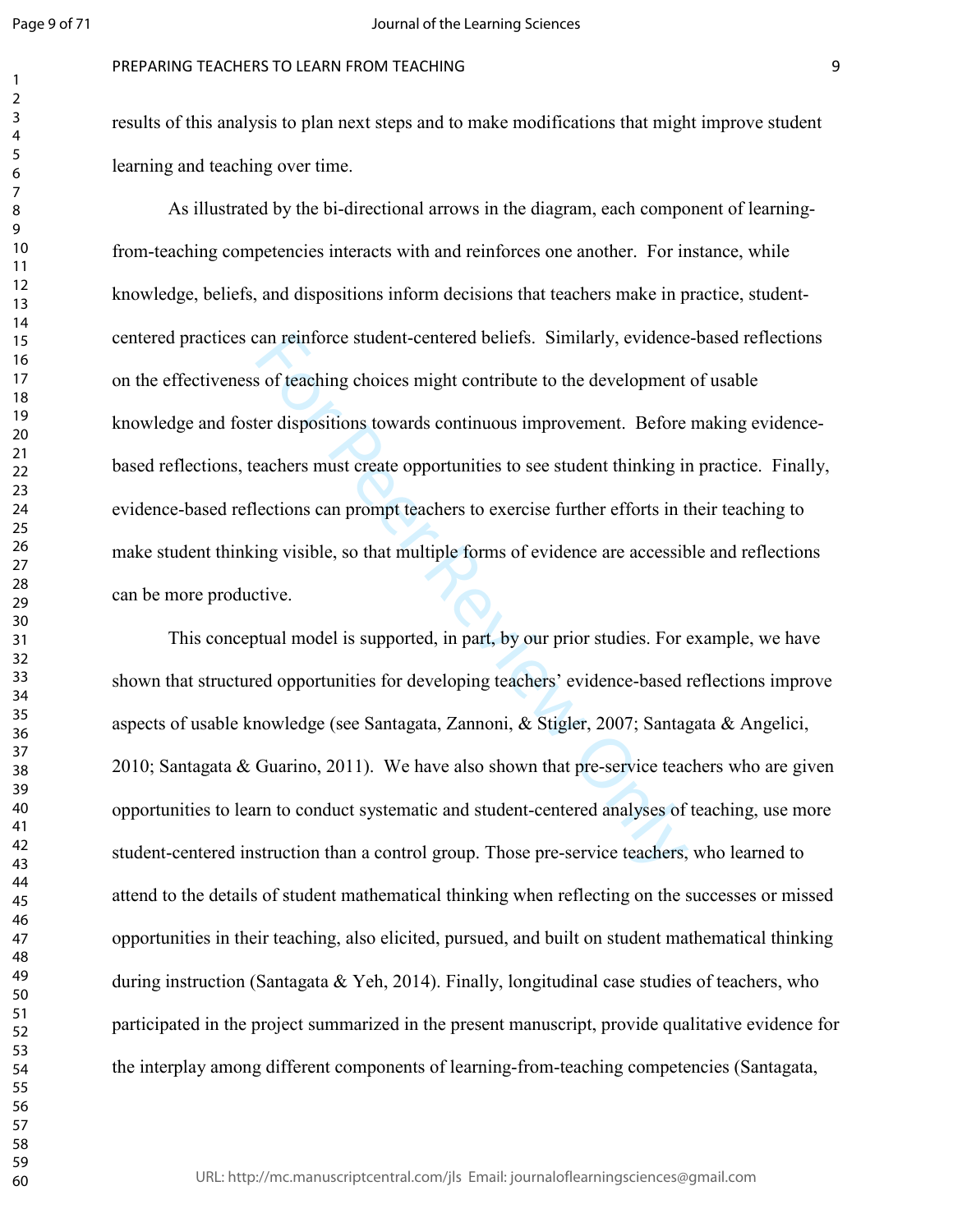Page 10 of 71

2014; Santagata  $\&$  Yeh, 2016). These case studies followed teachers up to two years after graduation from the teacher preparation program and triangulated evidence from a measure of usable knowledge, videos of classroom lessons, and post-lesson interviews.

## **Study Goals and Design**

terizing teacher preparation: time constraints and the theorem also maintained by other scholars (Bransford, Brown, & rk, & Jansen, 2007) that given the limited time, teacher pr<br>prospective teachers to learn from their tea As we discussed in the introduction, this study addresses two challenges the field has identified as characterizing teacher preparation: time constraints and the theory-practice divide. We take the position also maintained by other scholars (Bransford, Brown, & Cocking, 1999; Hiebert, Morris, Berk, & Jansen, 2007) that given the limited time, teacher preparation should prioritize preparing prospective teachers to learn from their teaching. We propose a framework for reflecting on and analyzing practice that is intended to facilitate the development of learningfrom-teaching competencies. We hypothesize that because of the interplay among different components of learning-from-teaching competencies, engagement in the core practice of systematic reflection and analysis promotes evidence-based reflections as well as the development of usable knowledge for teaching mathematics, student-centered beliefs, and dispositions towards continuous improvement. In addition, it promotes a student-centered approach to teaching. Finally, this approach to teacher preparation, by foregrounding systematic analysis of practice, contributes to closing the theory-practice divide. Teachers develop new knowledge as this becomes relevant to teaching situations; knowledge thus is linked to practice from the start.

As mentioned above, the study's fundamental question is: Should time be set aside in teacher preparation to deliberately teach reflection and analysis of practice, or do pre-service teachers learn to reflect and analyze practice (and also develop other interrelated learning-fromteaching competencies) through more typical experiences, such as coursework and fieldwork?

URL: http://mc.manuscriptcentral.com/jls Email: journaloflearningsciences@gmail.com

 $\mathbf{1}$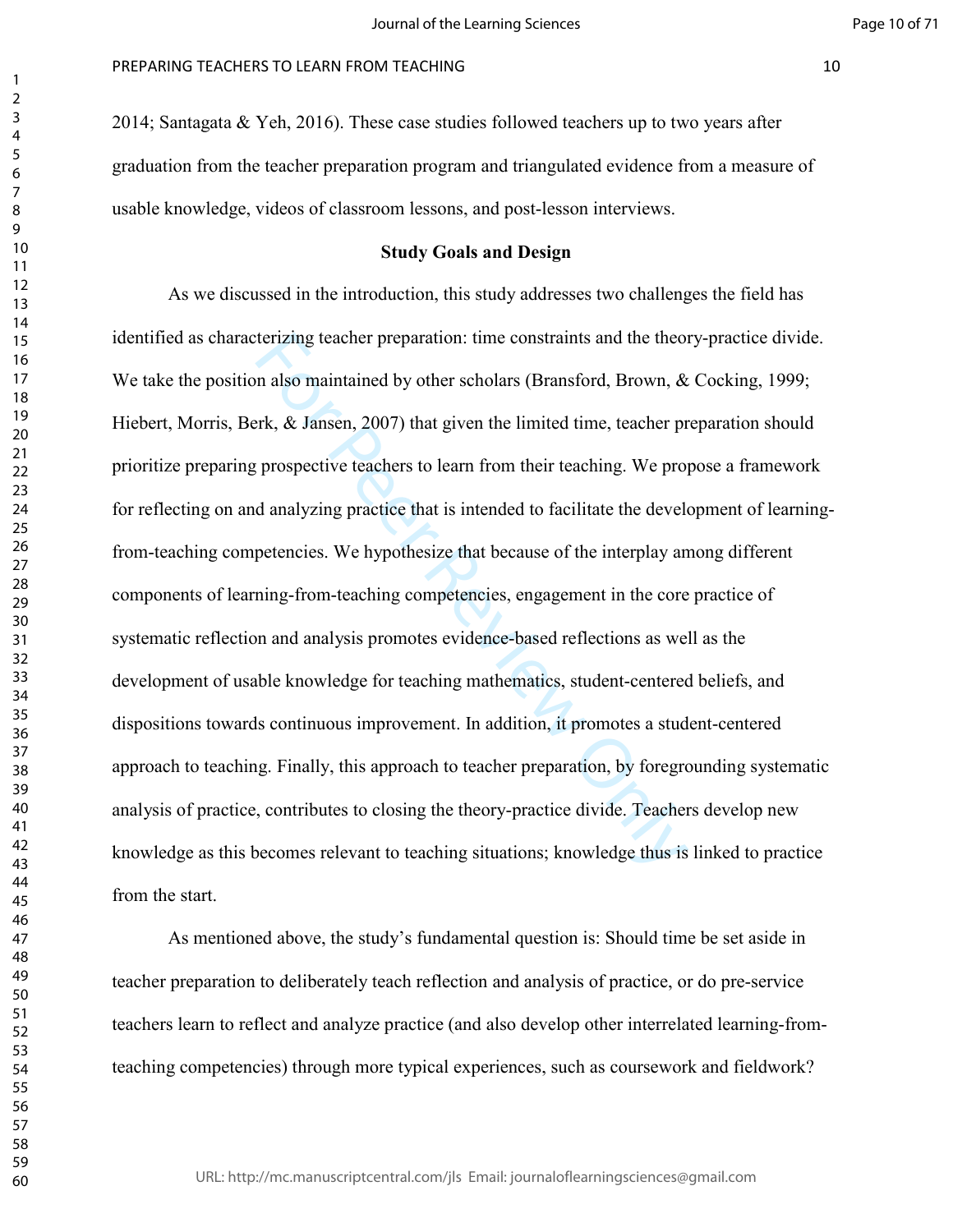#### PREPARING TEACHERS TO LEARN FROM TEACHING 11 11 12 12 12 13 14 15 16 17 18 19 19 11 11 11 11 11 11 11 11 11 11

To answer this question, we compared two groups of pre-service teachers. One attended a math methods course structured around a Learning to Learn from Teaching (LLMT) curriculum. The other attended a course structured around the most frequently adopted mathematics education textbook in the United States, "Elementary and Middle School Mathematics: Teaching developmentally" by Van de Walle, Karp, & Bay-Williams (2013). We called this course the Mathematics Methods Course (MMC). Below, we describe each curriculum and highlight their differences.

## **The Learning to Learn from Teaching Curriculum**

ods Course (MMC). Below, we describe each curriculum a<br> **The Learning to Learn from Teaching Curriculum**<br>
arter elementary mathematics methods course was structured<br>
ins: whole numbers and rational numbers. The former was<br> The two-quarter elementary mathematics methods course was structured around two mathematics domains: whole numbers and rational numbers. The former was discussed during the first quarter of the course and the latter during the second quarter. The nature and sequence of activities and tasks in the course were carefully chosen to provide opportunities for decomposition and approximation of practice through various representations of teaching (Grossman, et al., 2009).

Below we draw on Grossman's framework to describe the pedagogy of the course. Grossman and colleagues define decomposition of practice as involving "breaking down practice into its constituent parts for the purposes of teaching and learning." (p.2058). They refer to approximations of practice as "opportunities for novices to engage in practices that are more or less proximal to the practices of a profession." (p.2058). Finally, they discuss the affordances that different representations create for making key aspects of practice visible to novices.

As mentioned above, central to our approach is mathematics teaching that builds on student thinking. Several core practices are entailed in this approach: eliciting and responding to student ideas; designing and sequencing instructional episodes that build conceptual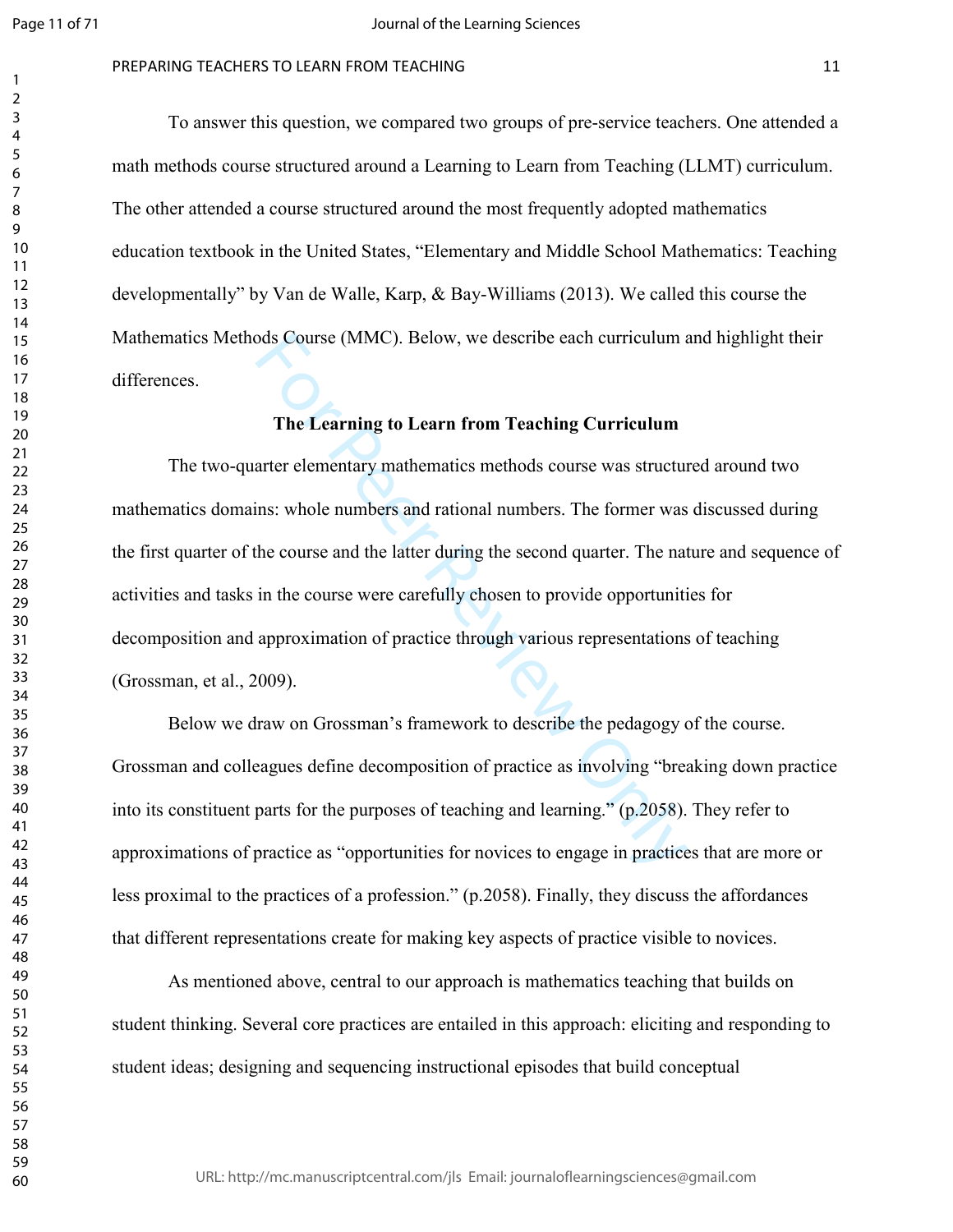understanding as the basis for procedural fluency; using multiple mathematical representations to support students' development of conceptual understanding; and orchestrating classroom discussions.

ally the authenticity of the work of teaching. Similarly, deverting the authenticity of the work of teaching. Similarly, deverting the used to teach reflection and analysis practices. Pre-serv m their essential elements, t The curriculum included videos and samples of student work as representations to decompose these core practices. It also included activities that purposely reduce complexity to approximate gradually the authenticity of the work of teaching. Similarly, decomposition and approximations were used to teach reflection and analysis practices. Pre-service teachers had opportunities to learn their essential elements, to practice them with the support of their instructor and peers, and to incorporate them in their routines, as they did for other teaching core practices.

Pre-service teachers began by learning to attend to the details of student thinking and to infer student understanding by drawing from research conducted in Cognitive Guided Instruction (Carpenter, Fennema, Franke, Levi, & Empson, 1999; Empson & Levi, 2011) and the New Zealand Numeracy Projects (http://nzmaths.co.nz/numeracy-projects).

Video clips of children solving mathematics problems were used to engage pre-service teachers in discussions about students' solutions and mathematical understanding. Then, they learned to elicit student thinking by conducting a videotaped interview with a student who was asked to solve a series of mathematics problems. These activities isolated types of teacherstudent interactions that may occur in a classroom when a teacher approaches a student during seatwork to discuss the student's solution to a math problem. They were also relevant to classroom discussions and instances when teachers engage with a student's solution to unveil the student thinking for herself/himself and the class. These activities thus served as approximations of more complex practices. They allowed the instructor to highlight the work entailed in listening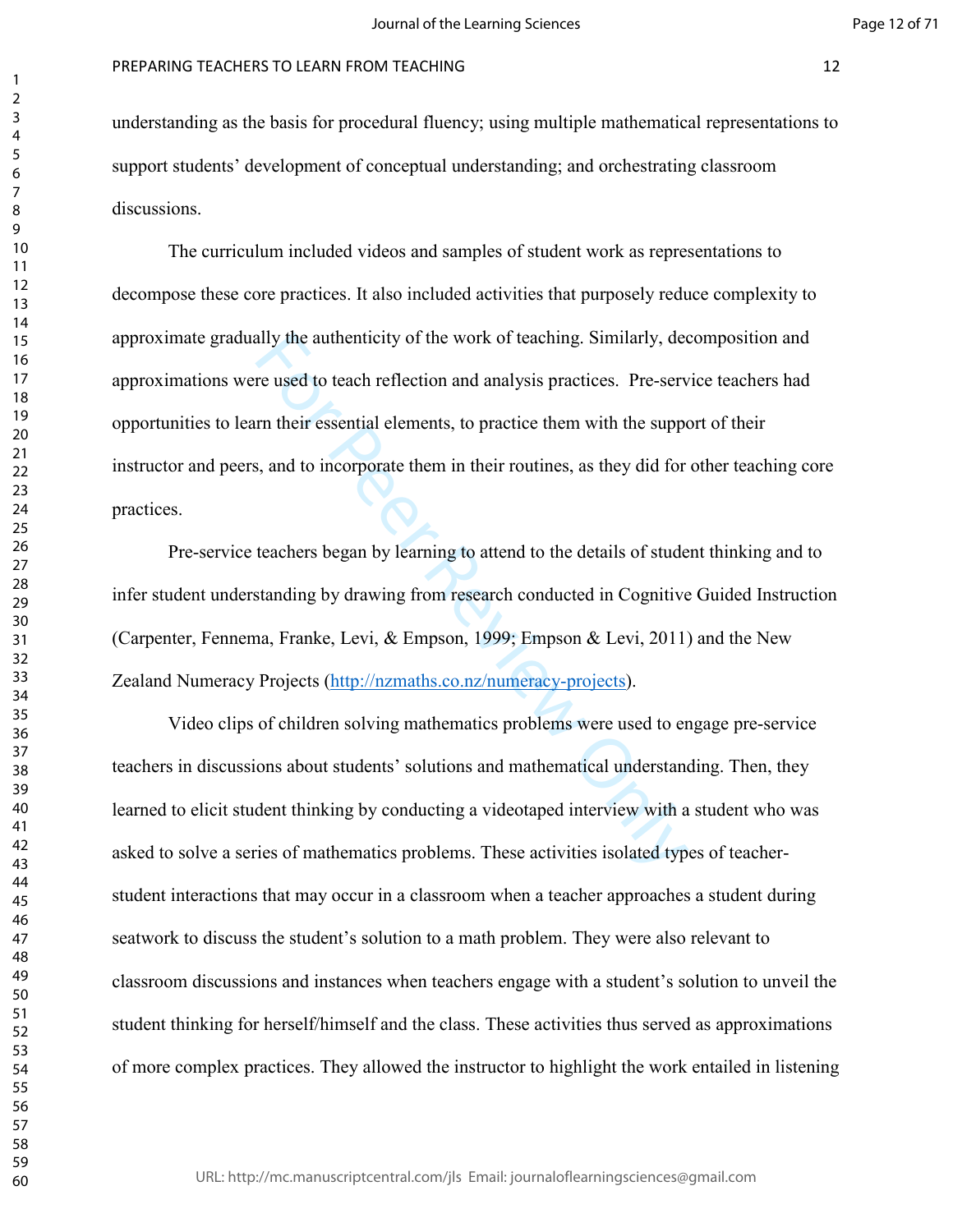$\mathbf{1}$  $\overline{2}$ 

#### Journal of the Learning Sciences

## PREPARING TEACHERS TO LEARN FROM TEACHING 13

carefully to student explanations; asking questions that make student thinking visible; and, connecting student ideas and solution strategies to specific mathematical understandings and placement on a learning trajectory (i.e., the core practice of eliciting and building on student ideas).

nd taking turns at leading the planning, teaching, and comisson with a small group of students. The instructor limited to three or four. She also required them to work in triads eess of planning, enacting, and reflecting. Subsequently, pre-service teachers refined their questioning and analysis skills by working in triads and taking turns at leading the planning, teaching, and commentary of a videotaped mini-lesson with a small group of students. The instructor limited the number of students they taught to three or four. She also required them to work in triads and help each other throughout the process of planning, enacting, and reflecting. In short, she simplified the task for them—again approximating activities that typically engage the whole class and decomposing them into key instructional moves. Detailed lesson plans, student work from the mini-lessons, and videos of the mini lessons constituted the representations of practice intended to support preservice teacher learning. Work on these lessons involved the core practices of using multiple mathematical representations to support students' development of conceptual understanding and orchestrating classroom discussions. The "5 Practices for Orchestrating Productive Mathematics Discussions" book (Stein and Smith, 2011) was used as an additional resource. The focus on systematic reflection and analysis was achieved by frequent discussions to compare and contrast pre-service teachers' images of mathematics teaching and learning (in most cases characterized by traditional, teacher-centered practices) with new standards-aligned conceptions (Santagata, Jovel, & Yeh, 2016).

During the second quarter, we extended the work on core practices of teaching and analysis by focusing on rational numbers. This quarter also included participation in collaborative planning and a focus on designing and sequencing instructional episodes that build

URL: http://mc.manuscriptcentral.com/jls Email: journaloflearningsciences@gmail.com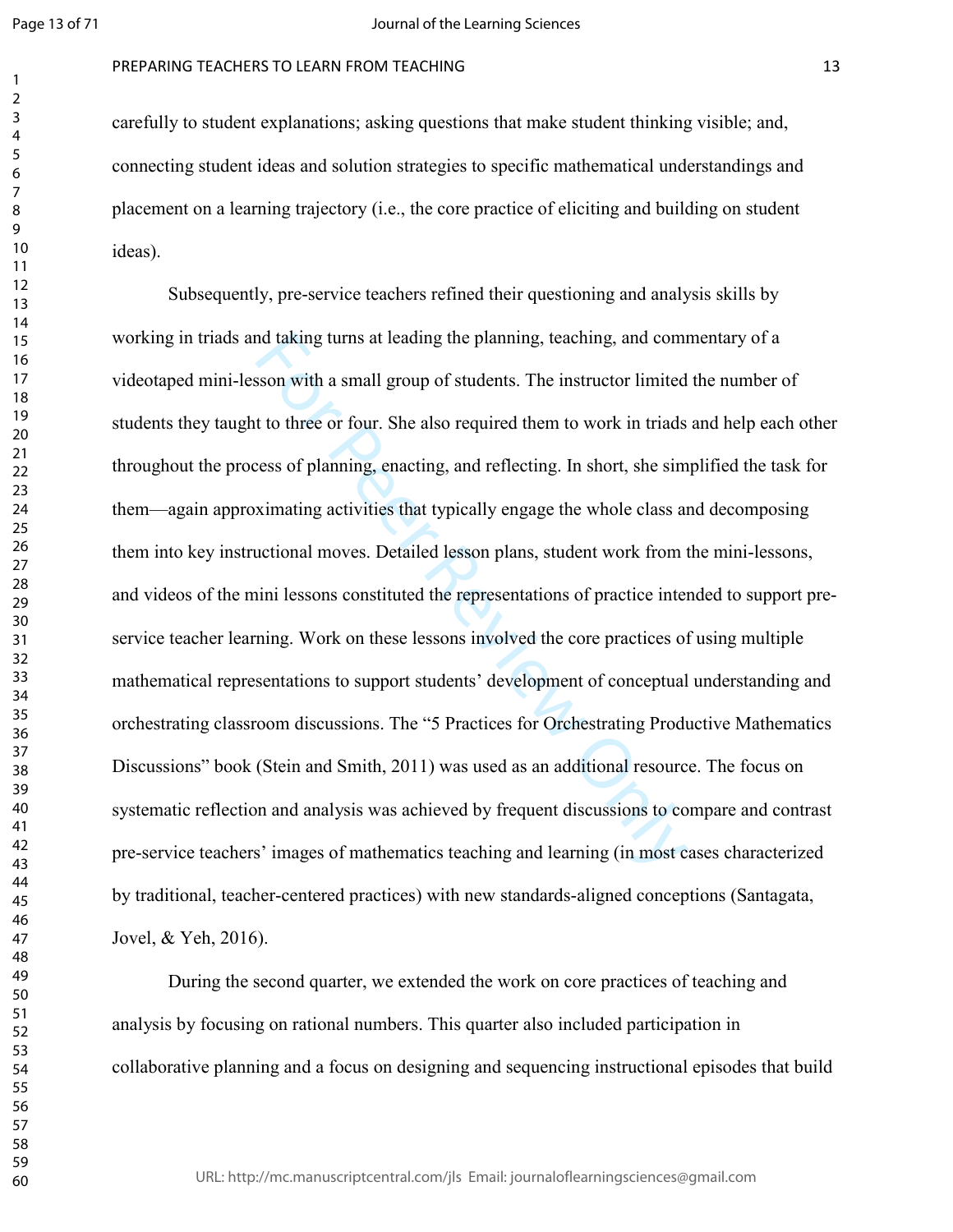Fough collaboration, the processes entailed in teaching a university was unveiled and made explicit. Every step in the process ussed. Various options for designing a lesson in the unit vexperiences and work from the prior conceptual understanding as the basis of procedural fluency. Activities were organized around a week-long unit on fractions. Through the use of digital video, copies of student work, and a blog, pre-service teachers followed the course instructor into a fourth grade classroom to analyze the nature of children's understanding represented in their work. They built on these analyses to provide suggestions on lesson plans, next steps, revisions, and solution of problems of practice that may arise. Through collaboration, the processes entailed in teaching a unit that is responsive to student thinking, was unveiled and made explicit. Every step in the process was highlighted, unpacked, and discussed. Various options for designing a lesson in the unit were considered based on students' experiences and work from the prior lesson. Options were assessed by hypothesizing ways different mathematical tasks and activities might support student development of mathematical ideas. This experience culminated with a final in-person visit to the classroom during which pre-service teachers observed the last lesson in the sequence and debriefed with the instructor.

The work of decomposing complex teaching practices and the sequence of approximations prepared pre-service teachers to design and teach mathematics lessons in their placement classrooms. Here they were confronted with the real work of teaching, but with the support of their mentor teacher.

## **The Lesson Analysis Framework**

A central feature of the course curriculum was a framework that the first author developed collaboratively in the context of prior projects. This framework was designed to guide reflections and analyses of classroom lessons (Santagata, et al., 2007). The Lesson Analysis Framework structures analyses around four fundamental steps: (1) Specifying learning goals; (2) conducting empirical observations to collect evidence of student learning; (3) generating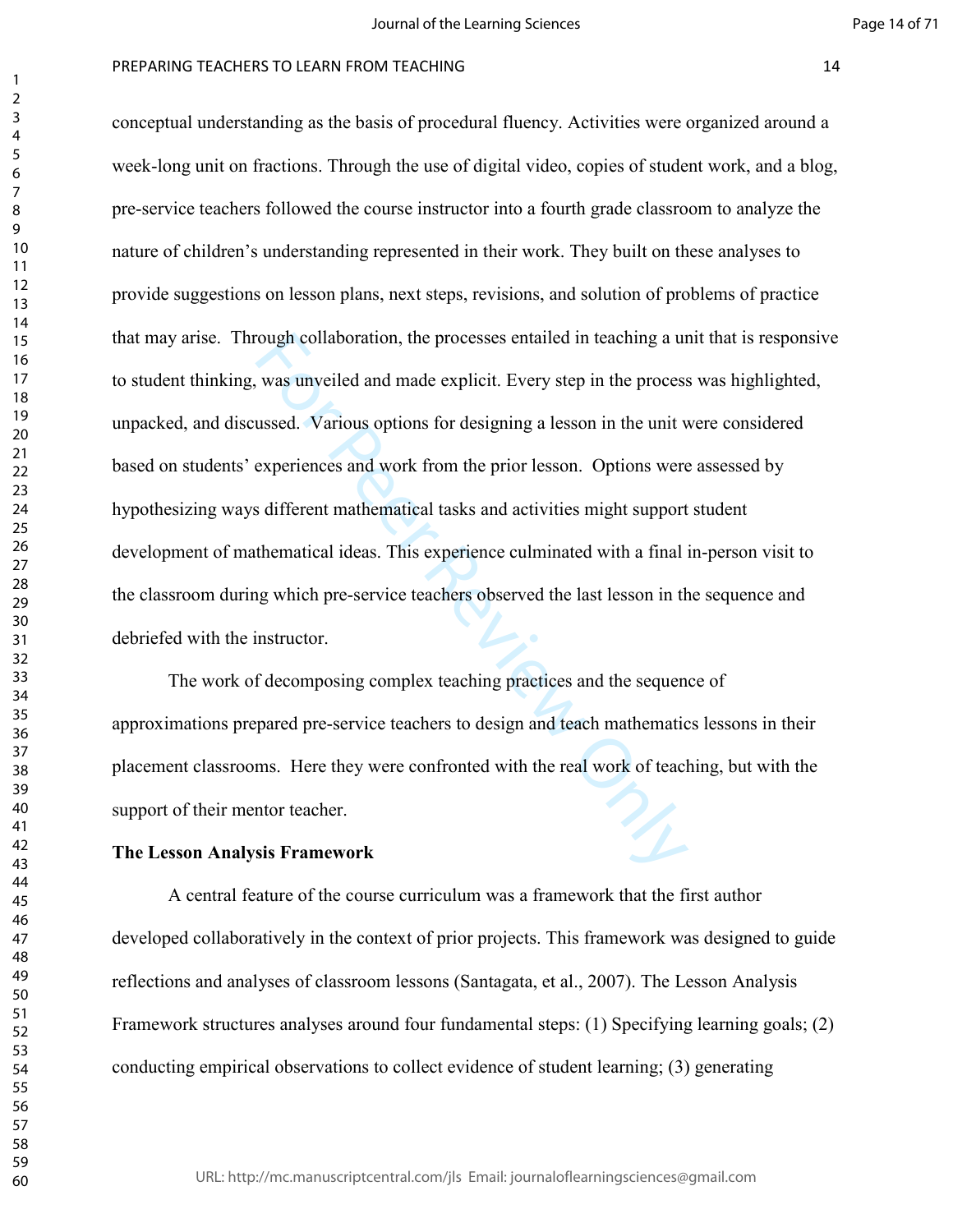## PREPARING TEACHERS TO LEARN FROM TEACHING 15

hypotheses about features of the teacher's instruction that promoted student learning; and (4) using hypotheses to propose improvements in teaching.

By grounding analyses of teaching in evidence of student learning, the framework pushes prospective teachers to become aware of tacit knowledge they frequently bring to teacher preparation from their own experiences as students. Sometimes, teachers take for granted teaching methods that have become ubiquitous in the United States. They do not realize that for each decision by a teacher, many other options have been rejected (Stigler & Hiebert, 1999; Gallimore, 1996). The Lesson Analysis Framework encourages evidence-based reasoning about the effectiveness of instructional decisions and consideration of alternative teaching strategies that might improve student learning.

hat have become ubiquitous in the United States. They do<br>teacher, many other options have been rejected (Stigler &<br>The Lesson Analysis Framework encourages evidence-bas<br>instructional decisions and consideration of alternat Below, we briefly describe each step of the framework and explicate how, through engagement in this process, pre-service teachers learn important aspects of teaching and can use them to improve their practices over time. They can use this framework to analyze their own lessons and those by other teachers. In both cases, video serves as critical support as it allows them to view segments several times and helps ground discussions in observable evidence.

**Specifying lesson learning goals**. Most teachers begin a lesson with a learning goal for their students. Often this learning goal is broad and is described in terms of what students will be able to do, with little attention to the key ideas that students may develop as they engage in the lesson activities. Broadly-defined goals may lead to assessment of students' performance as either right or wrong because gradual progress towards the goal is not recognized. Take for example a lesson using base-ten blocks to model a take-from subtraction word problem requiring regrouping. A teacher could phrase the lesson learning goal as: students will be able to solve a variety of subtraction word problems. The teacher could specify the goal further: Students will model the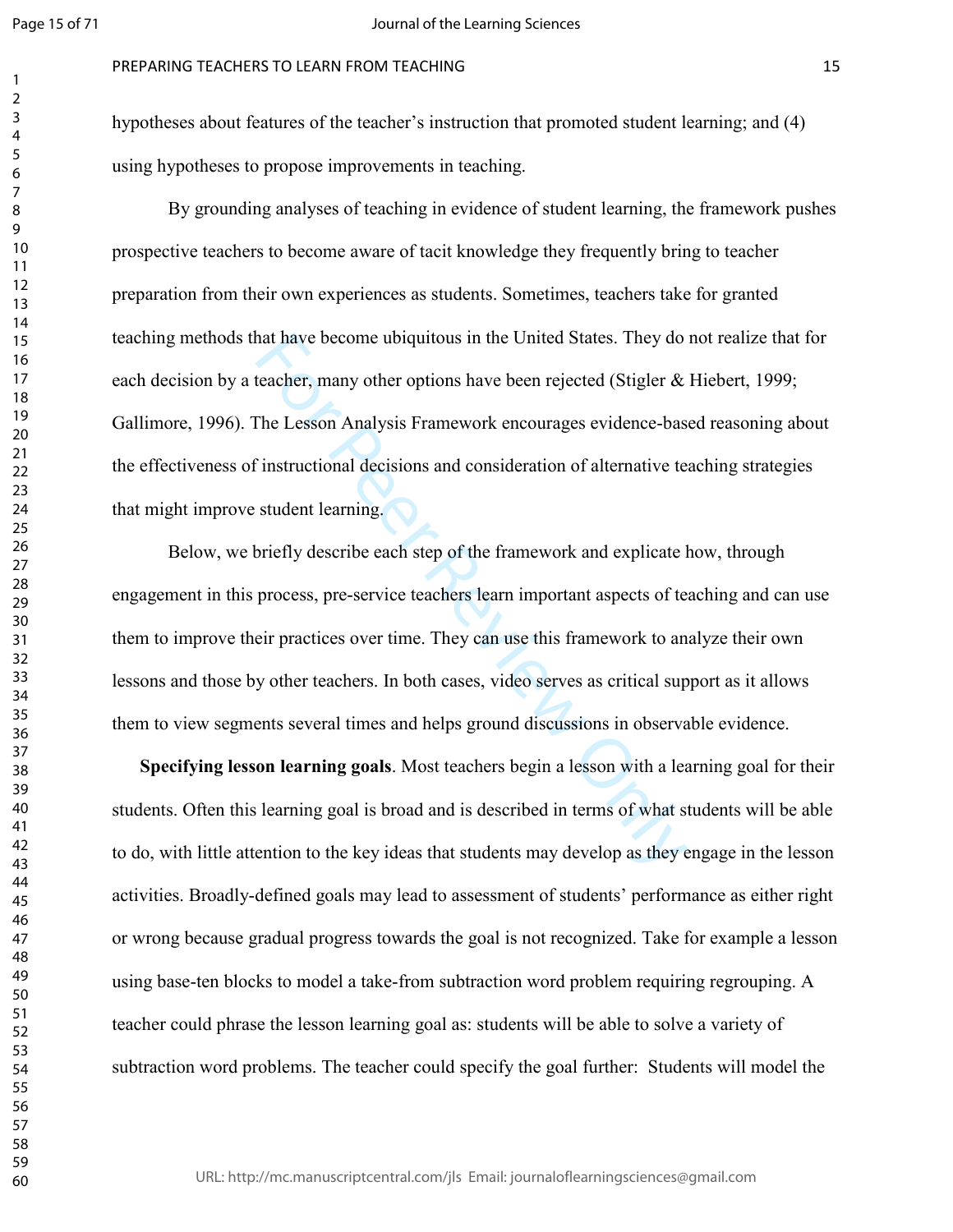#### PREPARING TEACHERS TO LEARN FROM TEACHING 16 16 16 16 17 18 18 18 19 18 18 19 18 18 19 18 18 19 18 19 18 19 18

mathematical context of the problem (modeling with mathematics). Using base-ten blocks, students will represent the value of each digit as determined by its position in the numeral; for example, 853 is 8 hundreds, 5 tens, and 3 ones (place value notation). Using base-ten blocks, students will demonstrate how the unit in a place-value position can be exchanged for 10 units in the position to the right (i.e., regrouping concept). When teachers specify the key ideas of a topic, they are more likely to attend to the nuances of student thinking and learning during instruction and when evaluating student work (Morris, Hiebert, & Spitzer, 2009).

by to attend to the nuances of student thinking and learning<br>g student work (Morris, Hiebert, & Spitzer, 2009).<br>**g empirical observations to collect evidence of student l**<br>on learning goals, teachers can collect different **Conducting empirical observations to collect evidence of student learning.** After specifying the lesson learning goals, teachers can collect different forms of evidence to assess whether students made progress towards these goals. To be useful, evidence needs to be (1) focused on what students can demonstrate (not on what the teacher did effectively); and (2) relevant to the learning goals of that instructional episode. Frequently, teachers make the error of attributing conceptual understanding to students when the evidence they collected is only about the final answer ("Her answer is correct"), the operation ("She is subtracting"), or the tool ("She used base-ten blocks"). Instead, they should pay attention to student solution strategies (e.g., accurate representation of the value 853 using base ten blocks and accurate regrouping) and what those strategies tell us about the student's understanding (e.g., understanding of place value) (Bartell, Webel, Bowen, & Dyson, 2012). In addition, teachers need to know how to collect evidence and to plan for the collection of multiple sources of evidence, so that their claims of teaching effectiveness can be stronger.

**Generating hypotheses about features of the teacher's instruction that promoted student learning.** This practice involves the ability to make claims about teaching approaches, activities, and tasks that promoted student progress towards the learning goal. This practice is

URL: http://mc.manuscriptcentral.com/jls Email: journaloflearningsciences@gmail.com

 $\mathbf{1}$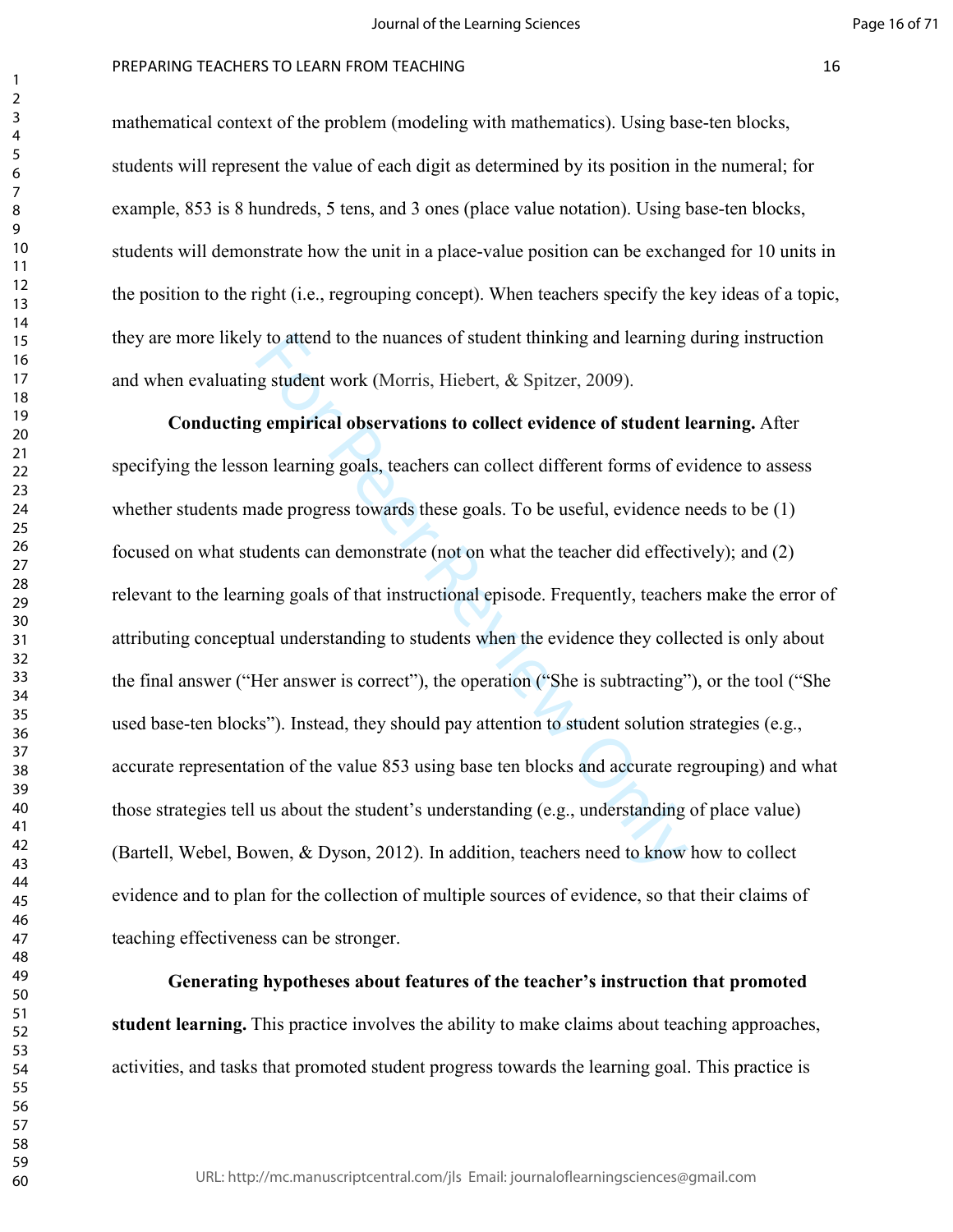## PREPARING TEACHERS TO LEARN FROM TEACHING 17 17

tied strongly to the previous two practices. Claims that lead to improvements in teaching are focused on students' progress towards the stated learning goal and are based on relevant evidence. Without a strong foundation in the previous two practices, teachers are likely to make claims that are unjustified; they focus on assumptions they have about the effectiveness of certain instructional strategies rather than on evidence of student learning.

n to the subtraction situation above. What are some conjection et the following scenario captured in a lesson video. After independent and a lesson video. After independent and using different combinations of one-guides th Let us return to the subtraction situation above. What are some conjectures that could be generated? Imagine the following scenario captured in a lesson video. After reviewing the ways that three-digit numbers can be formed using different combinations of one-, ten-, and hundredblocks, the teacher guides the students to the solution of a problem in which reconfiguring blocks helps to solve a subtraction problem that requires regrouping. The class discusses the solution process together, and the teacher answers students' questions. She then structures student work in pairs and asks them to use base-ten blocks to solve a new word problem that can be represented by the number sentence  $853 - 65$ . The video then follows the teacher as she walks around students' desks to monitor their solution processes. Different situations arise. For example, the teacher walks by two students' desks, and the viewers can hear one student taking the lead at solving the problem correctly. The student is using the blocks to represent the two numbers and to model regrouping, while the other student passively watches his classmate. Another pair of students works collaboratively but fails to represent 853 correctly with the blocks. Yet, another pair represents the two numbers correctly, but fails to use the blocks to regroup correctly and it is unclear whether they understand the 1-for-10 relationship in the trade.

After viewing the video, pre-service teachers are asked to evaluate the existing evidence to discuss aspects of the lesson that worked, aspects that seem problematic, and situations in which further evidence would be necessary to make justified claims. Significant clips are

URL: http://mc.manuscriptcentral.com/jls Email: journaloflearningsciences@gmail.com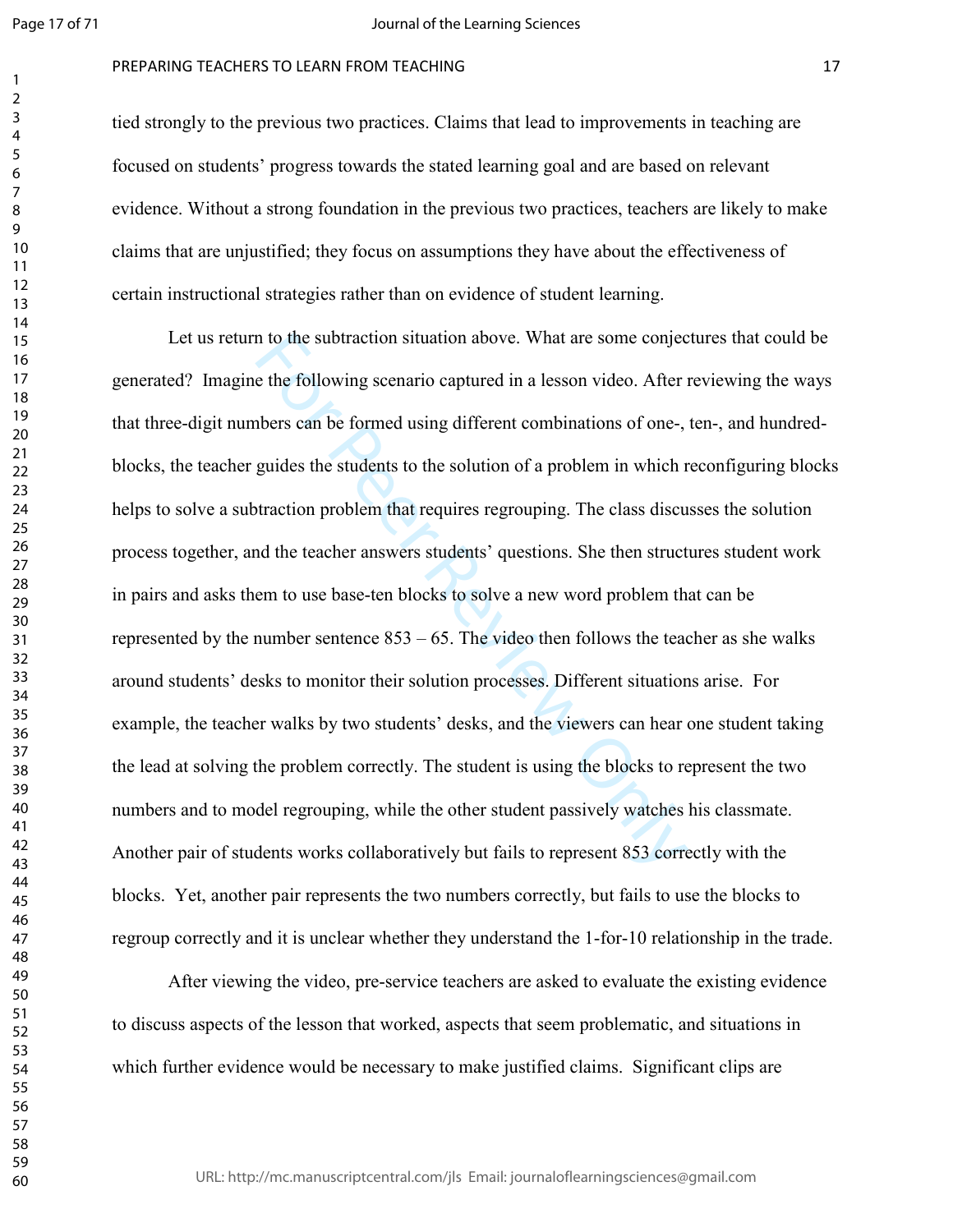is the video when the teacher introduced regrouping and<br>ting that were clear and aspects that might have caused the<br>in the video when the teacher introduced regrouping and<br>ing that were clear and aspects that might have ca reviewed, sometimes multiple times, and analyzed closely to attend to the details of student solution steps and to the language that students use to describe their thinking. Based on this close analysis of existing evidence, pre-service teachers make several hypotheses about why the teacher's initial modeling of a subtraction problem with regrouping was sufficient for some students to solve a new problem collaboratively with a peer, but ineffective for other students who failed to use the blocks to regroup a tens block into 10 ones. The pre-service teachers might review the segment of the video when the teacher introduced regrouping and discuss aspects of the teacher's modeling that were clear and aspects that might have caused the kind of confusion seen in the students' clip. They may discuss also how, in at least one case, it was unclear whether the quiet student had an understanding of his classmate's strategy and how the design of the pair activity did not require both students in the pair to take an active role. Based on these analyses, a series of hypotheses are generated, and these lead to the next step.

**Using hypotheses to propose improvements in teaching.** Once pre-service teachers have generated learning-goal oriented and evidence-based hypotheses, they are ready to propose next steps and improvements in teaching; they are ready to make decisions about aspects of teaching they want to maintain and aspects they want to change. This is an important step in the process because it links the systematic analysis of teaching and learning to subsequent action. A final visit to the subtraction situation above: one possible instructional revision would be to slow down the modeling phase of the lesson and involve more students in the solution of a few problems together as a class, before moving on to the activity in pairs. Another suggestion might involve using more precise language when explaining how base-ten blocks can be used to regroup. Yet, another suggestion might involve providing a greater window into students'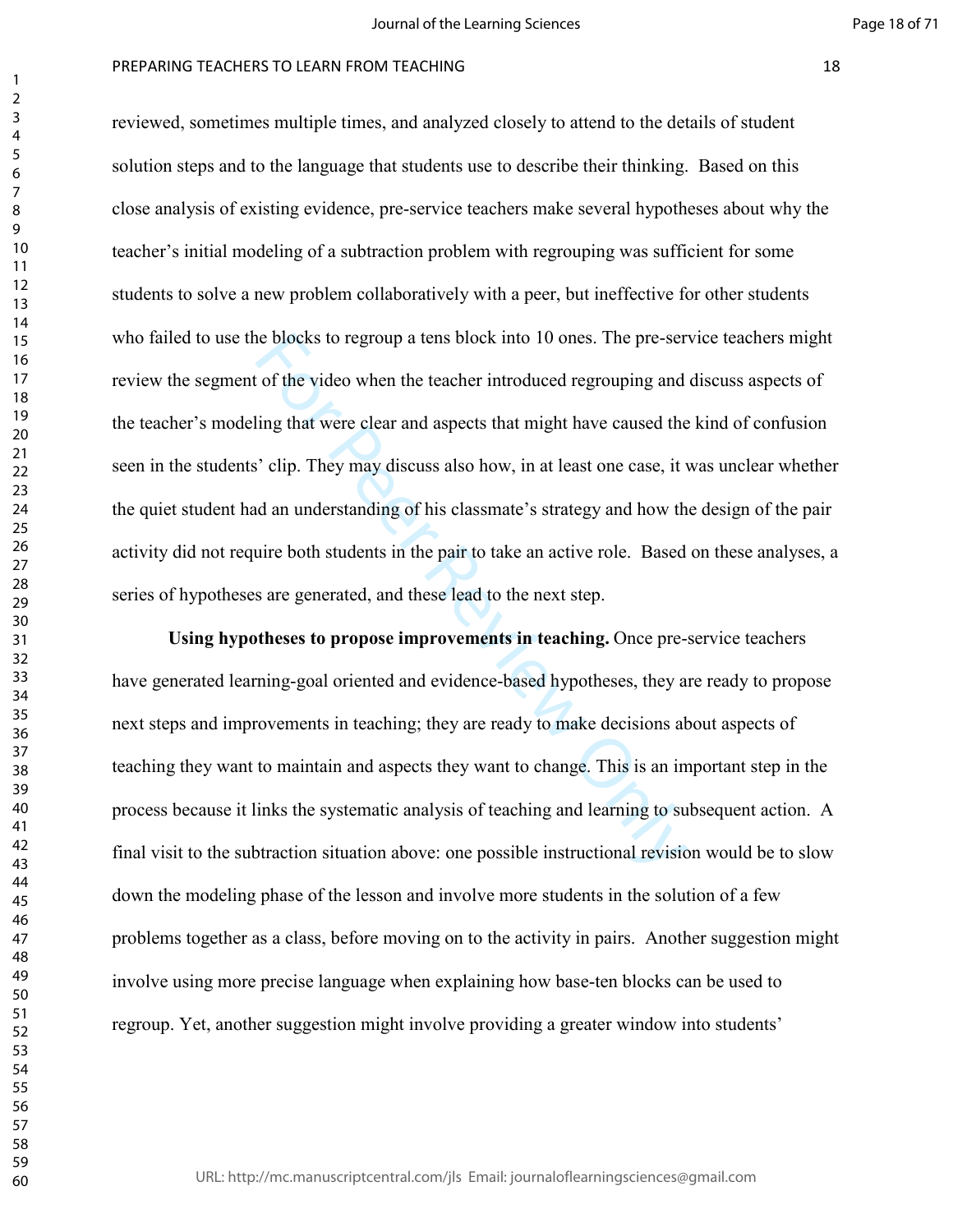#### PREPARING TEACHERS TO LEARN FROM TEACHING 19 19 19 19

individual thinking by asking students to first solve the problem individually and then share their solution strategy with a classmate.

re teachers to continue learning about teaching over time-<br>g. For example, when engaging in the analysis of students<br>see their knowledge of mathematics and of children's under<br>and to the details of student thinking and to Each step in the process involves teachers' knowledge of mathematics, mathematics teaching, and of children's learning; hence, each step has the potential to generate new usable knowledge that is directly relevant to practice. In this sense, engaging in this process provides a mechanism for future teachers to continue learning about teaching over time—a process for career-long learning. For example, when engaging in the analysis of students' thinking and learning, teachers use their knowledge of mathematics and of children's understanding of mathematics to attend to the details of student thinking and to interpret their writing, words, or gestures as evidence of specific mathematical understanding or misunderstanding. The practice of attending and interpreting at the same time provides opportunities for teachers to ask their students further questions about their mathematical thinking and to learn something new. As we discussed above, this systematic, student-centered analysis of teaching also has the potential to foster student-centered beliefs and practices.

In the next section, we describe the control group methods course and highlight differences between the two courses.

## **The Mathematics Methods Course Curriculum and Differences between LLMT and MMC Courses**

Pre-service teachers enrolled in the MMC spent a considerable amount of time learning about children's development of mathematical understandings and the same core practices included in the LLMT course. This curriculum did not include opportunities for pre-service teachers to learn to reflect and analyze practice in systematic ways. Instead, the control group learned about mathematics topics in the K-6 curriculum other than whole numbers, operations,

URL: http://mc.manuscriptcentral.com/jls Email: journaloflearningsciences@gmail.com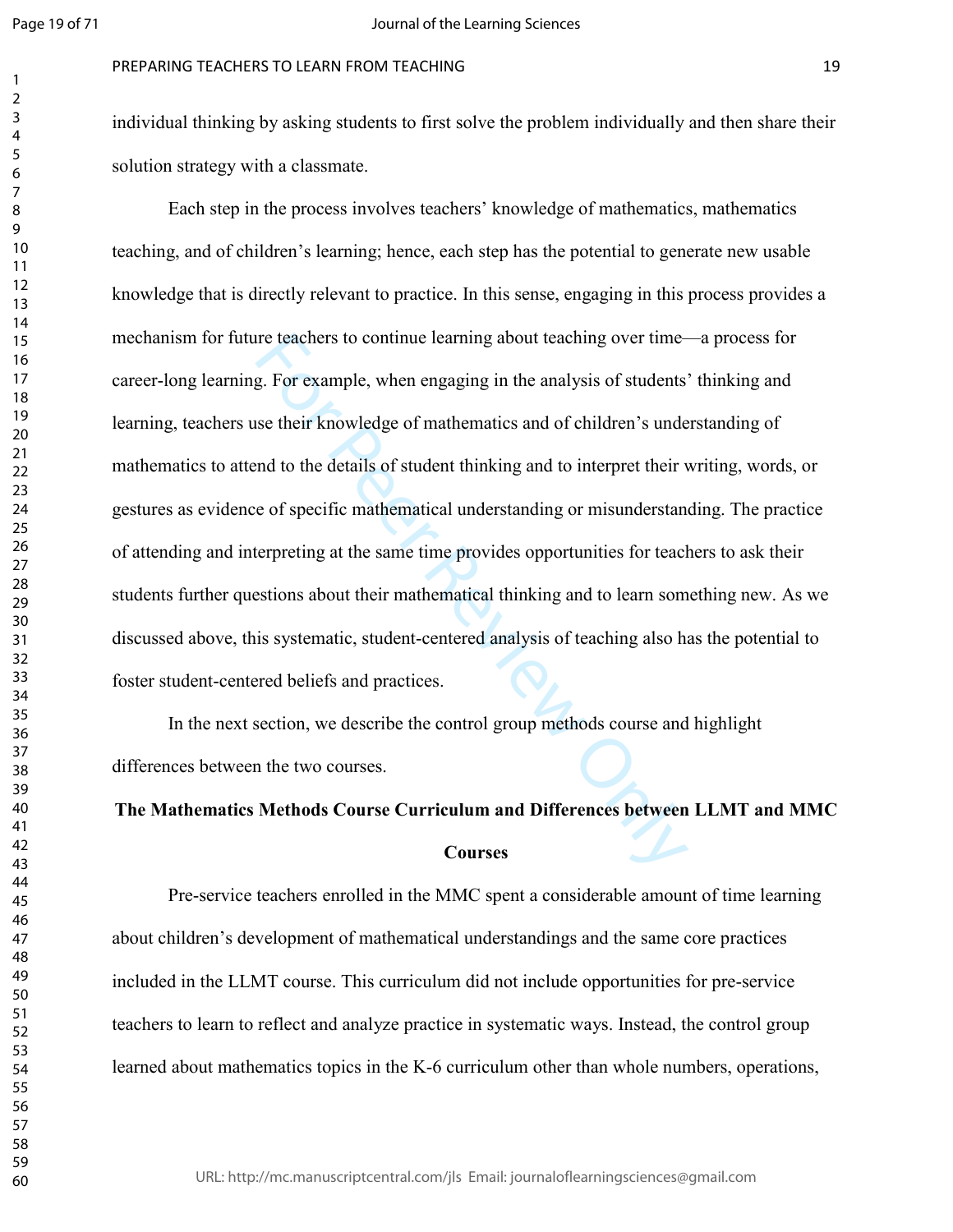and rational numbers providing opportunities to develop content and pedagogical content knowledge for a broader range of content in elementary mathematics. Fig. 2 below summarizes the differences between the LLMT and MMC courses math topics and lists the core practices included in each course.

## [INSERT FIG. 2 APPROX. HERE]

We chose to design the control group course this way because we wanted both courses to promote the same vision of mathematics classroom practices and learning, but to differ with respect to systematic opportunities to develop dispositions, knowledge, and practices for analyzing and learning from teaching. Consequently, how pre-service teachers engaged in the core practices differed in the two courses.

of design the control group course this way because we war<br>
ision of mathematics classroom practices and learning, bu<br>
ic opportunities to develop dispositions, knowledge, and p<br>
ing from teaching. Consequently, how pre-se MMC participants focused mostly on enactment of core practices (whereas this enactment was always interspersed with opportunities to closely analyze practice and reflect on one's own teaching for LLMT participants). In both MMC and LLMT courses, approximations and decomposition characterized many of the activities. Instructors reduced complexity by designing tasks that diminished the demands of enactment in real classrooms and pointed out essential elements of core practices. Drawing on Grossman's conception of decomposition, LLMT participants had more extensive opportunities to learn about core practices' essential elements because they were often asked to identify them, reflect on them, and analyze them for their impact on student learning experiences. These opportunities simultaneously served as activities for the instructor to approximate and decompose the core practice of systematic reflection and analysis. Video for these participants served as an essential representation of practice; it allowed them to review the enactment of a certain practice multiple times and engage in collaborative analysis using the Lesson Analysis Framework described above.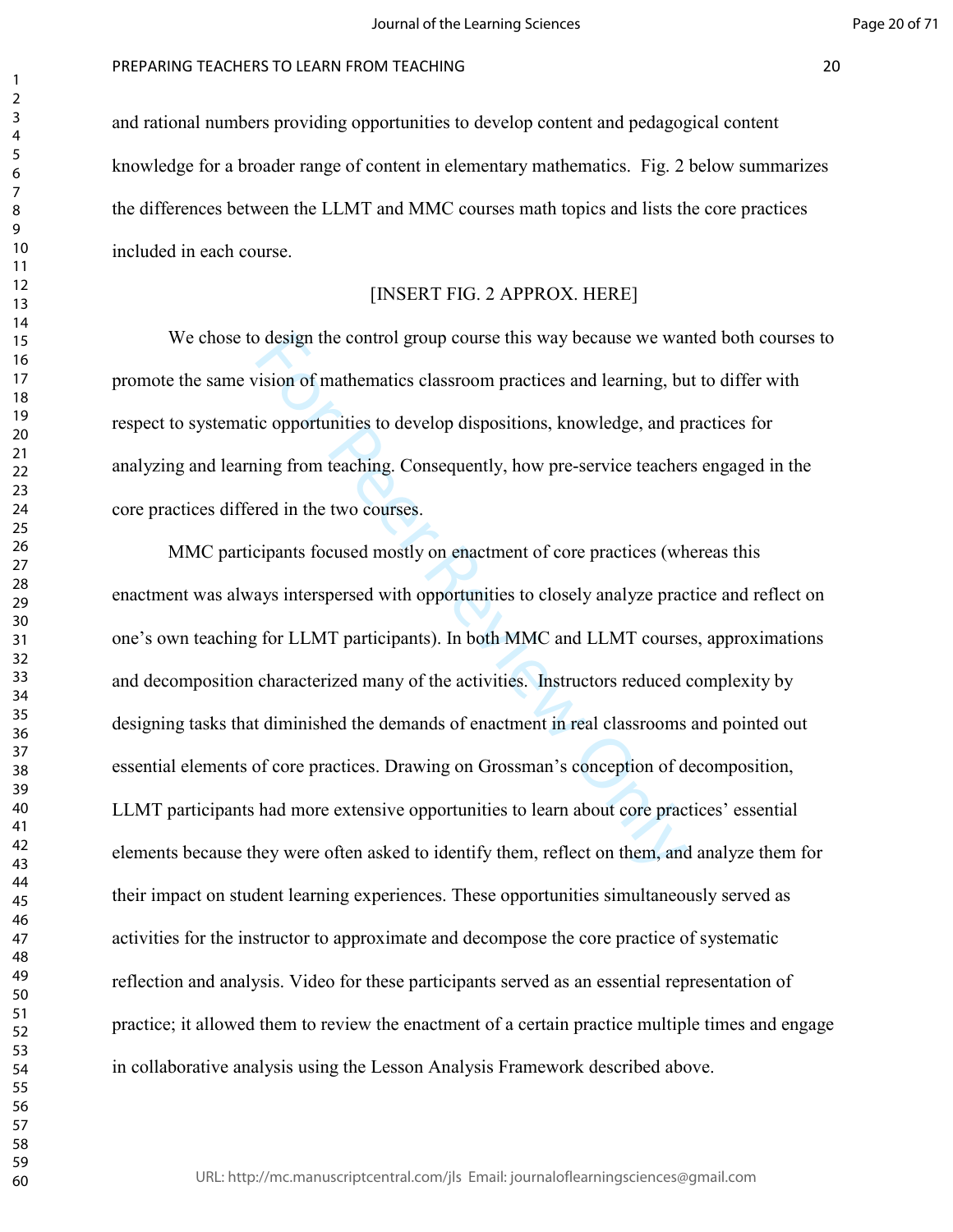#### PREPARING TEACHERS TO LEARN FROM TEACHING 21

For example, both the LLMT and MMC groups learned about the core practice of eliciting and responding to student mathematical ideas. Both groups were given the opportunity to focus on questioning as an essential component of this core practice that allows teachers to make student thinking visible. Using mathematical tasks developed by the New Zealand Numeracy Project, both groups of pre-service teachers interviewed three students at their fieldwork site and practiced asking questions to elicit their thinking. They then wrote a report that documented students' solution strategies and inferred students' placement on a trajectory of number sense development.

practiced asking questions to elicit their thinking. They the<br>udents' solution strategies and inferred students' placemen<br>lopment.<br>guished the learning experience of the LLMT group, were<br>nacting the questioning moves, LLMT What distinguished the learning experience of the LLMT group, were two additional activities. Before enacting the questioning moves, LLMT participants reviewed and analyze several video clips portraying an adult interviewing a child solving a mathematical problem. They then collaboratively analyzed the interviewer's questioning moves and the child's solution strategy as indicative of her/his mathematical understanding. When they completed their own interviews, they videotaped themselves, and then reflected on their own questioning. They were asked to attend closely to how they framed the questions, to students' responses and challenges, and to how interviews could be improved. The Lesson Analysis Framework framed this selfreflection process. In addition, the LLMT instructor facilitated a group activity, in which preservice teachers shared their students' solutions and responses with their colleagues, and discussed ways they revealed different understandings of number sense ideas as well as instances in which their questioning strategies fell short.

Both courses were taught by instructors with several years of experience both in classroom teaching and mathematics methods instruction. While the authors worked closely with the instructors of both courses and planned activities that reflected the goals of each course, they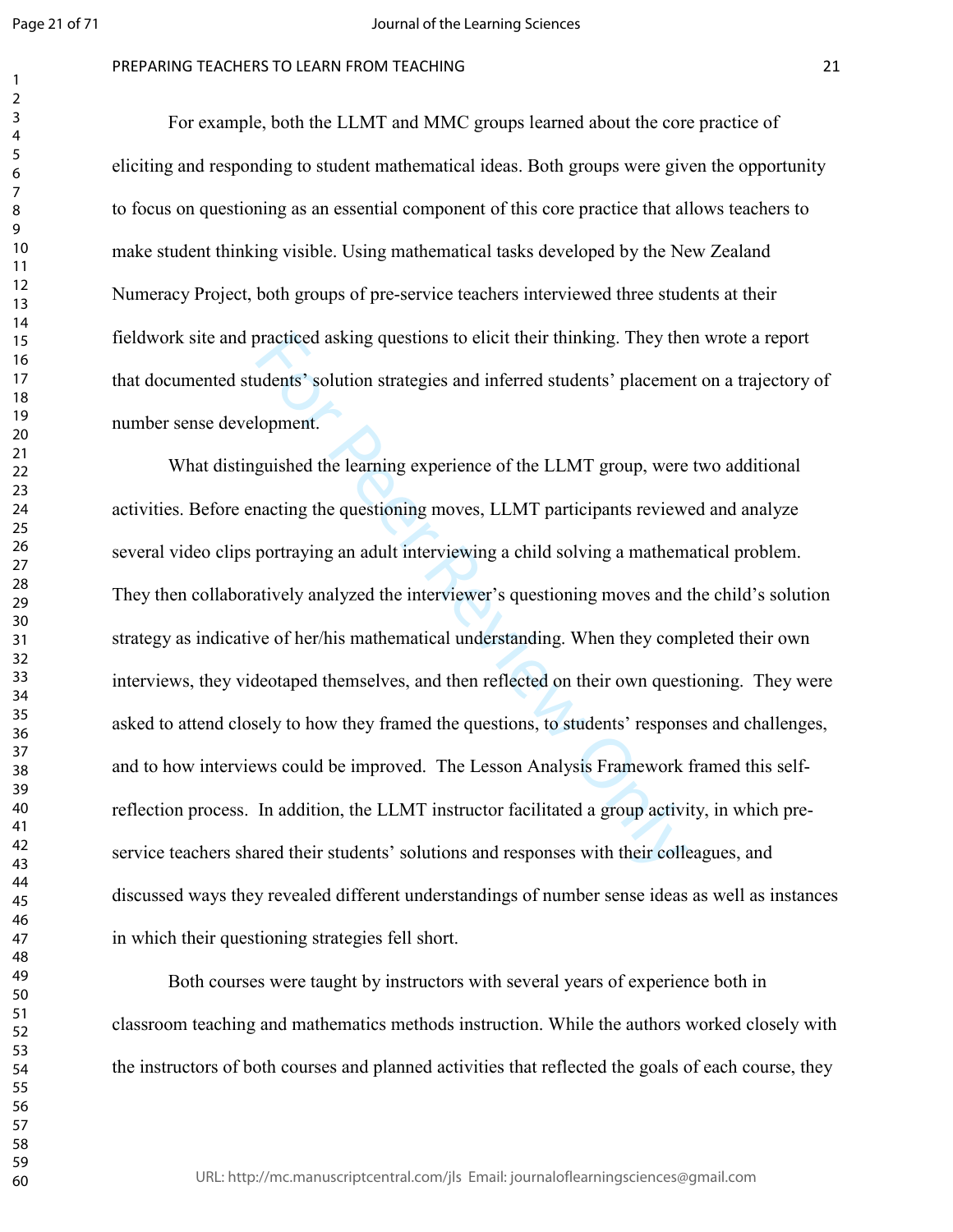were not directly involved in teaching the courses and were invested in creating successful courses for both groups of pre-service teachers.

Now that we have described in detail the two different mathematics methods course experiences, we introduce the study specific research questions, its methods, and findings.

## **Study Research Questions**

The idea of preparing teachers to learn from teaching implies examining learning that carries on after graduation—exploring whether mathematics method instruction was effective in preparing participants to learn from their practice over time. This requires a longitudinal study that extends into the first years of professional practice. In this study, we focus on examining whether mathematics methods instruction may place teachers on an upward trajectory with regard to learning-from-teaching competencies.

preparing teachers to learn from teaching implies examiniduation—exploring whether mathematics method instructions to learn from their practice over time. This requires a le first years of professional practice. In this st As we discussed above, time for teacher preparation is always limited. We were thus interested in examining whether a focus on deliberate and systematic reflection and analysis is necessary to develop knowledge that is readily usable in practice (thus also addressing the theory-practice divide) as well as to develop other facets of learning-from-teaching competencies included in our conceptual framework (see Fig. 1). While, as reviewed above, prior research points to the benefits of engaging pre-service teachers in reflection and analysis of practice, there is a dearth of research examining the relative advantage of a curriculum centered on systematic reflection and analysis compared to more typical experiences that are offered by mathematics methods instruction. In addition, most existing studies have focused only on one specific aspect of learning-from-teaching competencies (in most cases, attending to student thinking). In this study, we utilized several measures to capture the components of learning-from-teaching

 $\mathbf{1}$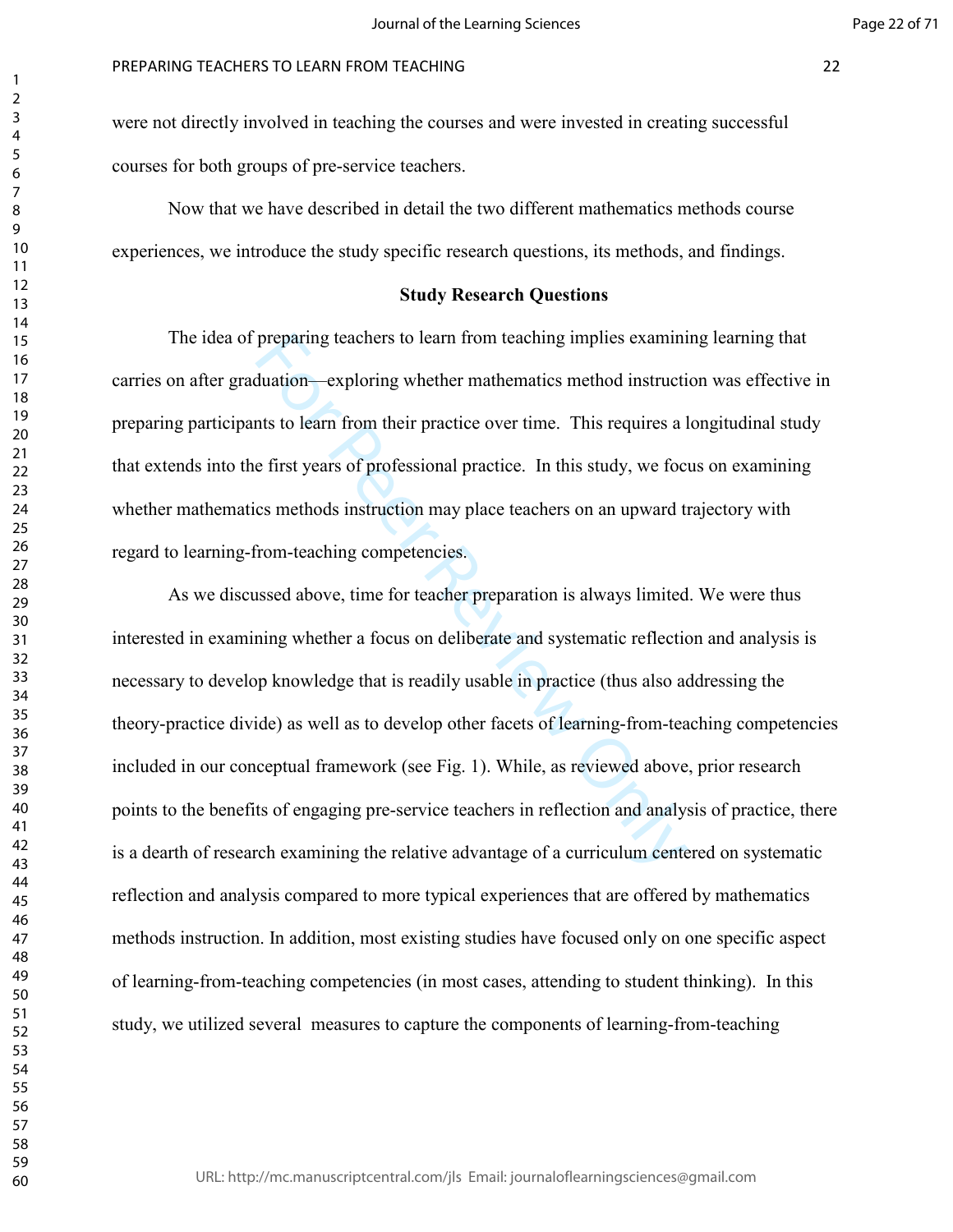## PREPARING TEACHERS TO LEARN FROM TEACHING 23

competencies illustrated in Fig.1, including a measure of usable knowledge that is predictive of student learning (Kersting, et al., 2012).

velop such competencies compared to a more typical math<br>y, does this course facilitate pre-service teachers' developin<br>hing mathematics? Does it facilitate the development of st<br>ematics teaching and learning? Does it help Hence, we centered the study on the following research questions: (1) Do pre-service teachers develop learning-from-teaching competencies if these are not deliberately focused on during teacher preparation? (2) What is the impact of a methods course that includes structured opportunities to develop such competencies compared to a more typical mathematics methods course? Specifically, does this course facilitate pre-service teachers' development of usable knowledge for teaching mathematics? Does it facilitate the development of student-oriented beliefs about mathematics teaching and learning? Does it help pre-service teachers to structure their practices around student thinking? Does it facilitate the development of evidence-based self-reflection on teaching?

## **Study Methods**

#### **Participants**

Sixty-two pre-service teachers, enrolled in a one-year post-bachelor elementary teacher preparation program at a large public west-coast university, were recruited to participate in the study prior to the beginning of the teacher preparation program.

When applying to the program, students could choose between a 9-month credential program and a 15-month Masters' of Arts program. Students in the two programs followed the same curriculum during the 9 months. Masters' of Arts students attended additional courses during the summer prior and after the 9 months. Using a stratified sampling method, applicants from the credential-only and MA programs pools were randomly assigned to attend one of the two math methods courses (LLMT or MMC courses) while they followed the same curriculum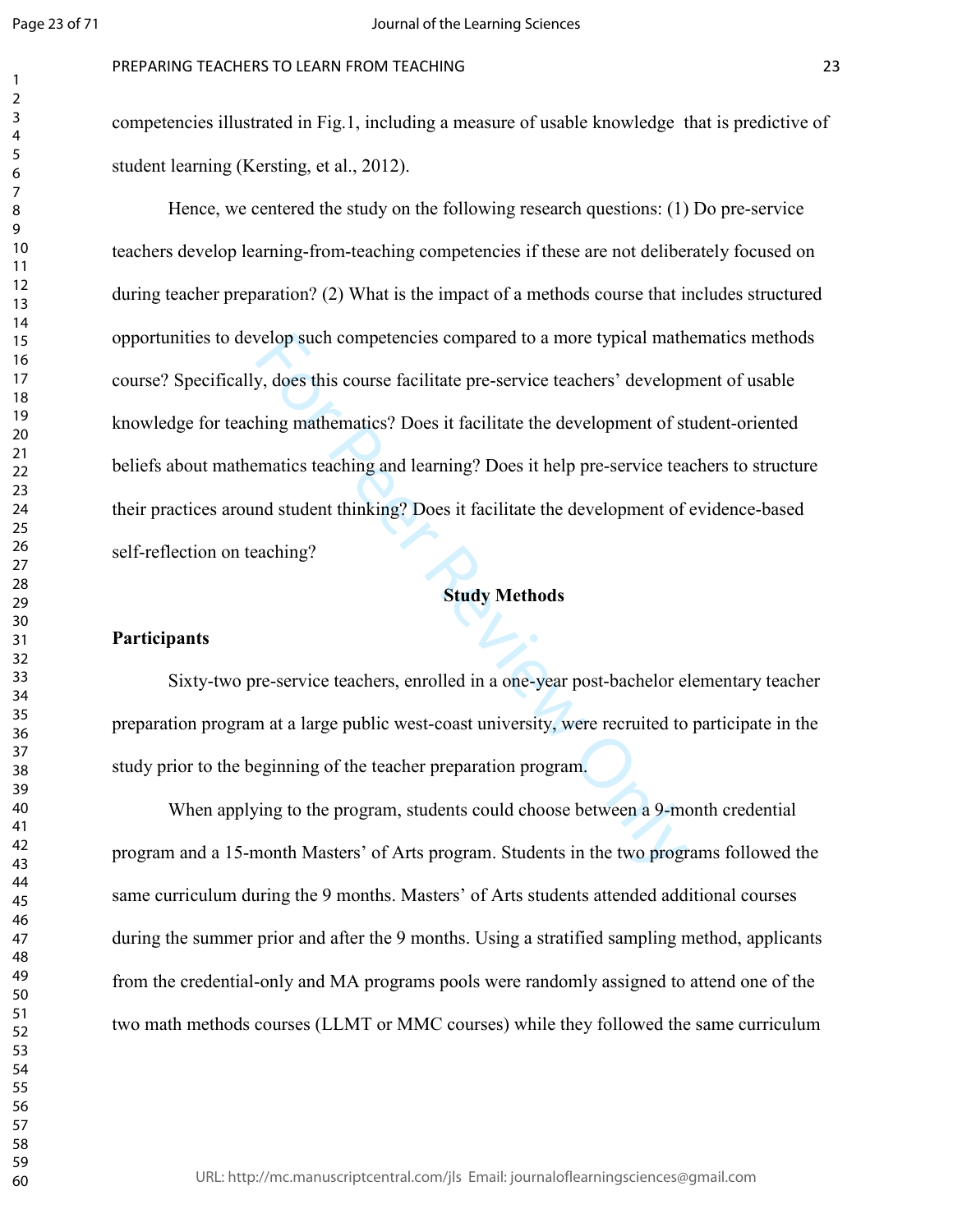for all the other courses. Two study participants left the program; pre and post-test data were thus available for 60 pre-service teachers, 29 from the LLMT and 31 from the MMC group.

d of two placements: one in a lower-elementary and the ot<br>om. Pre-service teachers were placed in the same classroor<br>ing the fall, they mainly observed their master teacher, conts<br>requested by their methods instructors, an Participants attended the fieldwork component of the program while participating in the research project. The fieldwork was not specifically tied to the mathematics methods course and gave prospective teachers opportunities to observe and practice the teaching of all subjects. Fieldwork consisted of two placements: one in a lower-elementary and the other in an upperelementary classroom. Pre-service teachers were placed in the same classroom for the fall and winter quarter. During the fall, they mainly observed their master teacher, completed brief teaching assignments requested by their methods instructors, and assisted with teaching tasks (e.g., they may lead a small group activity). During the winter, they gradually took over the class, first by teaching mathematics and subsequently all other subjects. The master teacher was always present in the classroom. The extent to which the master teacher was involved in planning and teaching varied across placements. In the spring quarter, pre-service teachers were assigned to a new placement. Some pre-service teachers began their placement in a lower-elementary classroom and then they switched to an upper-elementary; others did the opposite. During the fall/winter placement, almost 60% of pre-service teachers were placed in pairs (with two preservice teachers placed in the same classroom). During the spring placement, 26% were placed in pairs.

Placements were organized by the program coordinator, regardless of participants' group membership; thus, they varied in terms of teaching approaches and school structures and cultures. Since capturing this variability in objective ways is quite complex and would require systematic observations of the master teachers and their interactions with the student teachers (which the project did not have the resources to complete), we assumed that participants'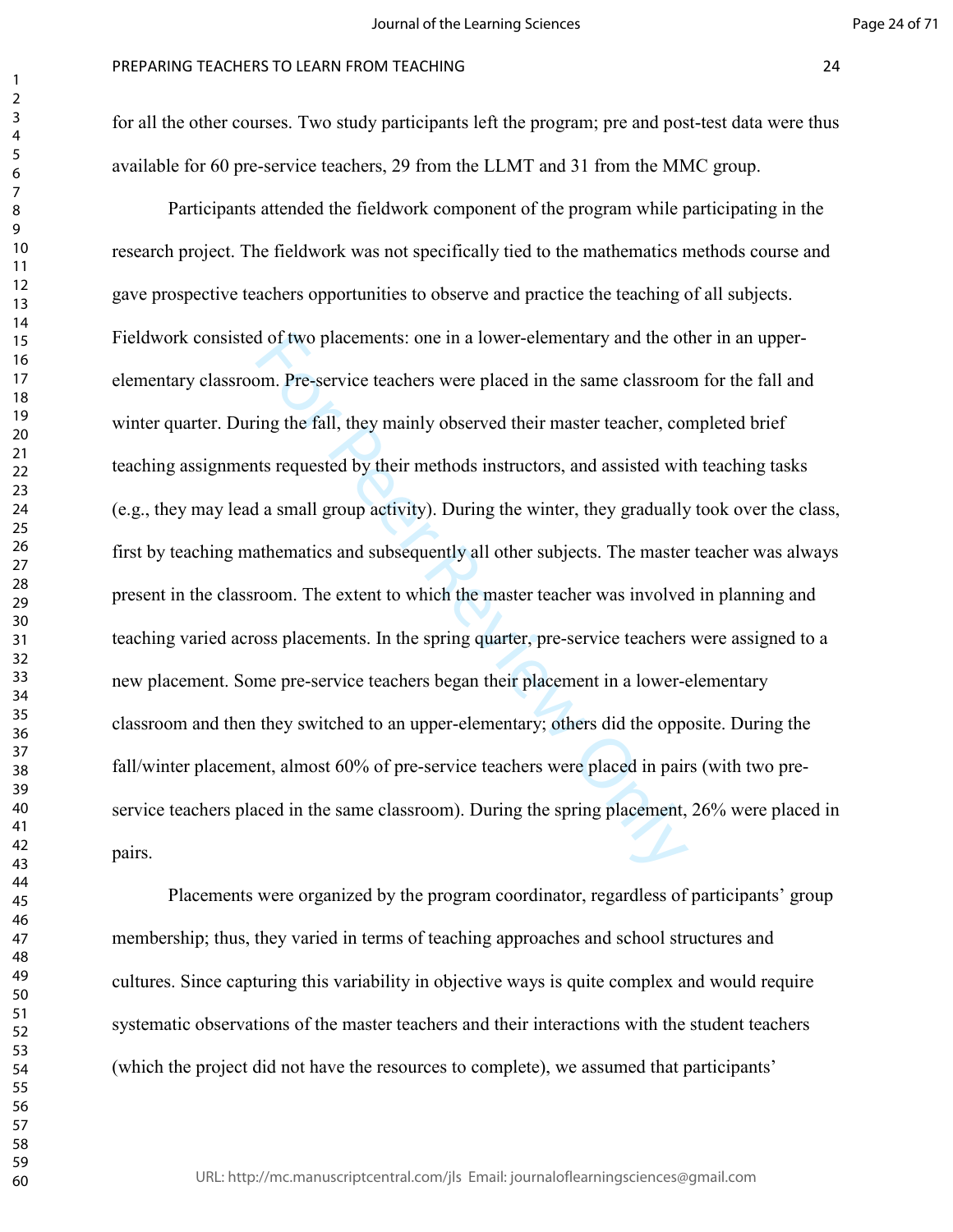## PREPARING TEACHERS TO LEARN FROM TEACHING 25

fieldwork experiences varied quite a bit and that random assignment would address this variability. (Future studies with more resources can identify and match participants in the experimental and control groups.) Although we know that fieldwork experiences constitute relevant settings for teacher variability . Background characteristics of the participants and their placement information are summarized in Table 1.

## [INSERT TABLE 1 APPROX. HERE]

#### **Measures**

The study included several measures that captured participants' background and the learning-from-teaching competencies outlined above. In addition, observations were conducted to monitor implementation of both courses.

[INSERT TABLE 1 APPROX. HERE]<br>
ncluded several measures that captured participants' background several measures that captured participants' background<br>
entation of both courses.<br>
completed a background survey prior to the Participants completed a background survey prior to the beginning of the methods course and the other measures both prior to and after completion of the methods course. The knowledge measures were administered during the last day of the math methods course, while the beliefs measure was administered three months later at the end of the school year. Measures were spread out in time mainly to avoid having participants fill out too many surveys during the busy end of the quarter period. Pre-service teachers received a \$90 gift card for completing the surveys. The instructional quality and the reflection measures were completed at the end of the math methods course as part of the performance assessment that is required for acquiring a teaching credential. Measures are described in detail below.

**Background survey.** Participants completed a background survey that asked about their gender, age, ethnicity, college major and minor, prior teaching experience, and number of mathematics content courses and mathematics methods courses taken in college.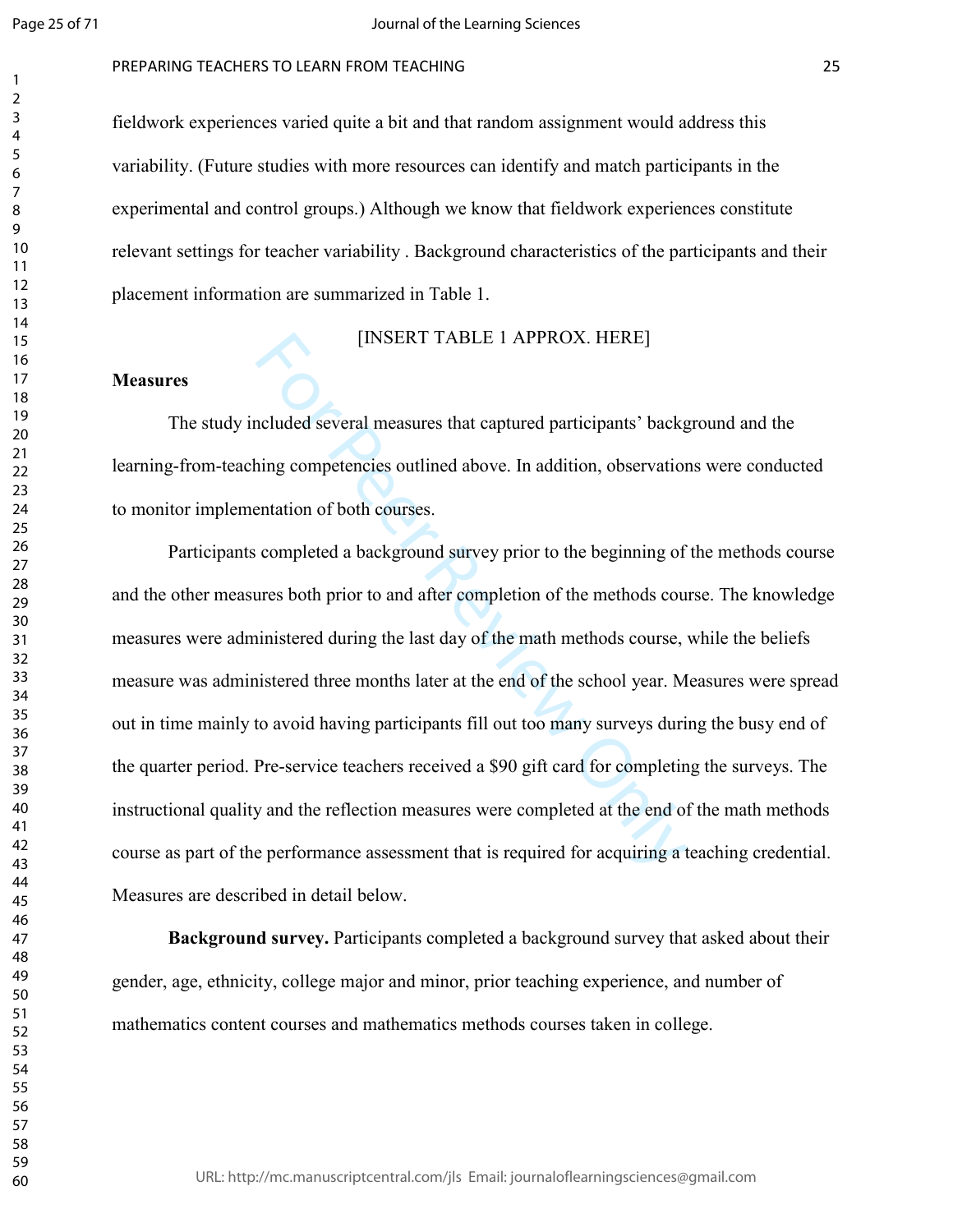**Observations and Field Notes.** We designed an observation protocol to capture the extent to which the two courses were implemented as planned and were focused on the steps of analysis of practice outlined above. Trained observers attended all sessions for both the MMC and LLMT courses. They collected materials the instructors presented or distributed in class and took notes on all tasks and whole-class discussions.

Video Analysis Survey. To assess the development of usings, we administered the Classroom Video Analysis (CVA ent consists of a series of brief video clips (varying betwee that serve as prompts for teachers' written commen **Classroom Video Analysis Survey.** To assess the development of usable knowledge for teaching mathematics, we administered the Classroom Video Analysis (CVA) Survey (Kersting, 2008). The instrument consists of a series of brief video clips (varying between one to three minutes in length) that serve as prompts for teachers' written commentaries on mathematics teaching. Teachers view the clips via an interactive, Web-based platform and are asked to respond to the prompt, "discuss how the teacher and the student(s) interact around the mathematical content." Kersting and her collaborators (2010) argue that the instrument elicits teacher knowledge from the context of viewing and making sense of mathematics teaching as portrayed in the video clips. As such, the instrument measures knowledge that becomes available to teachers as they teach, rather than factual knowledge that they may have acquired, but is not connected to the practice of teaching. Previous studies have investigated the relationships between teachers' performance on the CVA, their instructional quality, and their students' learning and found significant and positive relationships as summarized above ( Kersting et al., 2012).

In addition, we see usable knowledge for teaching mathematics as a fundamental component of learning-from-teaching competencies and were thus particularly interested in examining whether the two courses would impact differently the development of this type of knowledge. The video clips used in the present study were drawn from lessons that focused on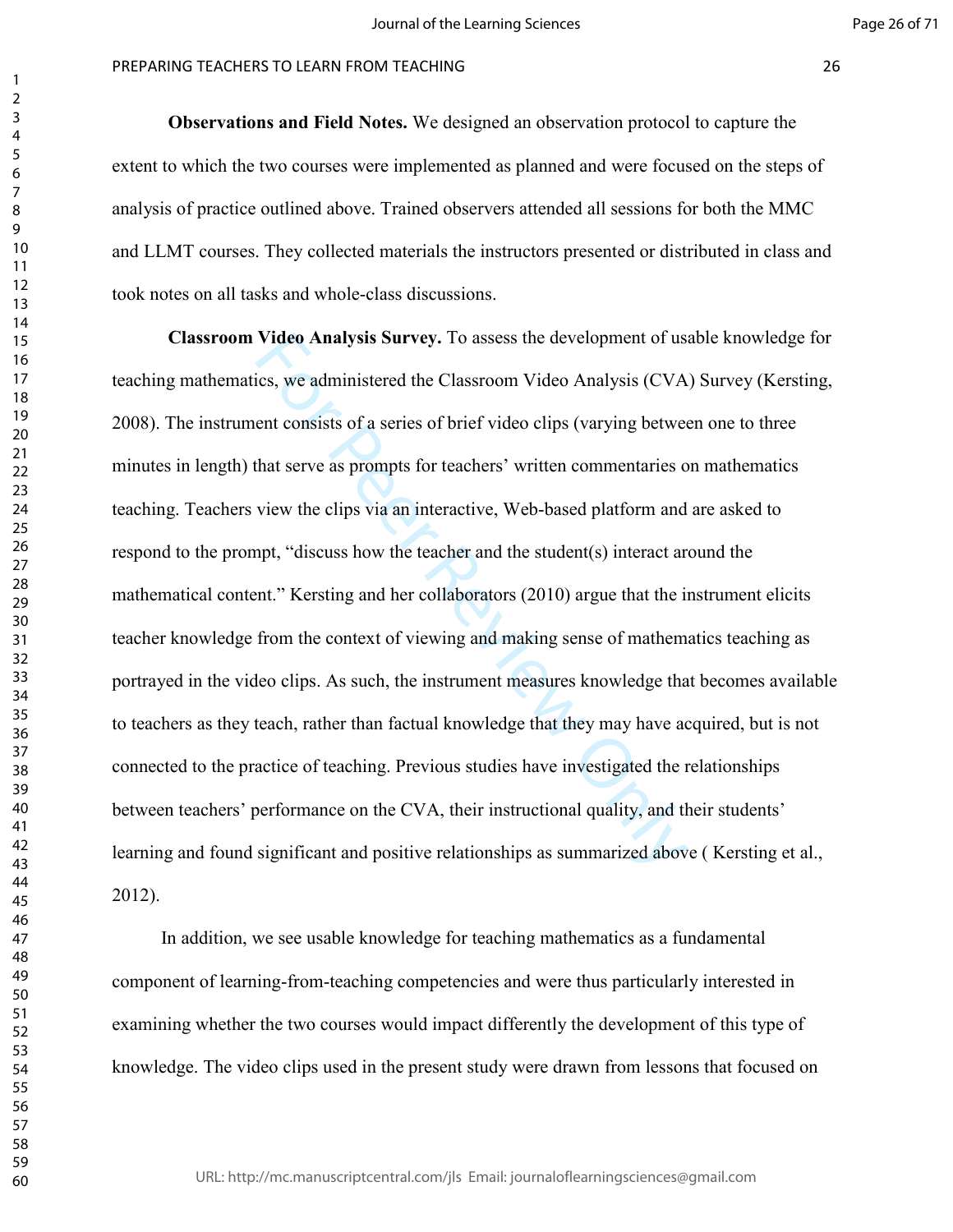## PREPARING TEACHERS TO LEARN FROM TEACHING 27 27

key ideas within the topic domains of whole numbers and fractions, which are key topics in the elementary-school mathematics curriculum. Previous studies (Kersting, 2008; Kersting et al., 2010) reported an internal item consistency (i.e., Cronbach α) between .89 and .93. In the current study sample, inter-item reliability was lower but still satisfactory, ranging from .71 to .81.

eachers watched the clips on a password-protected online<br>tion of the broader context was provided (i.e., class grade<br>scription of the lesson events prior to the selected clip) fol<br>ow the teachers and student(s) in the clip Pre-service teachers watched the clips on a password-protected online portal. For each clip, a brief description of the broader context was provided (i.e., class grade level, mathematics topic, math task, description of the lesson events prior to the selected clip) followed by the prompt: "*Discuss how the teachers and student(s) in the clip interacted around the mathematical content.*" Pre-service teachers were asked to type their commentaries into a textbox with no character or word limit. Responses were saved onto the portal's server and later downloaded by the researchers onto an excel sheet.

Pre-service teachers' written responses to each clip were scored along four dimensions: *mathematics content, suggestions for improvement, student thinking*, and *depth of interpretation*  (Kersting, 2010). Each response received a score of 0, 1, or 2, depending on the extent to which it reached the specificity and/or depth defined by each rubric. Two independent raters, blind to the group membership of each teacher, scored all comments. Inter-rater reliability, measured as percent agreement, for all four rubrics was computed initially, at midpoint, and at the end of scoring. It ranged from 84% to 88 % across the four rubrics and time points. In case of disagreements between raters, a third rater reviewed the comments and made the final decision.

The *CVA mathematics content* scoring dimension (CVA-MC) measured the degree to which teachers considered and commented on the mathematics at hand when making sense of the instructional episodes shown in the video clips. Such mathematical considerations could focus on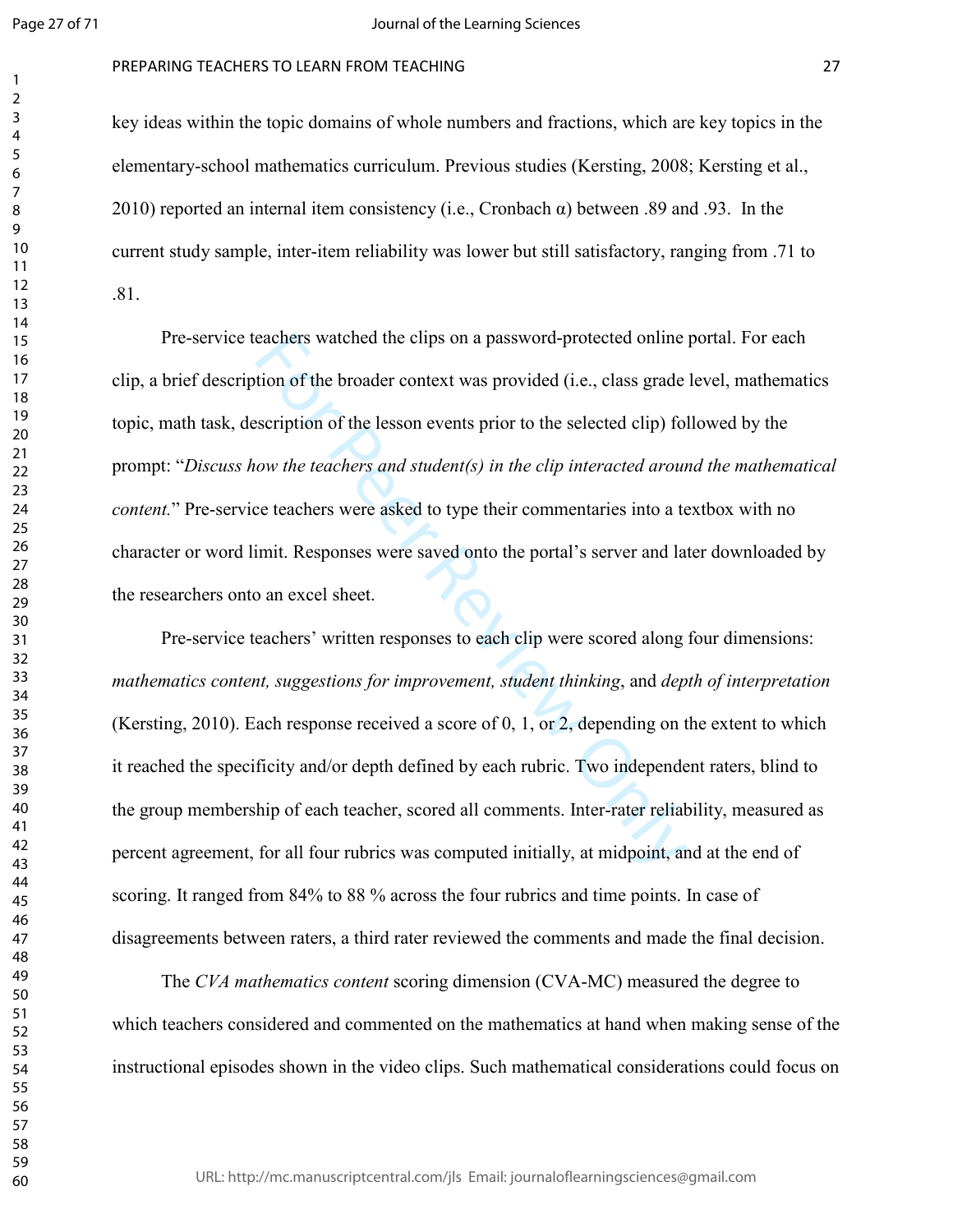student thinking or understanding, provide the basis for evaluating observed teaching strategies or a rationale for suggestions for improvement, or could further explore the mathematics. A score of 0 was assigned when comments did not include specific math content. Comments were assigned a score of 1 when mathematics was discussed in the response, but only identified or described the observable mathematics in the video. Comments obtained a score of 2 when an analysis of a specific aspect of the mathematical content was present. A mathematical analysis was usually evidenced by the introduction of a mathematical concept(s) or idea not visible in the video.

ic aspect of the mathematical content was present. A math<br>ced by the introduction of a mathematical concept(s) or id-<br>dent thinking (CVA-ST) scoring dimension measured the<br>essed concern for student mathematical thinking/un The *CVA student thinking* (CVA-ST) scoring dimension measured the extent to which commentaries expressed concern for student mathematical thinking/understanding. This concern usually took the form of either a judgment about student understanding or a comment on students' opportunities to learn in the clip. Comments that did not address student thinking were assigned a score of 0. Responses obtained a score of 1 if there was a direct link between the analysis of student thinking/understanding and the mathematics visible in the clip. Responses received a score of 2 if they synthesized, analyzed, or generalized student thinking in a mathematical way or offered mathematical explanation(s) or justification(s) that supported the synthesis/analysis/generalization.

The *CVA suggestions for improvement* (CVA-SI) scoring dimension measured the extent to which comments included suggestions to improve instruction or pedagogy by providing a clear alternative to the instruction shown in the clip. Comments that provided no suggestions or vague suggestions received a score of 0. A score of 1 was assigned to commentaries that included a clear suggestion for improvement addressing the mathematics. Comments were assigned a score of 2 when there was a clear suggestion addressing specific mathematics.

URL: http://mc.manuscriptcentral.com/jls Email: journaloflearningsciences@gmail.com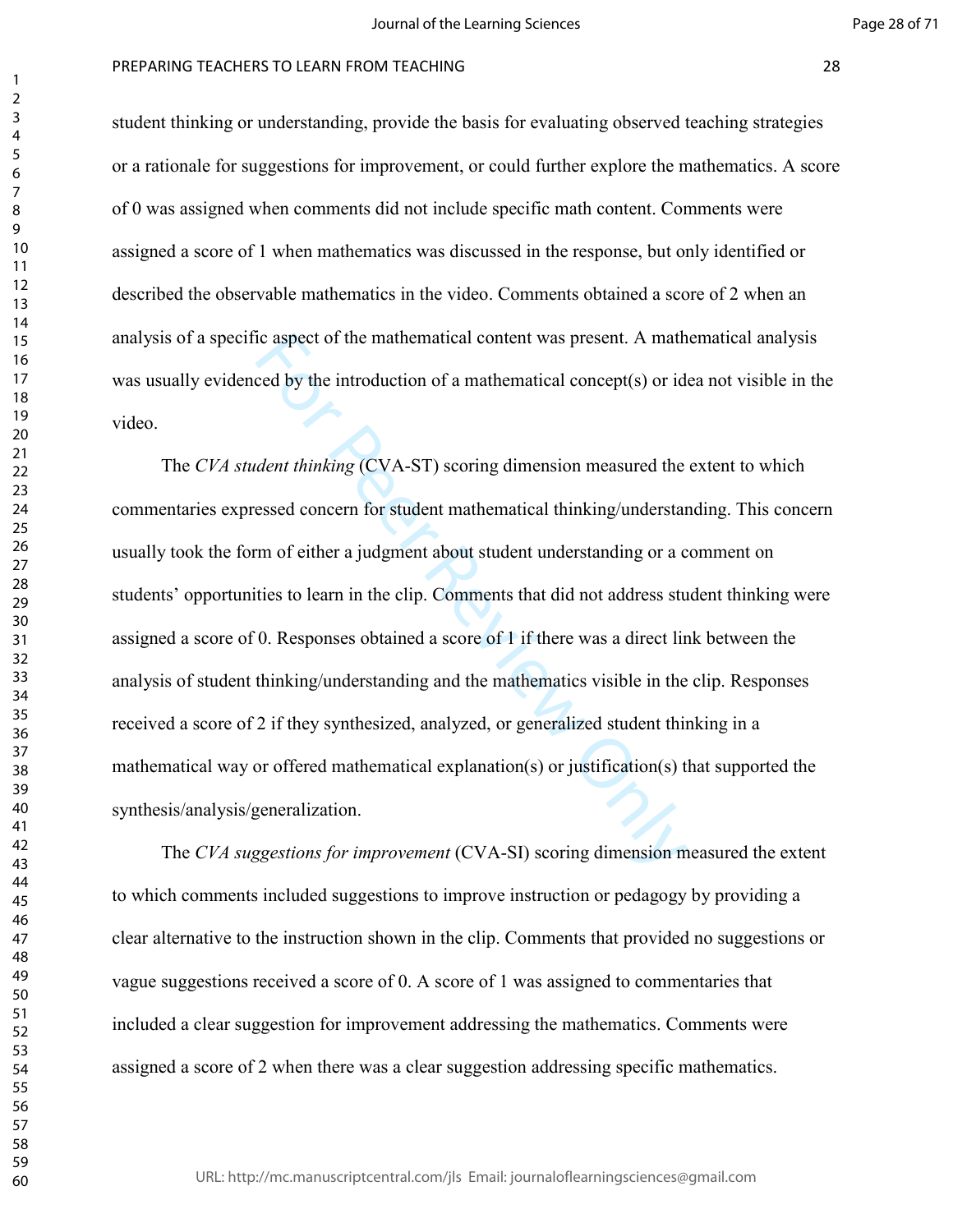#### PREPARING TEACHERS TO LEARN FROM TEACHING 29

The *CVA depth of interpretation* (CVA-DOI) scoring dimension measured the extent to which a comment included interpretations and justified opinions of teaching or learning portrayed in the clip. A commentary received a score of 0 if it was simply a descriptive account of what was in the clip or if it included a vague or broad interpretation that was not substantiated. Responses obtained a score of 1 when they included a substantiated interpretation in the form of a rationale, evidence, or justification for the interpretation. Finally, responses were assigned a score of 2 when they offered an analysis that included several interpretations along a common theme.

The video clips we used in this study are not publicly released, but similar clips with teacher comments and scoring examples are accessible at: http://www.teknoclips.org/examples/.

e, or justification for the interpretation. Finally, responses<br>by offered an analysis that included several interpretations<br>ips we used in this study are not publicly released, but sim<br>and scoring examples are accessible a **Integrating Mathematics and Pedagogy (IMAP) Belief Survey.** The second facet of learning-from-teaching competencies we measured involved pre-service teacher beliefs. Specifically, we were interested in student-centered beliefs. Participants completed the webbased IMAP survey (Ambrose, Clement, Philipp, & Chauvot, 2004). The survey portrays complex classroom situations involving students. Respondents are asked to analyze and respond to these situations through a combination of multiple-choice and short-answer questions. Four beliefs were selected to be measured as part of this study: 1) Mathematics is a web of interrelated concepts and procedures (and school mathematics should be too); 2) If students learn mathematical concepts before they learn procedures, they are more likely to understand the procedures when they learn them. If they learn the procedures first, they are less likely ever to learn the concepts; 3) Children can solve problems in novel ways before being taught how to solve such problems. Children in primary grades generally understand more mathematics and have more flexible solution strategies than adults expect; and 4) During interactions related to the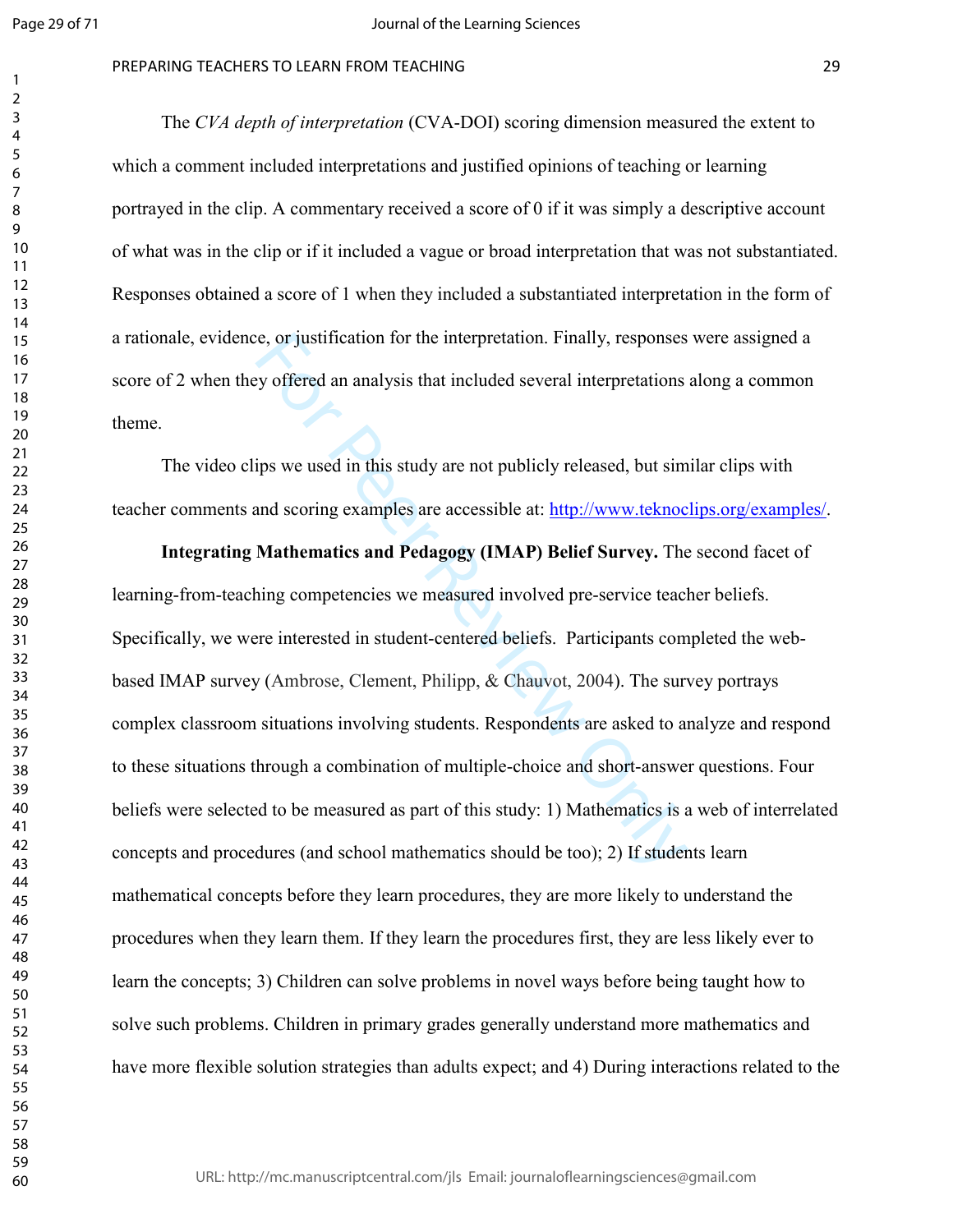learning of mathematics, the teacher should allow the children to do as much of the thinking as possible.

We expected Beliefs 1 and 2 to increase for both LLMT and MMC groups as both courses focus on a balance of procedural and conceptual knowledge and on how conceptual understanding can be fostered. We were interested in examining whether the LLMT curriculum and its focus on the analysis of student thinking might increase Beliefs 3 and 4 more than the MMC curriculum did.

analysis of student thinking might increase Beliefs 3 and<br>id.<br>idd.<br>was measured through a set of questions. For example, pre<br>nate student solution strategies to a problem, to analyze the<br>and to decide which strategies to s Each belief was measured through a set of questions. For example, pre-service teachers were asked to evaluate student solution strategies to a problem, to analyze the connection between strategies, and to decide which strategies to share in a class discussion and why. In a separate question, they were asked to consider different strategies for multi-digit addition (including solutions that represented the standard algorithm and solutions that were more conceptual in nature) and to select and justify an order for discussing these strategies in the classroom. In another section, they were asked to watch brief video clips of a student-teacher interaction, to discuss the role of teacher, who was portrayed to be very leading, and how they would have structured a lesson, including whether they would have built on students' thinking.

Responses were assigned a score of 0 if interpreted as showing no evidence of the belief and the highest score possible (3 or 4) if they indicated strong evidence of the belief. The survey authors chose to use a maximum score of 4 for Belief 3 because of the wider range of teacher responses and levels of evidence that these provided. The combination of scores obtained in questions targeting a certain belief provided an overall score for that belief.

Two independent raters, blind to group membership, scored all responses. Inter-rater reliability, measured as percent agreement, for all sets of questions was computed initially, at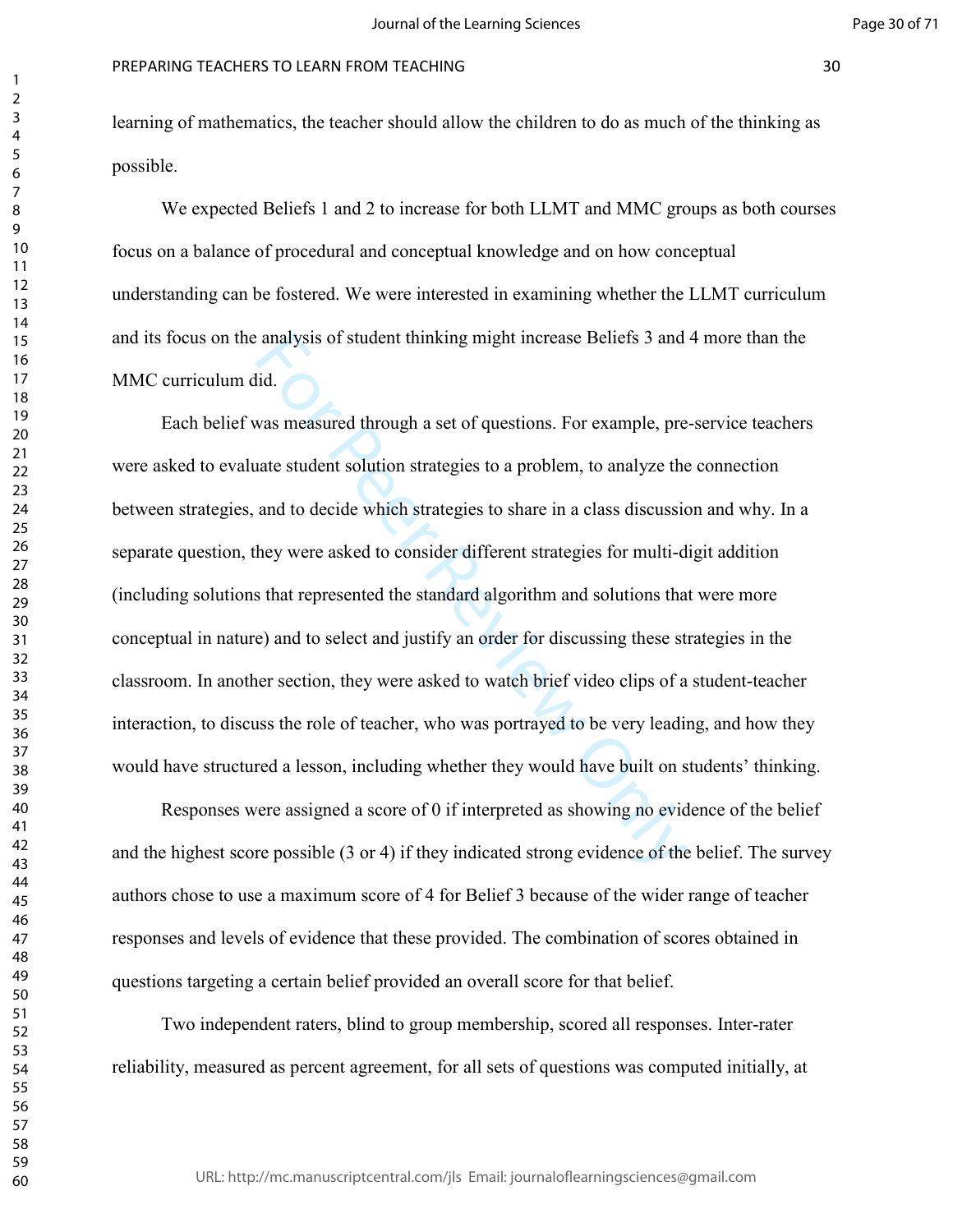## PREPARING TEACHERS TO LEARN FROM TEACHING 31

midpoint, and at the end of scoring and ranged from 80% to 96 % across questions and time points. In case of disagreements, a third rater reviewed the response and made the final scoring decision.

ies for students to make their thinking visible, allows teachting instruction, to gather evidence of student learning as in mathematics understandings over time. The data source we the Performance Assessment for California **Student-Centered Teaching.** The third aspect of learning-from-teaching competencies we examined was student-centered classroom practice. This was defined as practice that, by creating opportunities for students to make their thinking visible, allows teachers to build on student thinking during instruction, to gather evidence of student learning as they teach, and to learn about student mathematics understandings over time. The data source were videos collected as part of the Performance Assessment for California Teachers – Teaching Event (PACT-TE), which pre-service teachers completed towards the end of the second quarter of math methods instruction. The PACT-TE consists of a portfolio that includes five tasks: (1) context for learning; (2) planning instruction and assessment; (3) instructing students and supporting learning; (4) assessing student learning; and (5) reflecting on teaching and learning. For the purpose of this study, we selected materials pre-service teachers turned in for task 3: instructing students and supporting learning. Specifically, we reviewed video clips of a lesson pre-service teachers taught and reflection commentaries they wrote about the clip(s). Pre-service teachers were given the following prompt about videotaping their instruction:

Provide one or two video clips of no more than fifteen minutes total. Select clip(s) that demonstrate how you engage students in understanding mathematical concepts and in participating in mathematical discourse. (You may select conceptual understanding either as the primary focus of instruction or integrate it with the development of your students' understanding of a computation or procedure.) The clip(s) should include interactions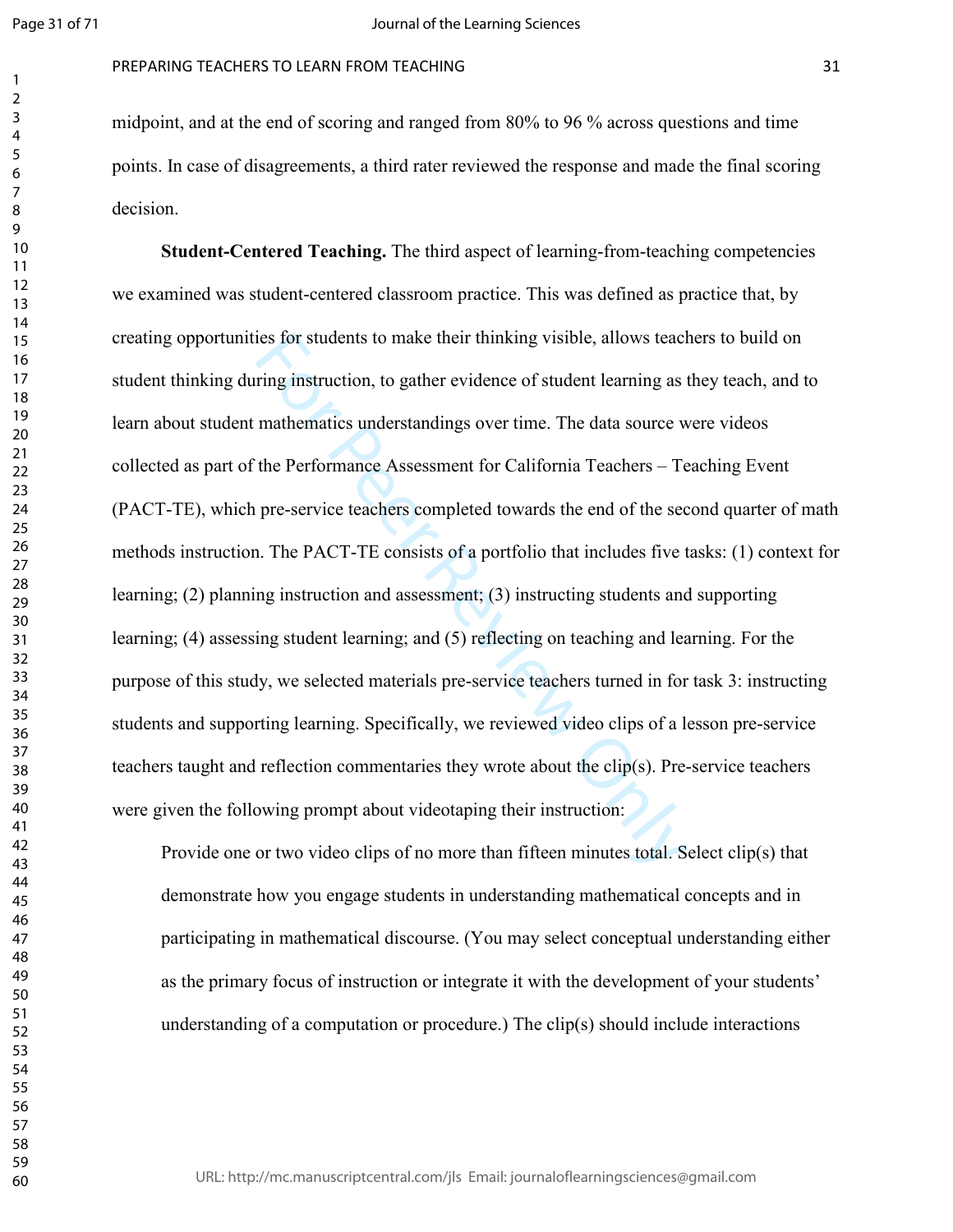among you and your students and your responses to student comments, questions, and needs.

The video clip(s) only allowed us access to approximately 15 minutes of the pre-service teachers' mathematics teaching. Nonetheless, we felt that was sufficient to uncover teachers' interactions with students. In addition, these 15-minute clip(s) were chosen by pre-service teachers to represent their best practices, thus we felt they exemplified well what pre-service teachers considered their best efforts to include student participation in classroom discourse.

It their best practices, thus we felt they exemplified well with their best efforts to include student participation in classer coded using a coding system developed in the context of independent thinking was made visible Videos were coded using a coding system developed in the context of a previous study that made use of PACT-TE videos as a source of data (Santagata & Yeh, 2014) and captured the extent to which student thinking was made visible and pursued by the teacher during instruction. The coding system included three levels of sophistication: (1) Low sophistication: Student thinking only minimally visible; (2) Medium sophistication: Student thinking made visible; and (3) High sophistication: Student thinking made visible and pursued (see Table 2). Two independent observers coded each video and disagreements were resolved through discussion. Inter-rater reliability calculated as percentage of agreement between two scorers was 83%. Disagreements were resolved through discussion.

## [INSERT TABLE 2 APPROX. HERE]

**Self-Reflection on Teaching.** Finally, the last aspect of learning-from-teaching competencies we examined was self-reflection. As part of the PACT-Teaching Event, participants completed written comments on the video clip(s) of their teaching. We used responses to the following prompt to assess their abilities to reflect on their own practices:

Describe the strategies you used to monitor student learning during the learning task shown on the video clip(s). Cite one or two examples of what students said and/or did in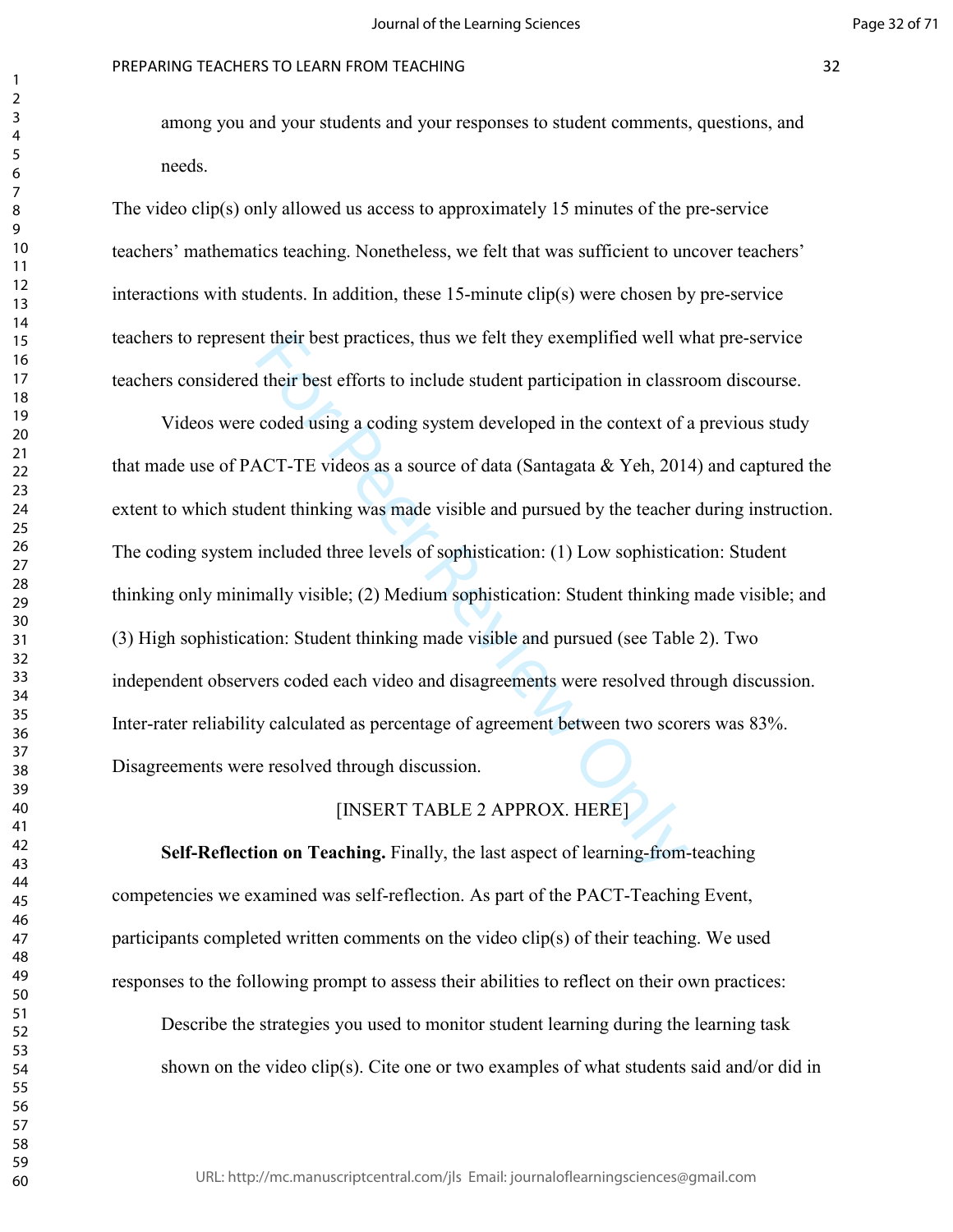## PREPARING TEACHERS TO LEARN FROM TEACHING 33

the video clip(s) or in assessments related to the lesson that indicated their progress toward accomplishing the lesson's learning objectives.

We examined pre-service teachers' evidence-based reflections. We assessed the extent to which they utilized evidence of student learning to assess the effectiveness of their teaching; whether the examples they cited were directly connected to the stated lesson learning goals; and whether they attended to the mathematics content of their lessons. Coding categories are described in Table 3.

## [INSERT TABLE 3 APPROX. HERE]

## **Procedures and Statistical Analyses**

First, the effect of random assignment was checked by comparing groups at pre-test. To examine CVA pre-test performance, one-way ANOVAs were run. To examine IMAP pre-test performance, Chi-square analyses were conducted.

mathematics content of their lessons. Coding categories and<br>
[INSERT TABLE 3 APPROX. HERE]<br>
tatistical Analyses<br>
ect of random assignment was checked by comparing grou<br>
test performance, one-way ANOVAs were run. To examin<br> Second, to test for treatment effects on CVA performance, repeated-measures analysis of variance was computed controlling for pre-test scores. Subsequently, when necessary, paired Ttest and one-way ANOVAs were run to test for pre/post-test differences within groups and group differences at post-test.

To assess changes in pre-service teachers' beliefs as measured by IMAP, for each belief measured, change scores were calculated separately for LLMT and MMC participants. Preservice teachers were categorized into one of three groups: (1) Pre-service teachers whose belief scores did not increase or decreased; (2) Pre-service teachers whose belief scores increased by one level (small increase); and (3) Pre-service teachers whose belief scores increased two or more levels (large increase). Percentages of pre-service teachers that belonged to each category were then compared between groups and across the four measured beliefs using Chi-square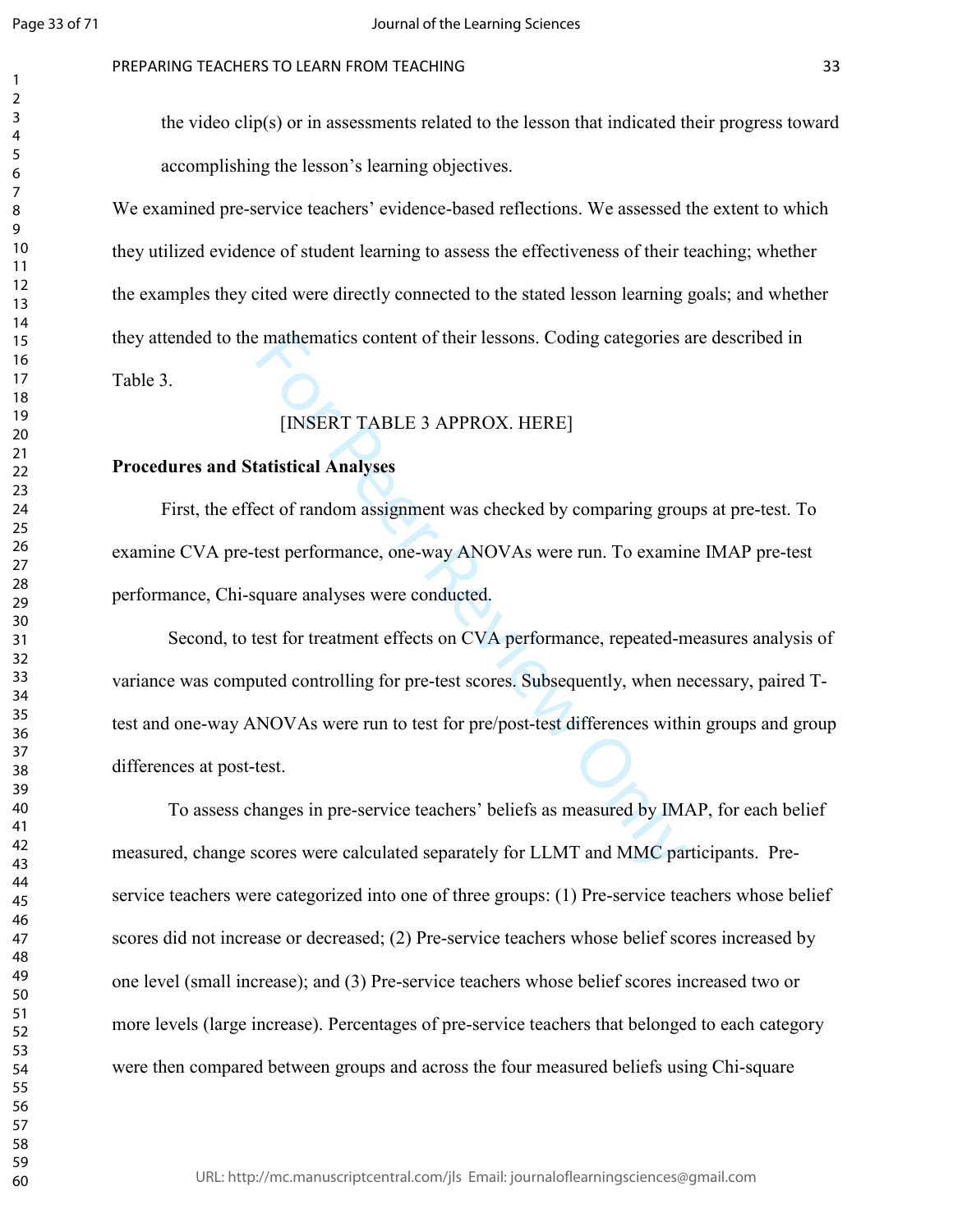#### PREPARING TEACHERS TO LEARN FROM TEACHING 34 AND 1999 12:00 SM NOTES 134

statistics. As a follow up of chi-square results, ordinal regression procedures were run for each belief to test whether group membership predicted score changes at post-test.

Student-centered teaching and self-reflection were measured only at the end of the courses. To compare groups, one-way ANOVAs were used for teaching scores and chi-squares for reflection categories.

#### **Findings**

## **Group Equivalence**

Findings<br>read of groups was checked after random assignment. Groups<br>ge, prior teaching experiences, and performance on CVA, at<br>ificant differences were found between groups, except for<br>ficantly larger number of LLMT parti Equivalency of groups was checked after random assignment. Groups were compared in terms of average age, prior teaching experiences, and performance on CVA, and IMAP surveys at pre-test. No significant differences were found between groups, except for prior teaching experience. A significantly larger number of LLMT participants ( *n*=19) reported having had prior teaching experiences compared to MMC participants  $(n=11)$   $[X^2 (2, N=30) = 5.199, p=$ .023]. The survey question also asked about the type and duration of prior experiences. Since all prior experiences were limited to brief substitute teaching positions and tutoring, we did not think they impacted substantially the type of classroom teaching expertise that we examined in this study, though we cannot exclude this possibility.

#### **Observations and Field Notes**

Field notes confirmed the differences in the courses that we have outlined above. The LLMT course provided ample opportunities for systematic analysis of practice centered on the four steps of the Lesson Analysis Framework. In contrast, the MMC course presented only a few instances overall in which pre-service teachers were given opportunities to analyze teaching and these did not include any deliberate feedback on the process of analysis from the instructor.

## **Comparing Pre-Service Teachers' Usable Knowledge for Teaching Mathematics**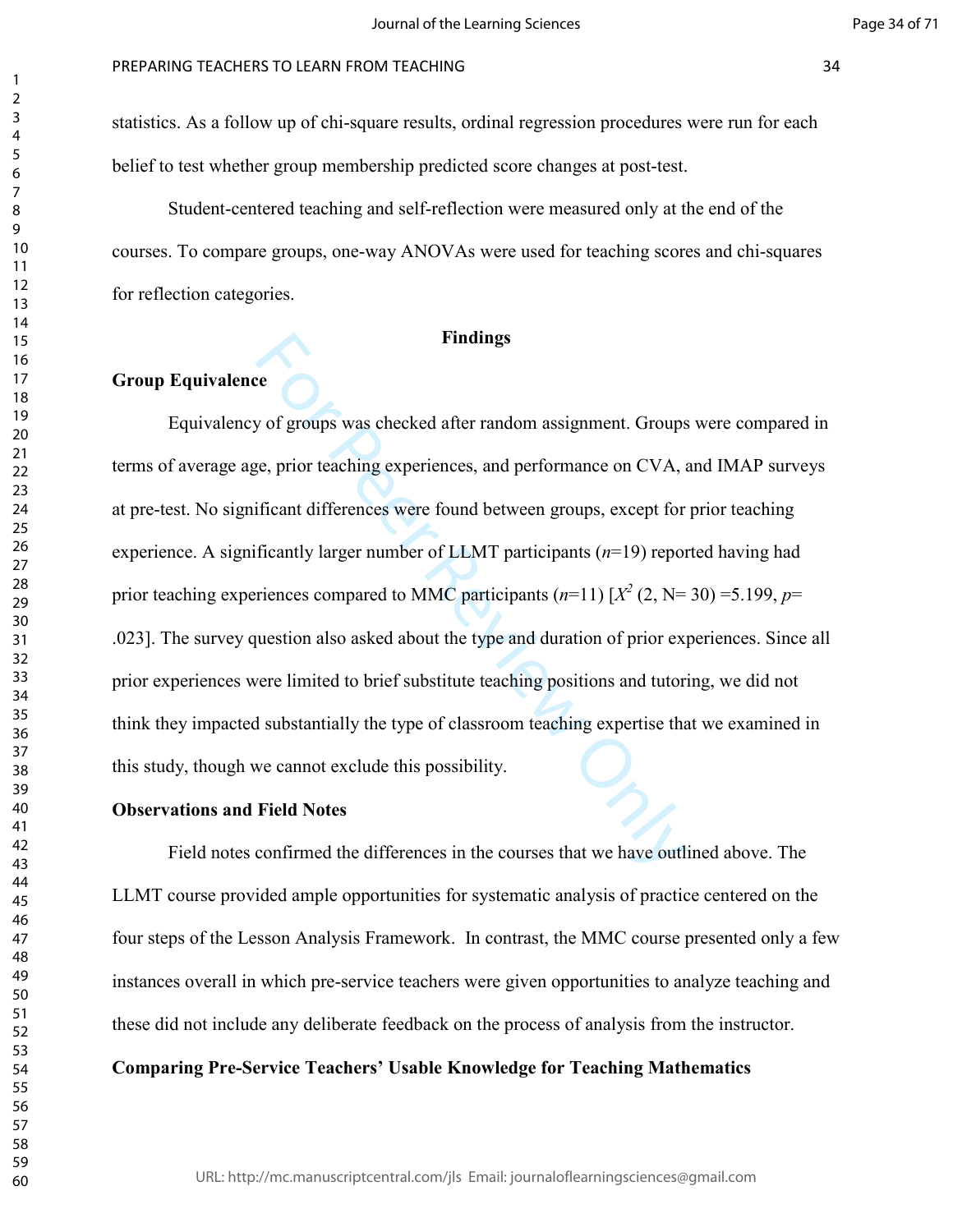#### PREPARING TEACHERS TO LEARN FROM TEACHING 35

As described above, usable knowledge of mathematics teaching was measured by scoring commentaries participants provided in response to 10 video clips of instructional episodes. Each commentary received a score ranging from 0 to 2 on each of four subscales: (1) Math Content; (2) Student Thinking; (3) Depth of Interpretation; and (4) Suggestions for Improvement.

A survey  $[F(1,58) = 14.644, p = .000]$ . Both groups impro<br>LMT group outperformed the MMC group at post-test  $[F$ <br>is and standard deviations for the total score and on each s<br>ire 3 below. This indicates that while both courses A significant time\*condition interaction was found for the total score participants obtained on the CVA survey  $[F(1,58) = 14.644, p = .000]$ . Both groups improved significantly over time, but the LLMT group outperformed the MMC group at post-test  $[F(1,59) = 7.361, p =$ .009]. Group means and standard deviations for the total score and on each subscale by group are reported in Figure 3 below. This indicates that while both courses were successful at improving pre-service teachers' usable knowledge for teaching mathematics, the LLMT course provided some advantages to pre-service teachers. We examine this advantage by presenting the scores obtained by the two groups on each subscale along with sample participant responses.

## [INSERT FIG. 3 APPROX. HERE]

Significant interactions were detected for all CVA subscales except for the Math Content sub-scale for which the interaction was not significant ( $p = .061$ ; See Table 4). The LLMT group outperformed the MMC group at post-test on the Student Thinking  $[F(1,59) = 7.262, p = .009]$ and Suggestions for Improvement  $[F(1,59) = 8.665, p = .005]$  subscales, while group differences on the Depth of Interpretation subscale were borderline not significant  $[F(1,59) = 3.614, p =$ .062]. No significant differences were found at posttest on the Math Content subscale. Withingroup paired T-test analyses revealed that both groups improved significantly over time on all subscales, except for the Student Thinking subscale. Only the LLMT group improved significantly over time on this scale  $\left[t(28) = -5.320, p = .000\right]$ , while the MMC group's pre and post-test averages were almost identical (see Table 5).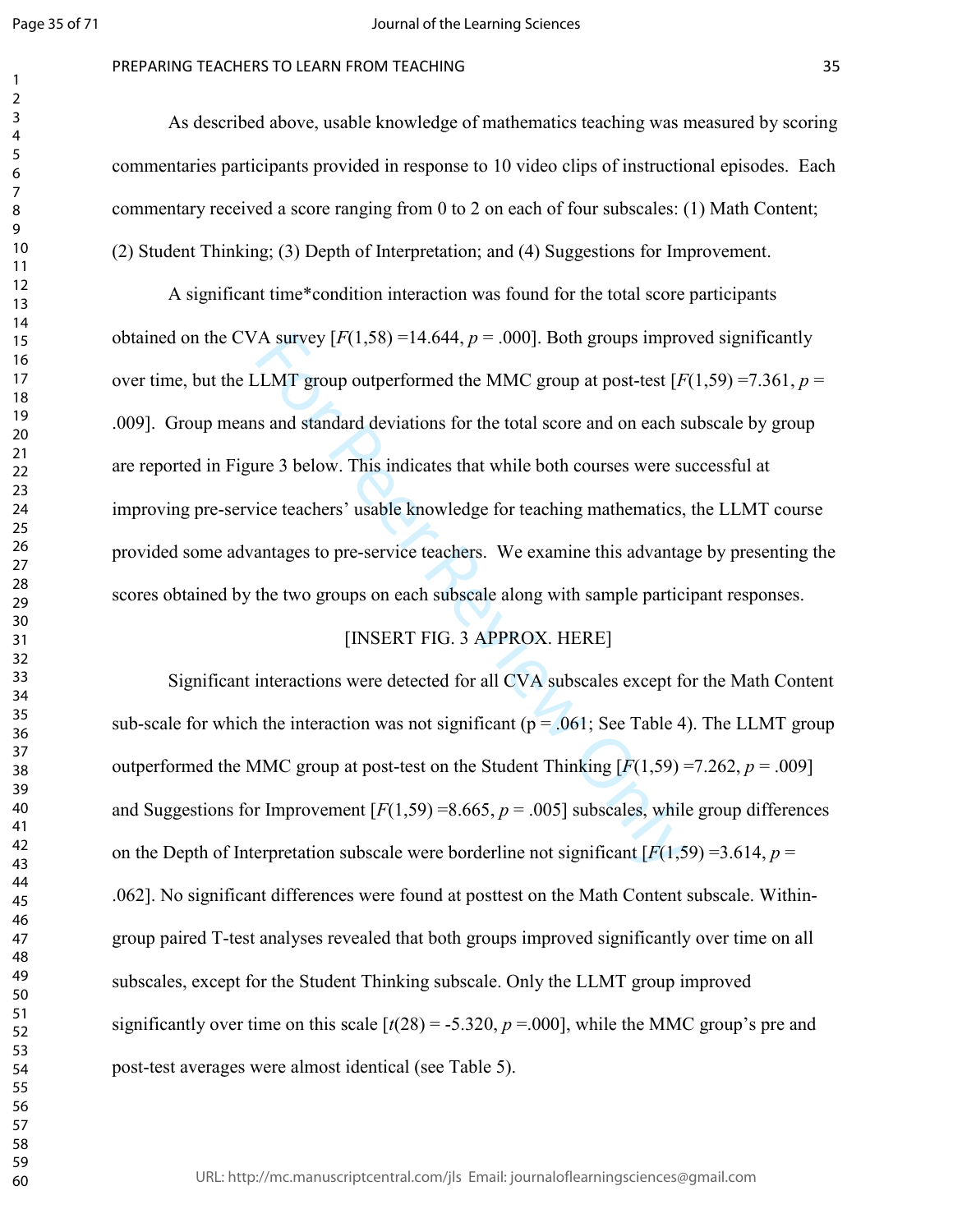#### PREPARING TEACHERS TO LEARN FROM TEACHING 36 NORTH 2001 10 1 236

In sum, LLMT and MMC courses were both successful at developing aspects of usable knowledge that are related to coherent interpretation of teaching and learning that goes beyond a recollection of distinct features (i.e., Depth of Interpretation subscale) and attention to mathematics content of instruction (i.e., Math Content subscale). A deliberate focus on reflection and analysis made a difference, instead, for the other two aspects of usable knowledge—aspects that, as we will discuss below, are particularly important in our conceptualization of learning from teaching: attention to and analysis of student thinking and considerations of suggestions for improvement.

## [INSERT TABLE 4 and 5 APPROX. HERE]

causs below, are particularly important in our conceptualization<br>tion to and analysis of student thinking and consideration<br>[INSERT TABLE 4 and 5 APPROX. HERE]<br>ponses from study participants are reported below to clarif;<br>n Sample responses from study participants are reported below to clarify these findings. The CVA clips are not publicly released to avoid broad familiarity with the instrument items. To limit the number of clips that are described in publications, we share participants' comments that we have published in earlier work (Yeh & Santagata, 2015) to illustrate group differences. Comments are in response to a clip drawn from a lesson on subtraction focused on developing understanding of regrouping, the exchanging of 1 unit in a place-value position for 10 units in the position to the right. The following comment represent a typical response provided by the study participants at the beginning of teacher preparation when they completed the CVA pre-test.

This is a really good strategy for the children when working on subtraction problems for the first time. The girl is learning about borrowing and carrying over numbers when you need to subtract. By using both writing visually and 3-D board pieces, a child understands how math works and can use it for real-life experiences.

This comment focuses on the teacher instructional choices—using visuals and manipulatives—as effective for student learning. However, the comment does not include a discussion of how these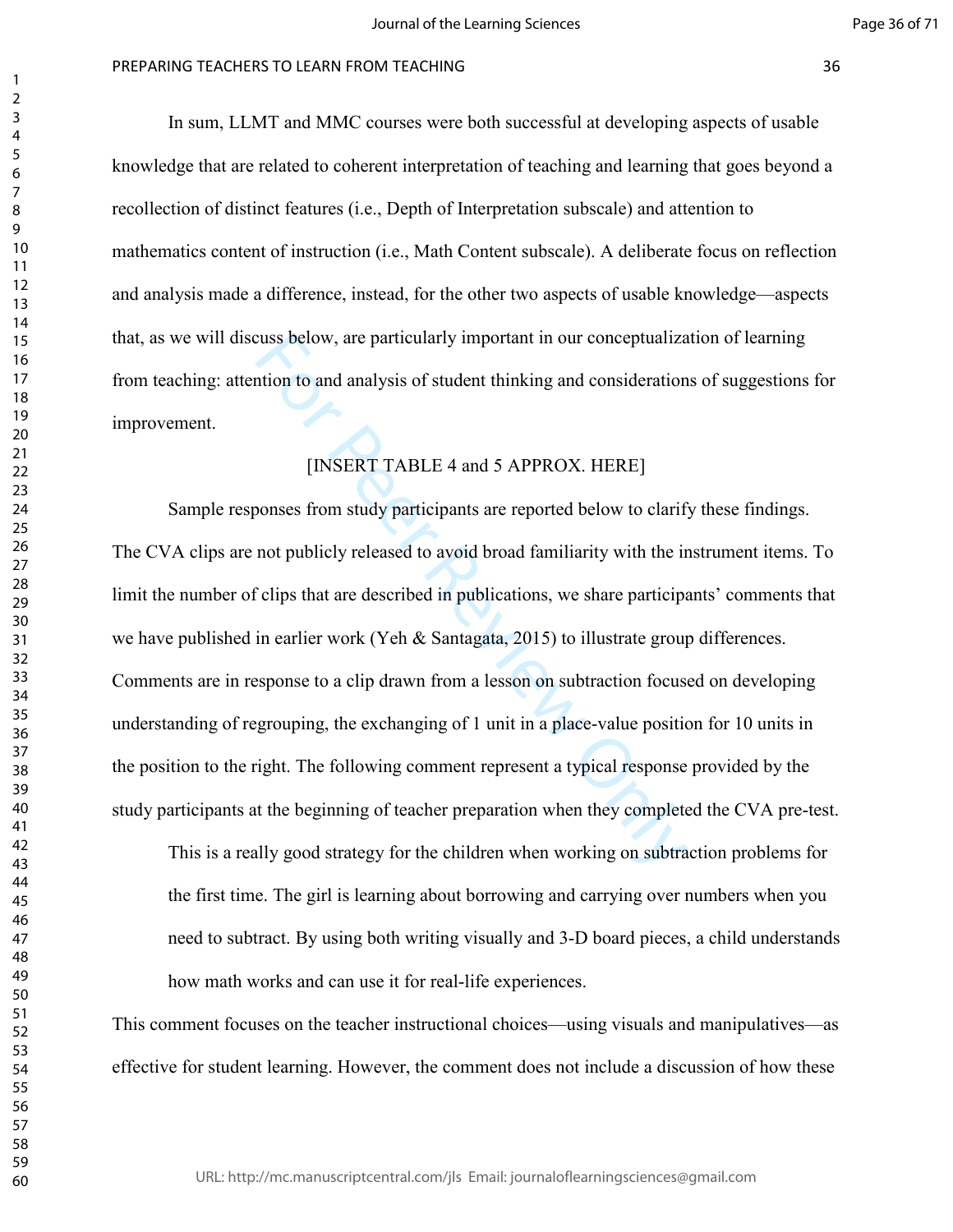## PREPARING TEACHERS TO LEARN FROM TEACHING 37

facilitate student learning and does not attend to the details of how the student engages with the materials. In addition, no teaching improvements are discussed.

The following two comments illustrate typical responses participants provided at the end of teacher preparation when they completed the CVA post-test. The first comment was provided by a MMC participant and represents a typical response from that group.

I really like the teacher-made worksheet that really helps students make sense of the numbers there. [Since] students see that there are no more pieces in the ones place to take away, students learn to borrow numbers from the tens place. I definitely like the use of concrete material as well (using block manipulatives). The teacher is great at helping the student guide her thinking and comment on what she is doing, as well as guide her thinking. The teacher is patient and waits to see what she gets.

the teacher-made worksheet that really helps students mal-<br>rec. [Since] students see that there are no more pieces in the<br>nts learn to borrow numbers from the tens place. I definite<br>terial as well (using block manipulative Compared to the pre-test response, this comment displayed more details in the description of the events in the clip and an attempted to interpret what is observed (i.e., Depth of Interpretation subscale). The comment also includes a deeper analysis of the mathematics at the center of this instructional episode by mentioning place value (i.e., Math Content subscale). Nonetheless, the respondent does not attend to the details of the student solution strategy or to her mathematical reasoning. She is pleased with the teacher moves and is satisfied with what she sees as evidence of student learning. No suggestions for improvement are offered.

 The second post-test comment was provided by a LLMT participant and illustrates one type of common response from that group.

It's a good idea for the student to see borrowing with a visual representation, but it seems that the teacher is simply walking her through the steps of the algorithm. I don't feel that the student would have much recall of what is happening. The student understands place

URL: http://mc.manuscriptcentral.com/jls Email: journaloflearningsciences@gmail.com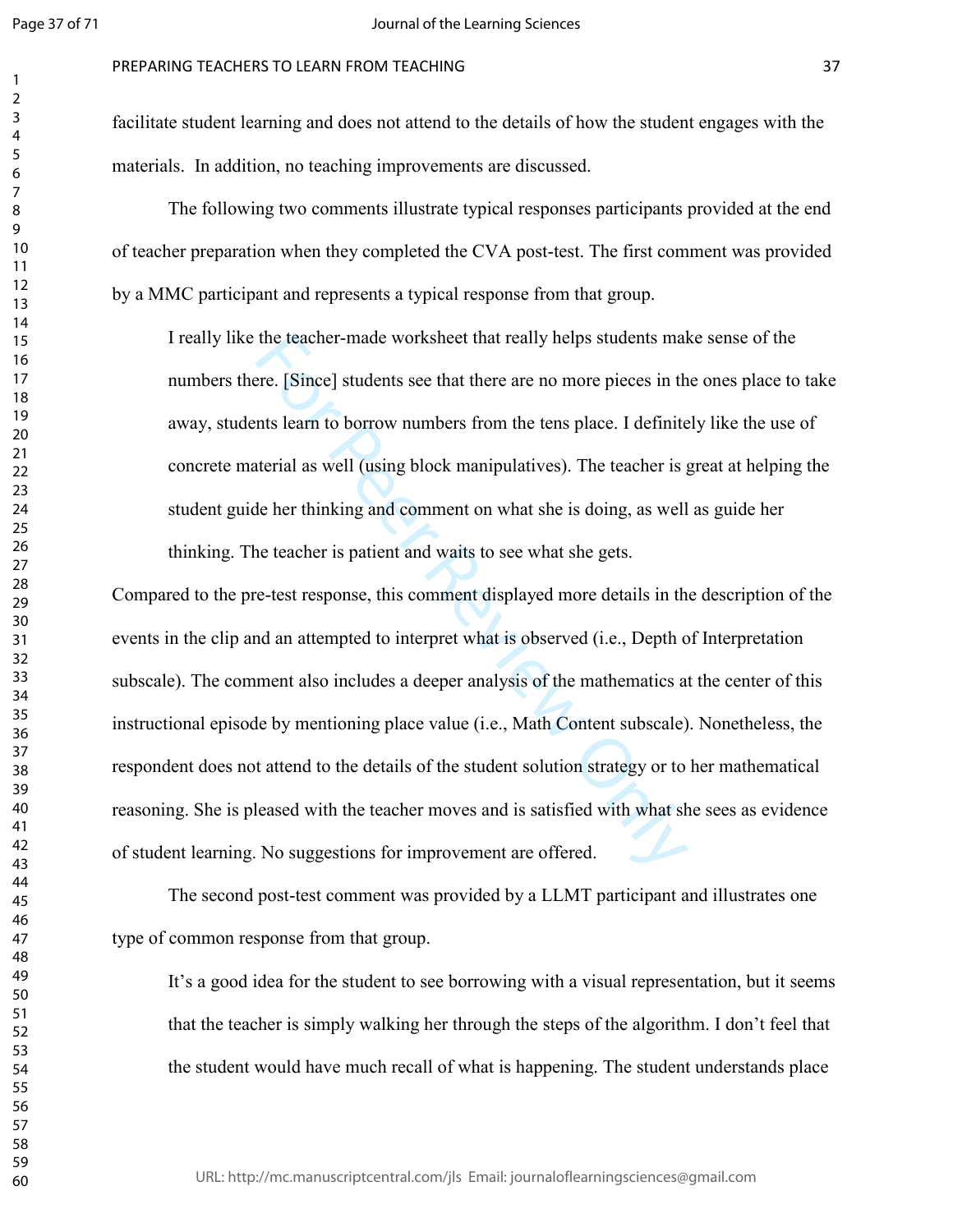value and that you can split up numbers like 138 into hundreds, tens, and ones but she doesn't seem to understand that tens can be split up into ones, hundreds into tens, etc. In this case, I think physical manipulatives would be more valuable than drawings and I think the student would benefit greatly from working with a partner who understands that tens can be split up into ones.

ses on the details of the student's solution strategy and infeck thereof from these details. The discussion of the teache<br>he close analysis of the student's actions. A distinction is r<br>that are evident in the student's act This response focuses on the details of the student's solution strategy and infers student understanding or lack thereof from these details. The discussion of the teacher's choices is directly related to the close analysis of the student's actions. A distinction is made between mathematical ideas that are evident in the student's actions –understanding that numbers can be split into hundreds, tens, and ones—, and ideas that the student seem to struggle with—not understanding that tens can be split into ones and hundreds into tens. In addition, the comment includes two suggestions for improvement—using physical manipulatives and using more capable peers as supports for learning. In this response, improvements in all four subscales of usable knowledge are evident.

 The third comment, also from a LLMT participant, illustrates another common post-test response from this group:

I really liked this worksheet. It allowed students to work on the problem both in number form and [provides] a visual representation with the base ten blocks. The student did not contribute much to the conversation, and it seemed like the teacher was doing most of the talking. Because the student did not talk much, it was unclear whether she was

understanding what she was doing when she was "borrowing" in the subtraction problem. This response does not focus on a detailed analysis of student thinking and learning; it focuses instead on lack of evidence about whether the student understood the key mathematical ideas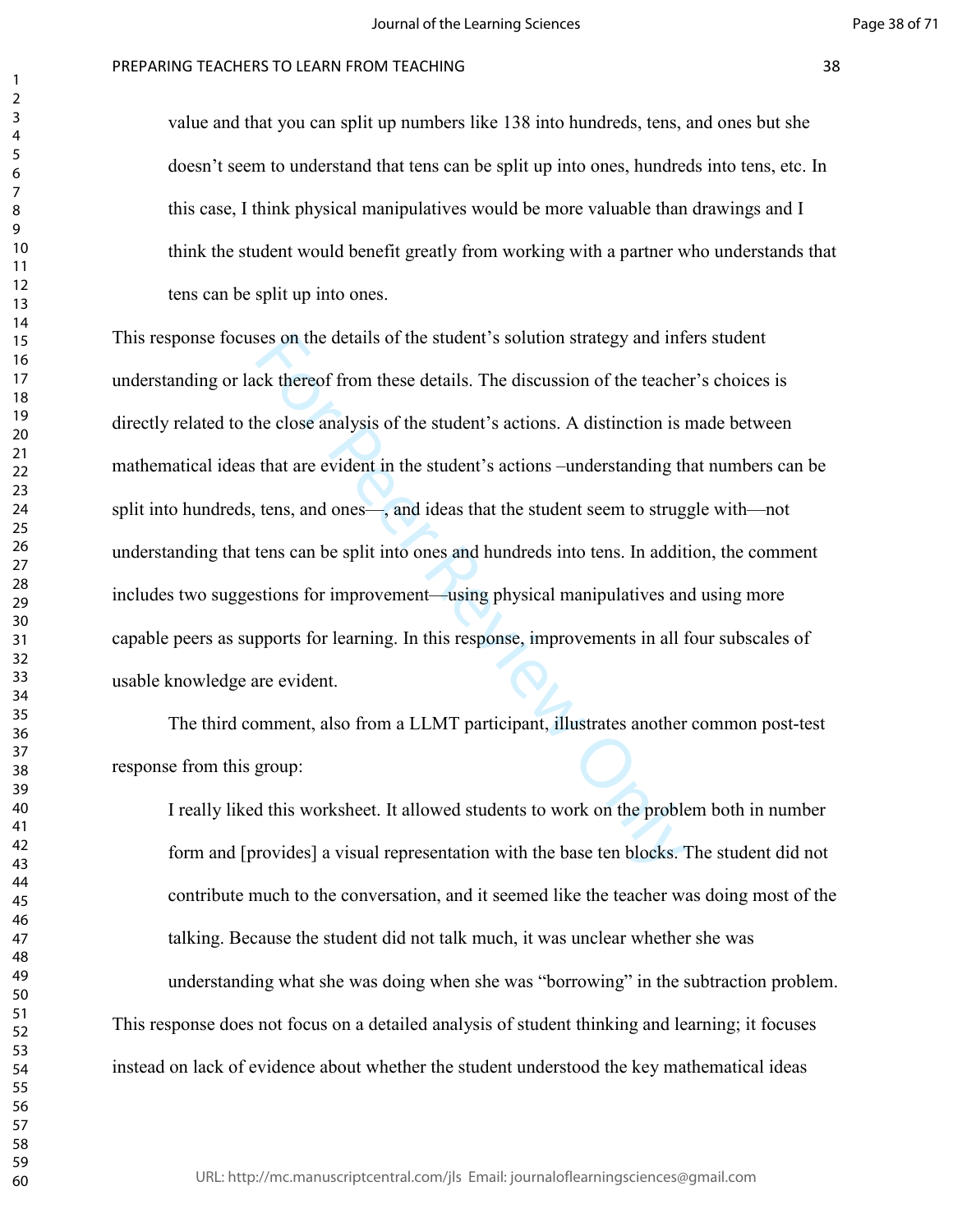#### PREPARING TEACHERS TO LEARN FROM TEACHING 39

focused on in the instructional episode. In this sense, it reflect the respondent's concern for student learning. In the conceptualization of usable knowledge, this type of concern is considered important and indicative of teachers' focus on student thinking and learning. This comment also implicitly suggests that the teacher could do more to make the student thinking visible. In this case, a more sophisticated comment would have elaborated further this suggestions and offered specific ideas for improvement.

### **Comparing Pre-Service Teachers' Beliefs**

mprovement.<br>
ervice Teachers' Beliefs<br>
d above, four beliefs were measured: (1) Mathematics is a<br>
dures; (2) If students learn mathematical concepts before t<br>
e more likely to understand the procedures when they lear<br>
they As described above, four beliefs were measured: (1) Mathematics is a web of interrelated concepts and procedures; (2) If students learn mathematical concepts before they learn procedures, they are more likely to understand the procedures when they learn them. If they learn the procedures first, they are less likely ever to learn the concepts; (3) Children can solve problems in novel ways before being taught how to solve such problems. Children in primary grades generally understand more mathematics and have more flexible solution strategies than adults expect; and (4) During interactions related to the learning of mathematics, the teacher should allow the children to do as much of the thinking as possible.

 Prior to teacher preparation, most participants did not strongly hold all four beliefs. IMAP survey median scores revealed the weakest evidence of Belief 4. The IMAP survey specifically examines participants' beliefs about the role of the teacher in the teaching-learning process and the degree to which they believe teachers should share the mathematics authority in the class with their students. The Belief 4 median score for the entire sample was 0 at the beginning of teacher preparation. Participants had median scores of 1 for Belief 1 and median scores of 1 or 2 for Beliefs 2 and 3 (depending on the group).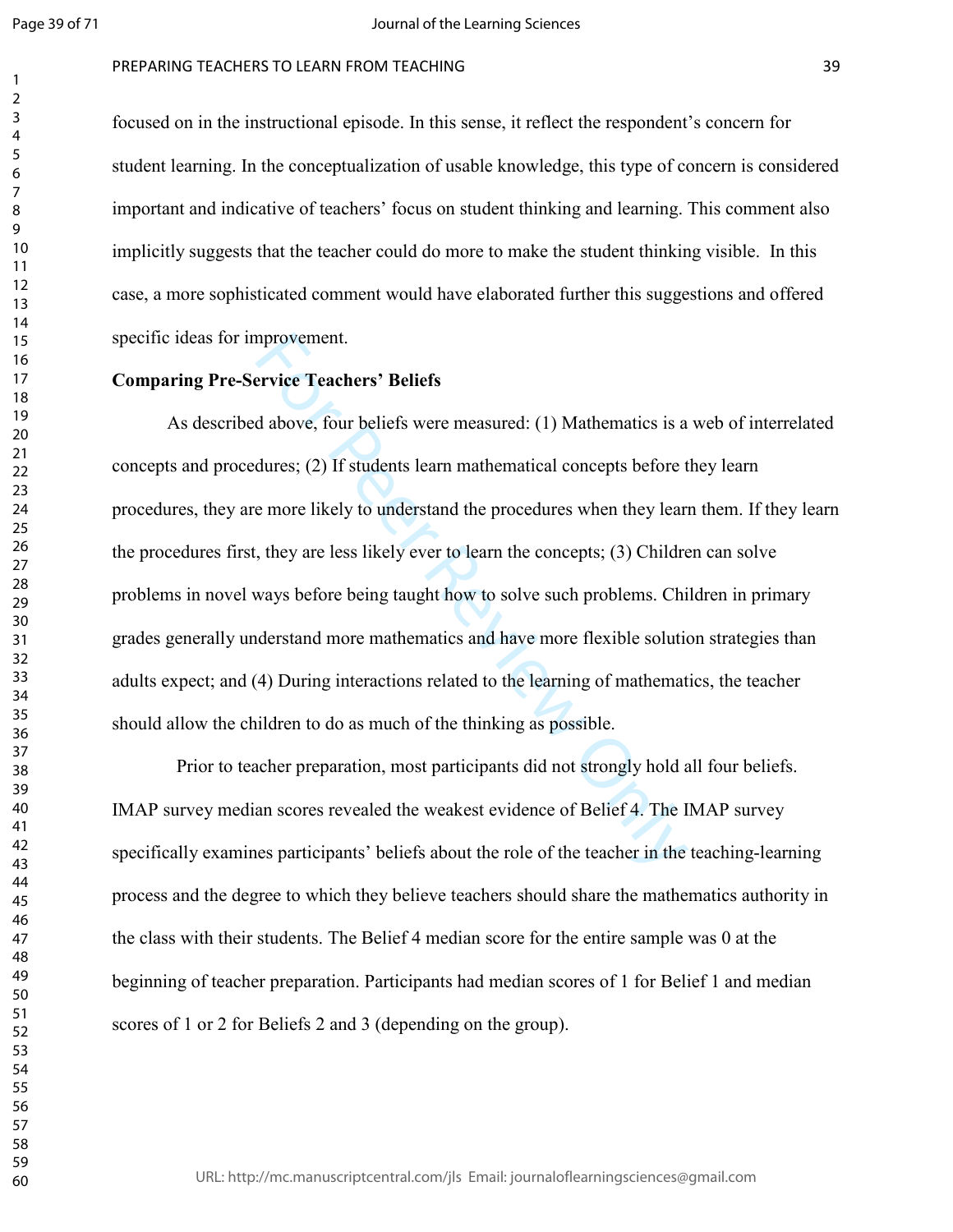#### PREPARING TEACHERS TO LEARN FROM TEACHING **AND THE REPARING 40**

Although groups were not significantly different at pre-test, two differences were detected that need to be considered when examining changes in beliefs over time. At pre-test for Belief 2, the LLMT group had a median score of 2, while the MMC group had a median score of 1. Conversely, at pre-test for Belief 3, the LLMT group at pre-test had a median score of 1, while the MMC group had a median score of 2. This suggests that at pre-test, the LLMT group showed stronger evidence than the MMC group of holding the belief that if students learn mathematical concepts before they learn procedures, they are more likely to understand the procedures when they learn them. MMC participants were more likely than the LLMT group to believe that children can solve problems independently before being taught by the teacher.

han the MMC group of holding the belief that if students I<br>by learn procedures, they are more likely to understand the<br>IMC participants were more likely than the LLMT group t<br>problems independently before being taught by t For Beliefs 1 and 2, both groups' scores changed from pre to post-test. Consistent with our hypothesis, we expected both LLMT and MMC groups to have greater beliefs in the importance of conceptual understanding and the interrelatedness of mathematical concepts and procedures as both courses focused on these ideas. This finding reassures us that both courses were successful at shifting pre-service teachers' beliefs that are essential to many of the core practices centered on conceptual understanding and advocated by the new standards (National Governors Association Center for Best Practices, 2010).

The score for Belief 3 improved for the LLMT group; it did not change for the MMC group. As we discussed earlier, a group difference was detected at pre-test with the MMC showing a stronger alignment to this belief. At post-test, the difference between groups was not significant. The change in median score for the LLMT group, on the other hand, shows that the LLMT curriculum supported a shift toward the belief that children's problem solving strategies can be considered legitimate and sometimes children should be asked to solve problems independently without showing them how to solve them. For a third of LLMT participants, this

URL: http://mc.manuscriptcentral.com/jls Email: journaloflearningsciences@gmail.com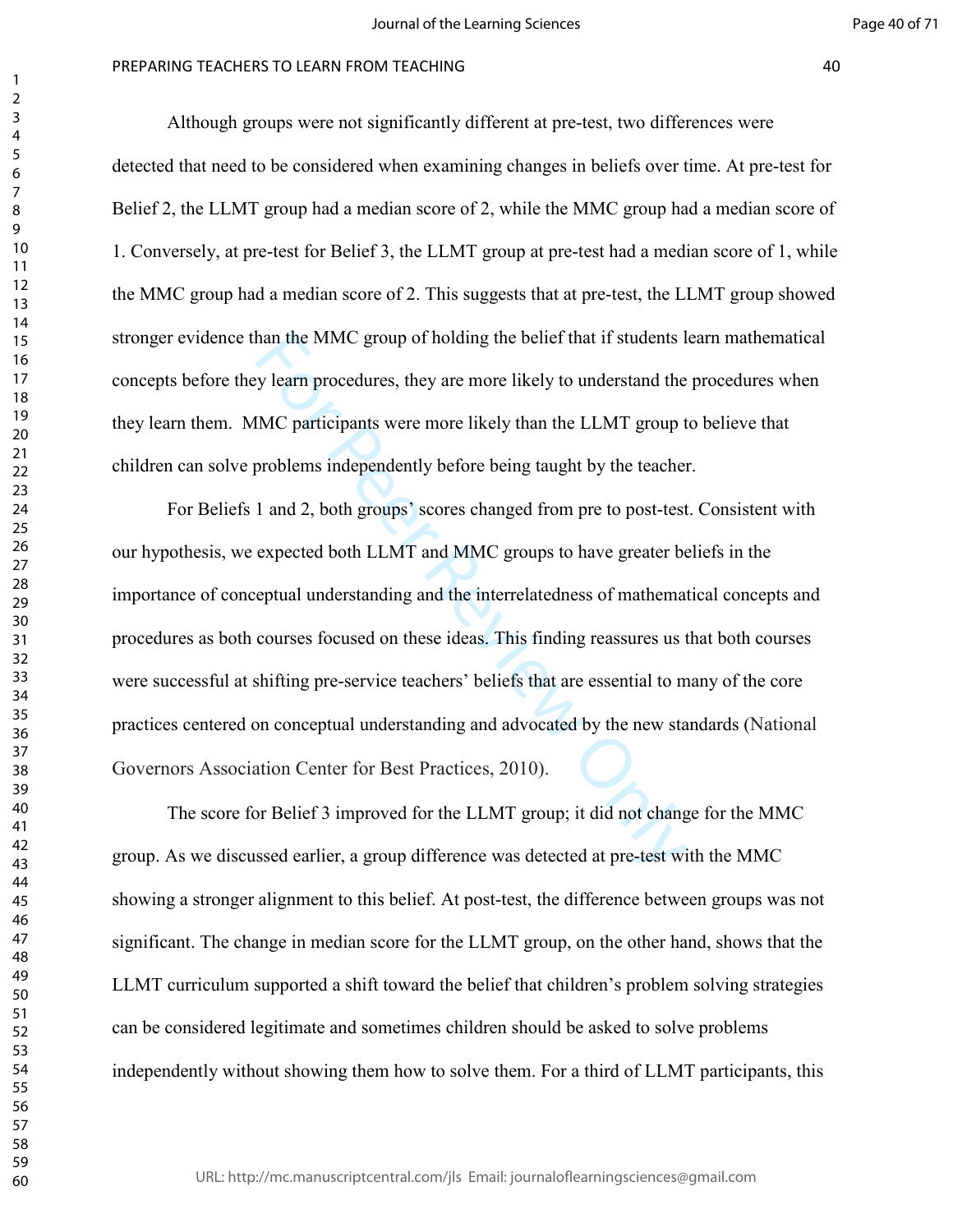## PREPARING TEACHERS TO LEARN FROM TEACHING **ALL 2008** 41

belief score increased by two levels or more. Alignment to Belief 4 improved for both groups, but a group difference was detected at post-test. We discuss this below. Figure 4 reports median IMAP scores prior to and at the end of teacher preparation by belief and for each group.

## [INSERT FIG. 4 APPROX. HERE]

thods section to control for scores at pre-test. We ran Chi-<br>lifferences were statistically significant. When comparing<br>pants showed stronger evidence of alignment with Belief 4<br>, N= 51) = 7.944,  $p$ = .047]. As we discuss To assess group differences, groups were compared using the change score categories described in the methods section to control for scores at pre-test. We ran Chi-square analyses and none of the group differences were statistically significant. When comparing groups only at posttest, LLMT participants showed stronger evidence of alignment with Belief 4 than their counterparts  $[X^2(3, N=51) = 7.944, p = .047]$ . As we discussed earlier, both groups at pre-test shared the view that math instruction should be teacher directed. At post-test, while both groups changed this belief towards more student-centered instruction, LLMT participants were more likely to indicate that teachers should give their students opportunities to share their approaches to solving problems during instruction. To further explore these findings, we ran ordinal regressions for all four beliefs and found that for Belief 4, MMC pre-service teachers were less likely than LLMT ones to change (Wald  $\chi^2(1) = 4.195$ ,  $p = .041$ ).

In sum, the LLMT course offered an advantage towards shifting pre-service teachers' Beliefs 3 and 4. As discussed above, these beliefs are key aspects of learning-from-teaching competencies. We conjecture that they may result in teaching decisions that create opportunities for students to unveil their thinking. This in turn creates available evidence to reflect on what worked and what did not and on instructional improvements.

#### **Comparing Pre-Service Teachers' Classroom Teaching**

As described above, classroom practices were examined at one point in time only at the end of the methods courses. Participants were assigned a score ranging from 1 to 3 depending on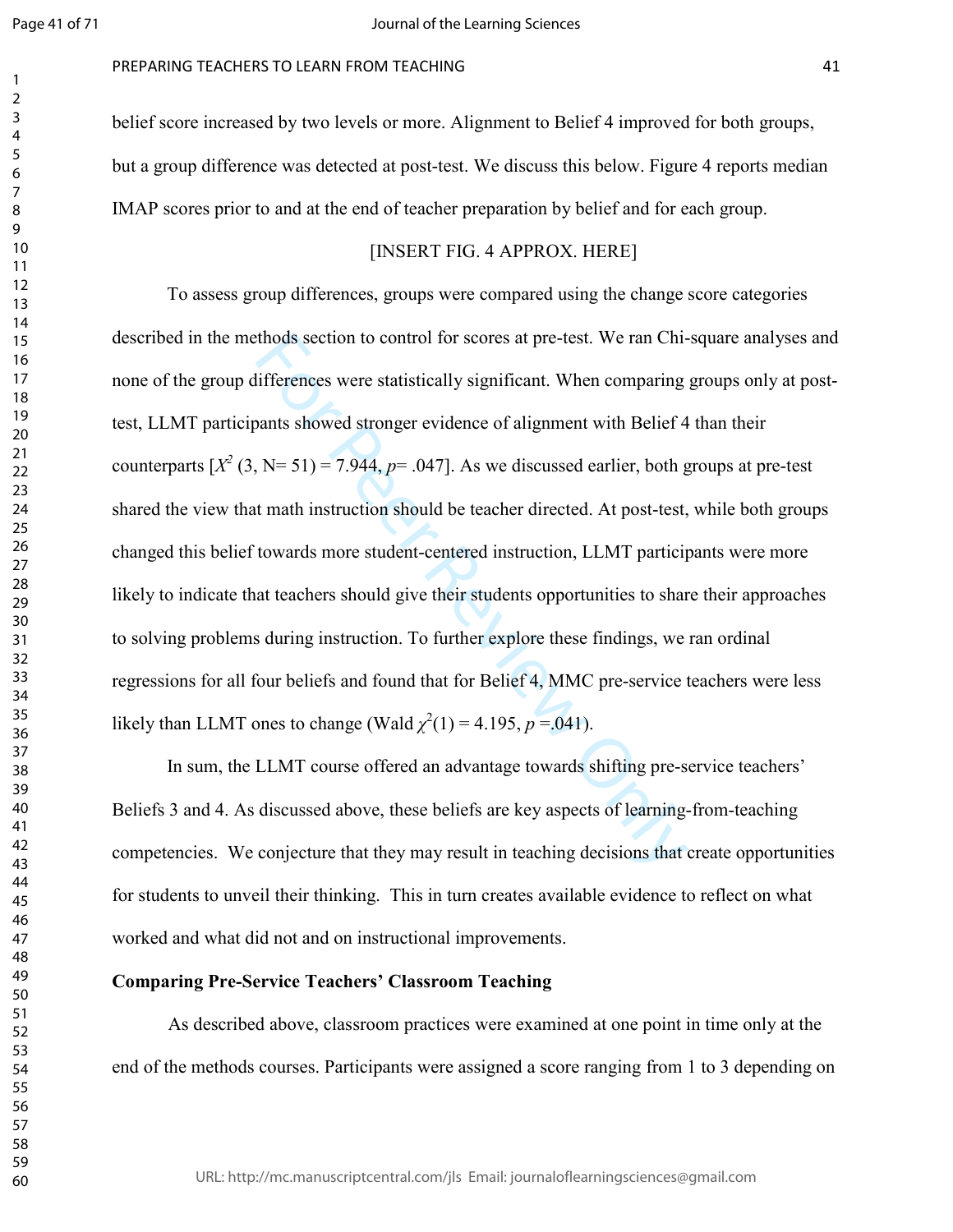#### PREPARING TEACHERS TO LEARN FROM TEACHING **AND THE REPARING 42**

MMC participants, compared to 19% of LLMT participar<br>
eipants' videos of teaching, student thinking was only min<br>
nostly teacher-directed; questions were centered on correct<br>
focused on final answers to mathematics proble the extent to which they made visible and built on student thinking during instruction. Data were available for 52 pre-service teachers (27 treatment, 25 control) who gave us permission to access their PACT material. Although the average group score for LLMT participants (*M*=2.15, *SD*= 0.718) was higher than for the MMC participants (*M*=1.84, *SD*= 0.746), the group difference was not significant  $[F(1,50) = 2.302$ , and  $p = .135]$  (See Figure 5). A look at the score frequencies reveals that 36% of MMC participants, compared to 19% of LLMT participants, received a score of 1. In these participants' videos of teaching, student thinking was only minimally visible; interactions were mostly teacher-directed; questions were centered on correct answers; and student limited talk focused on final answers to mathematics problems. Other teachers in this group (i.e., those who obtained a score of 2) were observed to give more opportunities to students to contribute to the unfolding of the lesson and began to inquire into how students arrived at answers.

The average score of 2.15 for the LLMT participants indicates that LLMT teachers gave opportunities to students to contribute to the content of the lesson and asked "how" questions. In addition, a third of them (33.3% compared to 20% in the MMC group) received a score of 3. In these teachers' videos, student thinking was made visible, and interactions built on student input consistently, with frequent questioning that focused on student ideas and explanations.

# [INSERT FIG. 5 APPROX. HERE]

#### **Comparing Pre-Service Teachers' Self-Reflections**

Data were available for 48 participants (26 treatment and 22 control) who gave us permission to access their Teaching Event material and completed the reflection task following the prompt described above. As mentioned in the methods section, reflection comments were scored according to three dimensions: (1) focus (students or self); (2) mathematics (specific or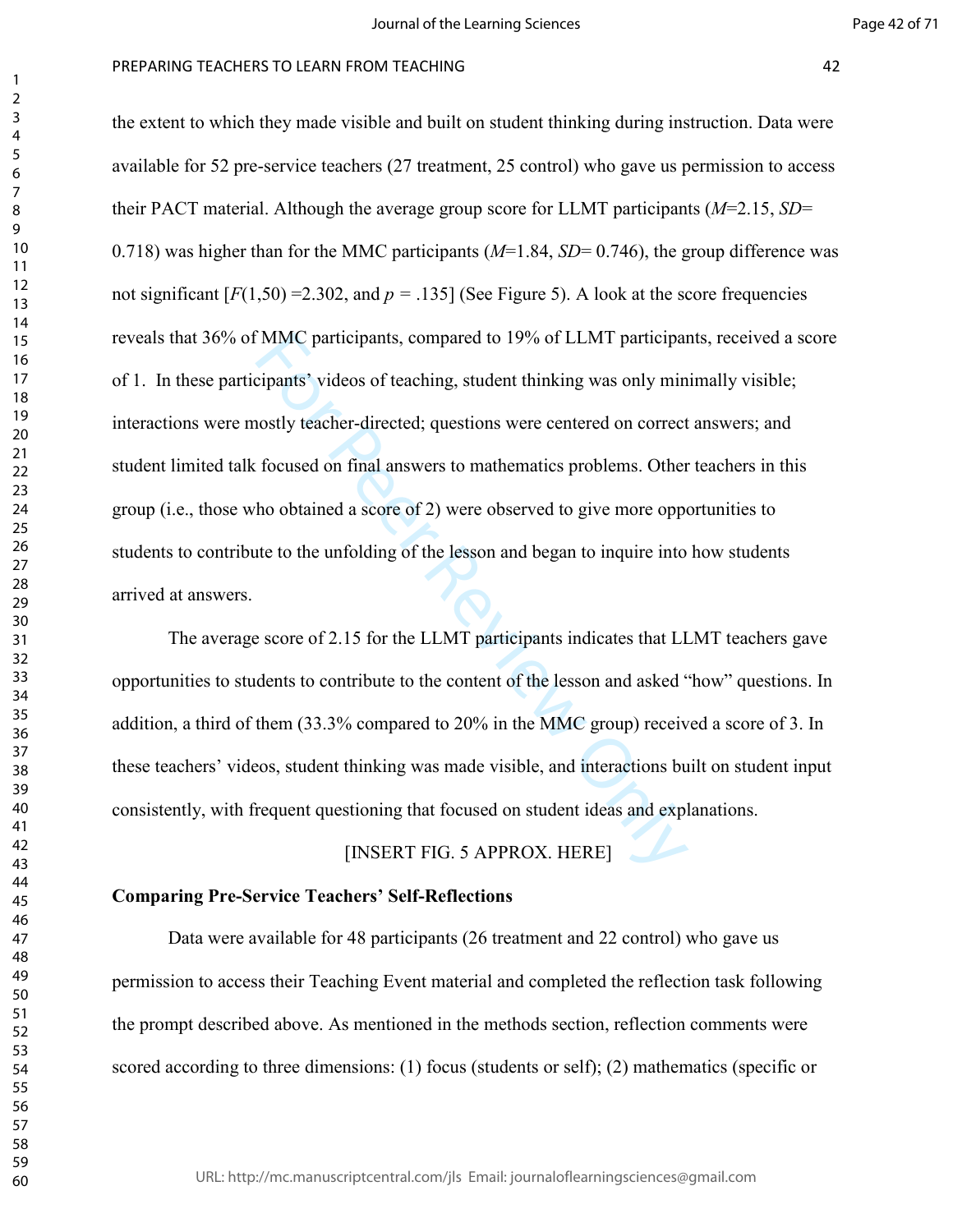#### Journal of the Learning Sciences

#### PREPARING TEACHERS TO LEARN FROM TEACHING 43

general); and 3) learning goal (connected or not connected) (see Table 3). Group differences were detected for all three rubrics and were significant for the focus  $[X^2(1, N=48) = 6.41, p=$ .011)] and learning-goal  $[X^2 (1, N=48) = 4.321, p=.038$ ] rubrics, while for the math specificity rubric the difference was borderline not significant  $[X^2 (1, N=48) = 3.475, p = .062)$ .

While 93% of LLMT participants centered their reflections on their students, only 62% of MMC participants did so. When they focused on student outcomes, pre-service teachers pointed to specific math problems that their students solved as evidence that their lesson was effective:

Most students in my low/middle group could accurately represent the dimes as ten and the pennies as ones (either by direct modeling, showing numbers, or place value blocks).

These students clearly identified their addition groups as 5 and 2 and formed the addition sentence 'five plus two equals seven'.

did so. When they focused on student outcomes, pre-servicely<br>blems that their students solved as evidence that their less<br>tts in my low/middle group could accurately represent the<br>as ones (either by direct modeling, showin These participants responded to the PACT-Teaching Event's explicit request to cite one or two examples of what students said and/or did as evidence of student progress towards the lesson learning goal. Other participants' responses were focused, instead, on their actions as teachers. This is exemplified by the excerpt below:

In order to help the student meet their learning goal, I gave ample opportunities for them to practice using the appropriate academic language as they explained and justified their responses to the comparison problems.

In addition, 77% of LLMT participants commented on the effectiveness of their lessons with evidence of student progress towards the lesson learning goal(s). For example, one of the participants stated the following learning goal for her lesson: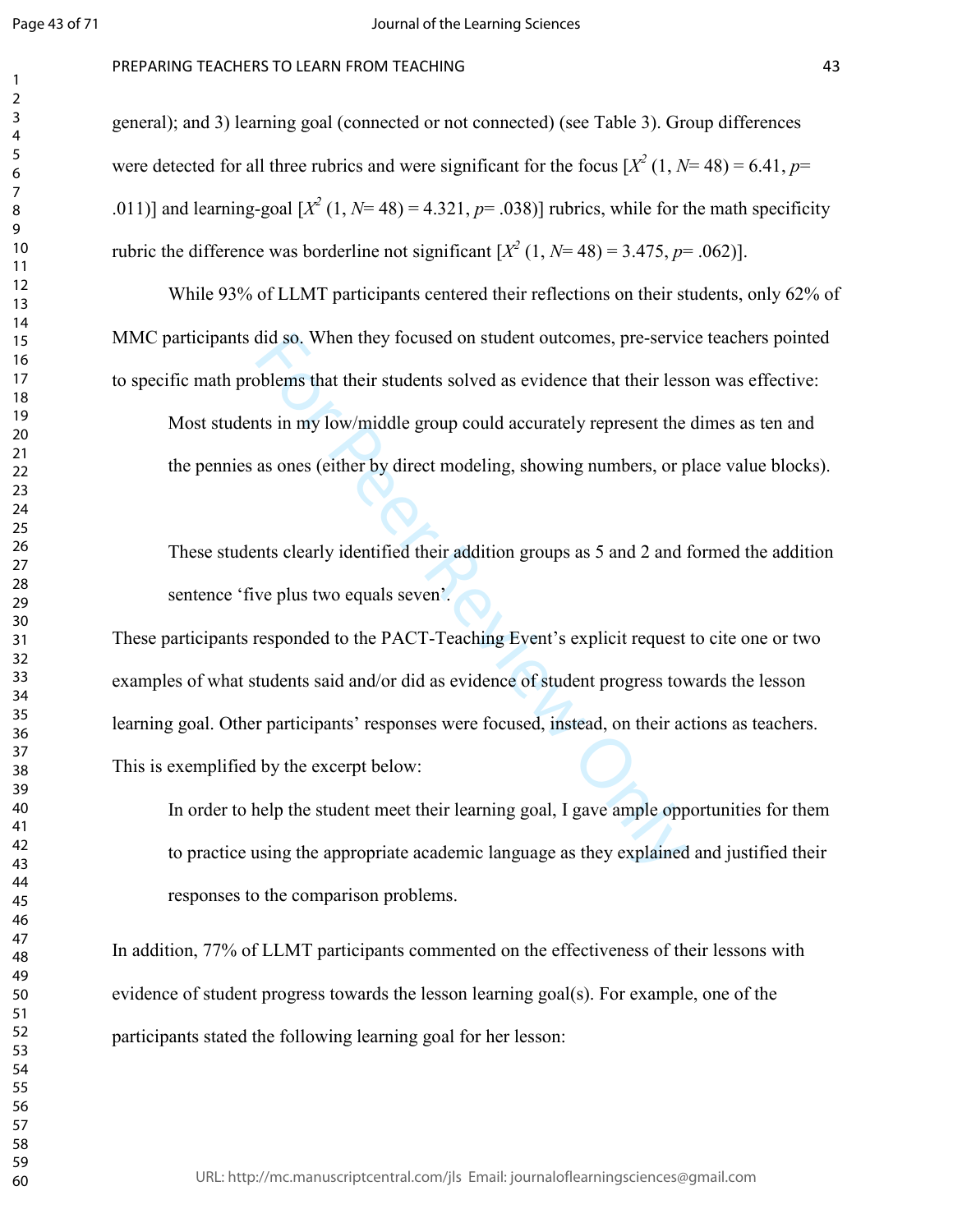#### PREPARING TEACHERS TO LEARN FROM TEACHING 44

The students will solve addition problems representing the joining of two groups and will exercise the writing of addition sentences. Students will identify an addition sentence as suitable for the representation of a certain problem and will create their own addition sentences when representing addition problems.

Then she drew on several instances of her students' addition sentences to show their progress towards the goal. For example, she wrote:

"...Student U who represented the first addition problem of  $7+2=9$  by drawing seven circles and two hearts."

Only 33% of MMC participants connected their evidence to the learning goal of the lesson, while the majority mentioned successes that were not connected directly to their stated learning goal(s). For example, one of the MMC participants stated the following learning goal for her lesson:

"Students will solve the perimeters and areas for all the possible rectangles for a given area to understand the relationship between perimeter and area for rectangles and that rectangles that have the same area can have different perimeters."

or example, she wrote:<br>
U who represented the first addition problem of 7+2=9 by<br>
two hearts."<br>
C participants connected their evidence to the learning goal<br>
oned successes that were not connected directly to their sta<br>
on Then she commented on her students' use of communication strategies and precise mathematical language without specifically referring to perimeter or area of rectangles or to students' evidence of correct solution of perimeter and area problems.

Finally, while 65% of LLMT participants' evidence of success was related specifically to the learning of mathematics, only 38% of MMC participants discussed math-specific learning (see Figure 6). Mathematics-focused comments explicitly and specifically referred to the mathematics topic focused on in the lesson, such as the following: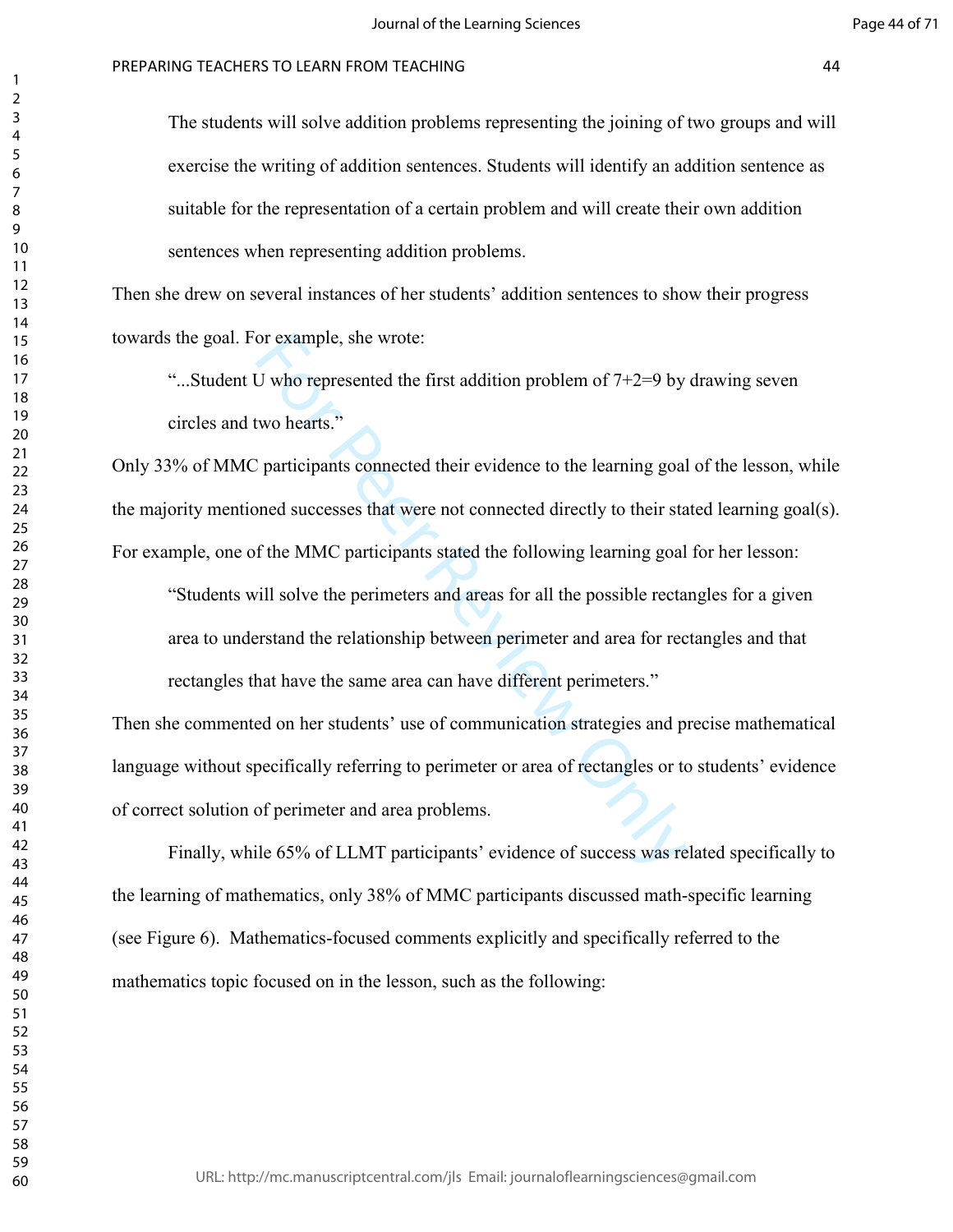#### PREPARING TEACHERS TO LEARN FROM TEACHING 45

"These students correctly represented the first problem by forming the addition sentence  $3+3=6$ , the second problem by forming the addition sentence  $2+4=6$ , and the third problem by forming the addition sentence  $5+1=6$ ."

General comments mentioned only in broad terms what students were learning, such as in the following example:

During the lesson most of the students were engaged in the lesson because of the different name cards that they had already dealt with. It was important that the students were able to connect what they had previously learned about the scales and connect it with the new things they were learning.

### [INSERT FIG. 6 APPROX. HERE]

#### **Summary of Findings**

resson most of the students were engaged in the lesson become cards that they had already dealt with. It was important<br>
connect what they had previously learned about the scale<br>
x things they were learning.<br>
[INSERT FIG. 6 Table 6 summarizes the findings. First, we documented whether knowledge and beliefs changed significantly over time within each group. There were two aspects of knowledge and beliefs that did not change for the MMC group. Specifically, MMC participants on average did not improve in their ability to analyze student mathematical thinking as portrayed in the video clips. In addition, MMC participants' Belief 3 (i.e., Children can solve problems in novel ways before being taught how to solve such problems. Children in primary grades generally understand more mathematics and have more flexible solution strategies than adults expect) did not change over time.

On the right side of the summary table, we documented whether group differences were detected at completion of the methods course. We found that the LLMT course provided a significant advantage to PSTs in terms of their ability to analyze student thinking (as mentioned above, this did not change for the MMC group) and to provide suggestions for improvement—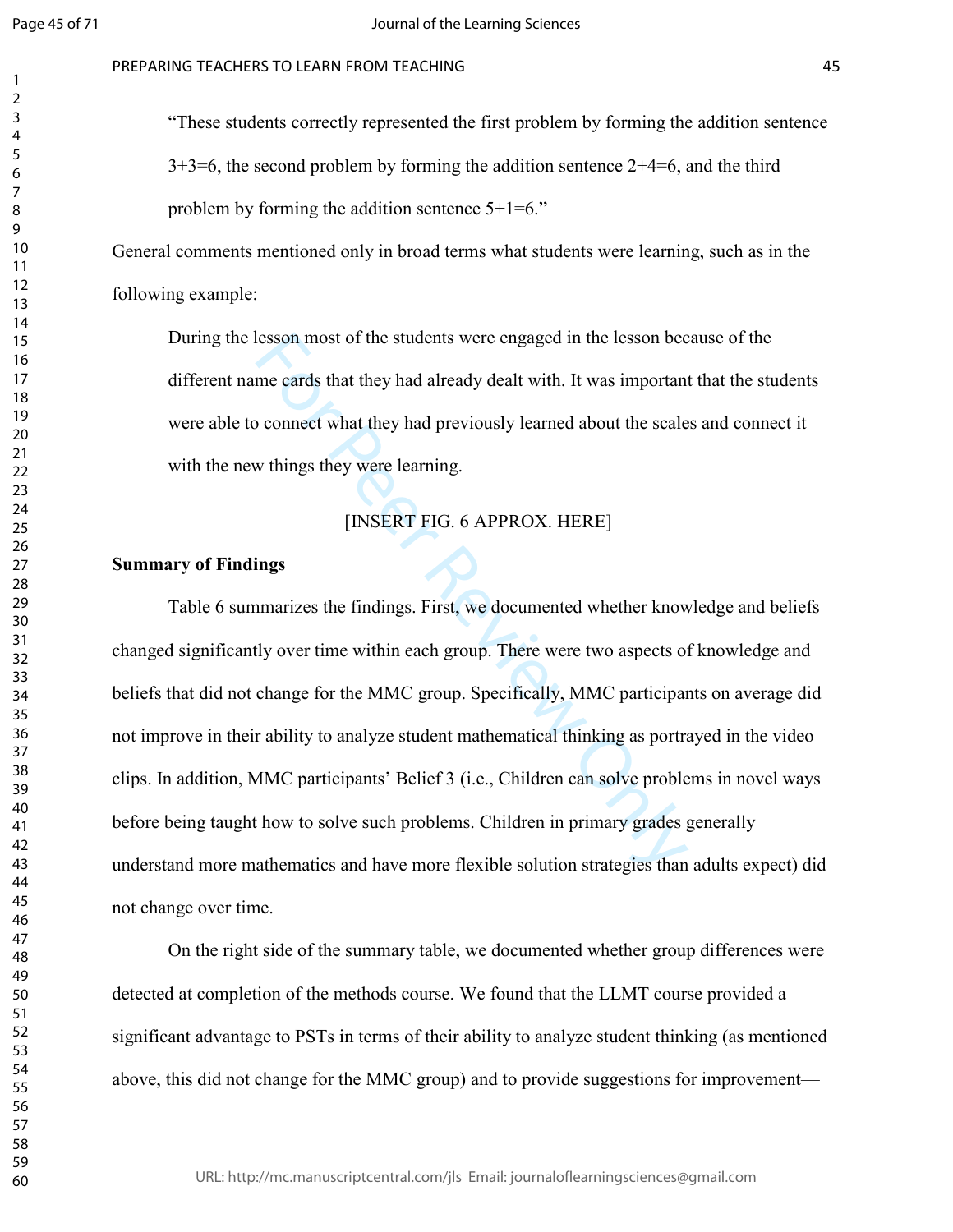## PREPARING TEACHERS TO LEARN FROM TEACHING **ACCOMMUNISTS** 46

key aspects of usable knowledge for teaching mathematics at the core of our conceptualization of learning-from-teaching competencies.

In terms of beliefs, LLMT and MMC participants did not differ significantly. Although, for Belief 4 (i.e., During interactions related to the learning of mathematics, the teacher should allow the children to do as much of the thinking as possible), the LLMT group was more likely to change than the MMC group. As discussed above, Belief 4 is a central belief in our conceptualization of learning-from-teaching competencies.

MMC group. As discussed above, Belief 4 is a central beliff learning-from-teaching competencies.<br>
rences were also detected in pre-service teachers' self-refl<br>
fectiveness of their teaching, LLMT participants, on avera<br>
on Group differences were also detected in pre-service teachers' self-reflections. When reflecting on the effectiveness of their teaching, LLMT participants, on average, focused significantly more on the student(s) and identified evidence that was connected to the lesson learning goal to a greater extent than the MMC participants did. Focusing on evidence of student learning that is relevant to the lesson learning goal, is important within our conceptualization of learning-from-teaching competencies. We conjecture that evaluation of this evidence may prompt teachers to assess the extent to which their instructional decisions were successful and the modifications and next step that they can take in the future.

#### [INSERT TABLE 6 APPROX. HERE]

#### **Discussion**

 This study asks whether spending time during teacher preparation on experiences focused on systematic analysis of practice promotes the development of learning-from-teaching competencies that would not be developed through more typical mathematics methods instruction. The findings suggest that teacher preparation experiences centered on systematic analyses of teaching create opportunities to develop important components of learning-fromteaching competencies. Specifically, we found that when the mathematics methods course did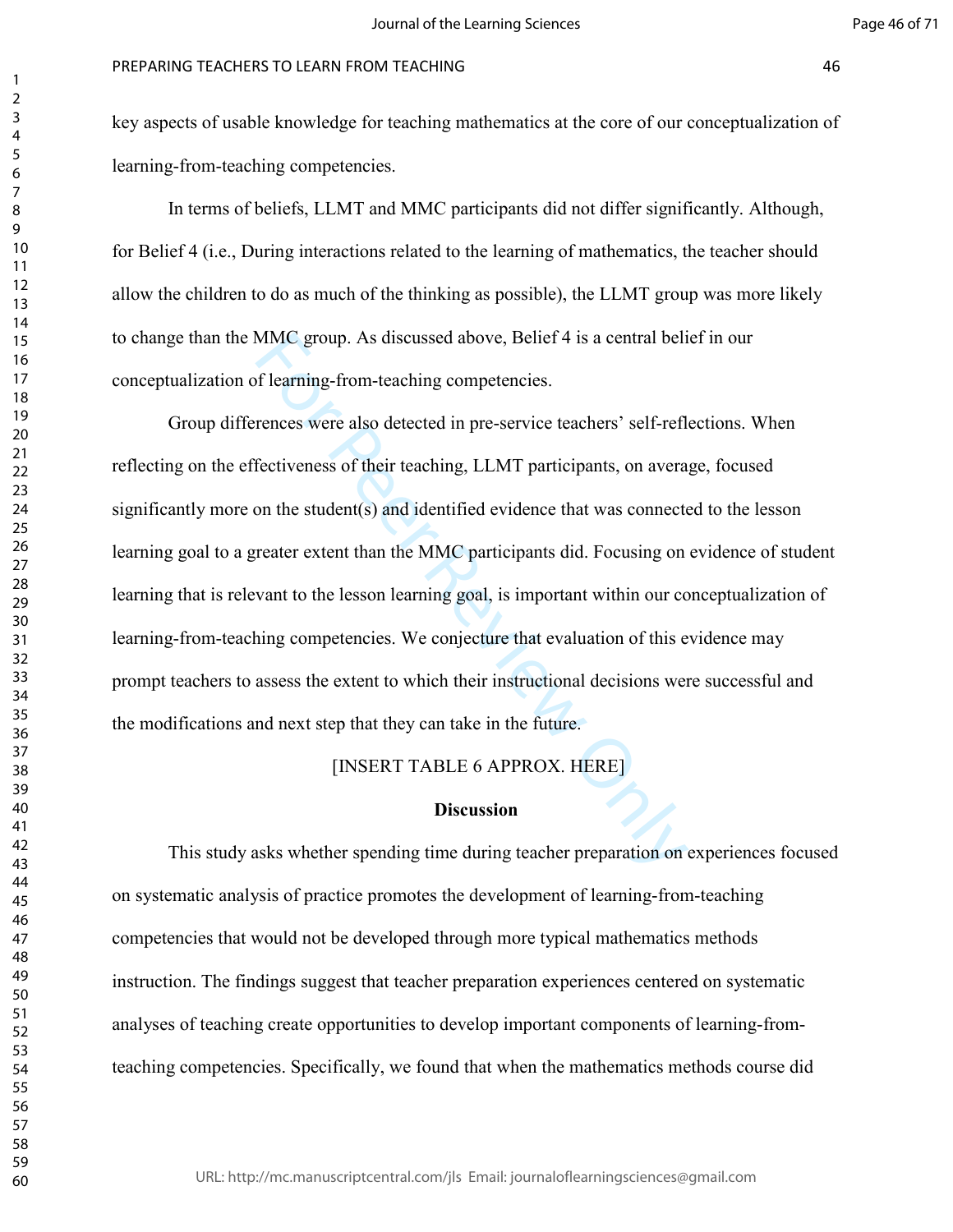## PREPARING TEACHERS TO LEARN FROM TEACHING 47

not include a specific focus on analysis of student thinking, pre-service teachers did not learn to pay close attention to student mathematical thinking, interpret evidence of student learning and infer the degree of student understanding. In addition, the experiences included in the LLMT course developed, to a greater degree than the MMC course, future teachers' ability to suggest instructional improvements. This is a core practice in learning from teaching that predicts student learning (Kersting, et al., 2012).

et al., 2012).<br>
ure that the development of these highly specified practice<br>
trivities that were integrated in the mathematics methods c<br>
s through video-enhanced discussions; collaborative plann<br>
d reflection on teaching; We conjecture that the development of these highly specified practices was facilitated by a combination of activities that were integrated in the mathematics methods course: engagement in cycles of analysis through video-enhanced discussions; collaborative planning, implementation, and reflection on teaching; live observation and co-constructed interpretations and considerations of next steps. Specifically, we argue that these activities simplified the work of teaching by reducing its complexity. They also integrated a variety of supports and representations that revealed the constituent components of a complex system of practice. In Grossman et al.'s (2009) terms, the LLMT activities offered approximations of reflection and analysis practices typically unavailable to teachers. Analysis of students' thinking in the midst of instruction is challenging, particularly for novice teachers. Self-reflection after instruction is not always systematic as teachers have limited time to plan lessons for the next day. The LLMT activities provided opportunities to analyze student thinking, as it occurred in the midst of instruction, and to make hypotheses about the impact of teaching on learning, through the use of video segments that could be reviewed multiple times and discussed. These activities also gave pre-service teachers time to learn to look at samples of student work and attend to details that are important, when reflecting on the effectiveness of instructional choices, or when planning subsequent instruction. In other words, these activities facilitated the decomposition of the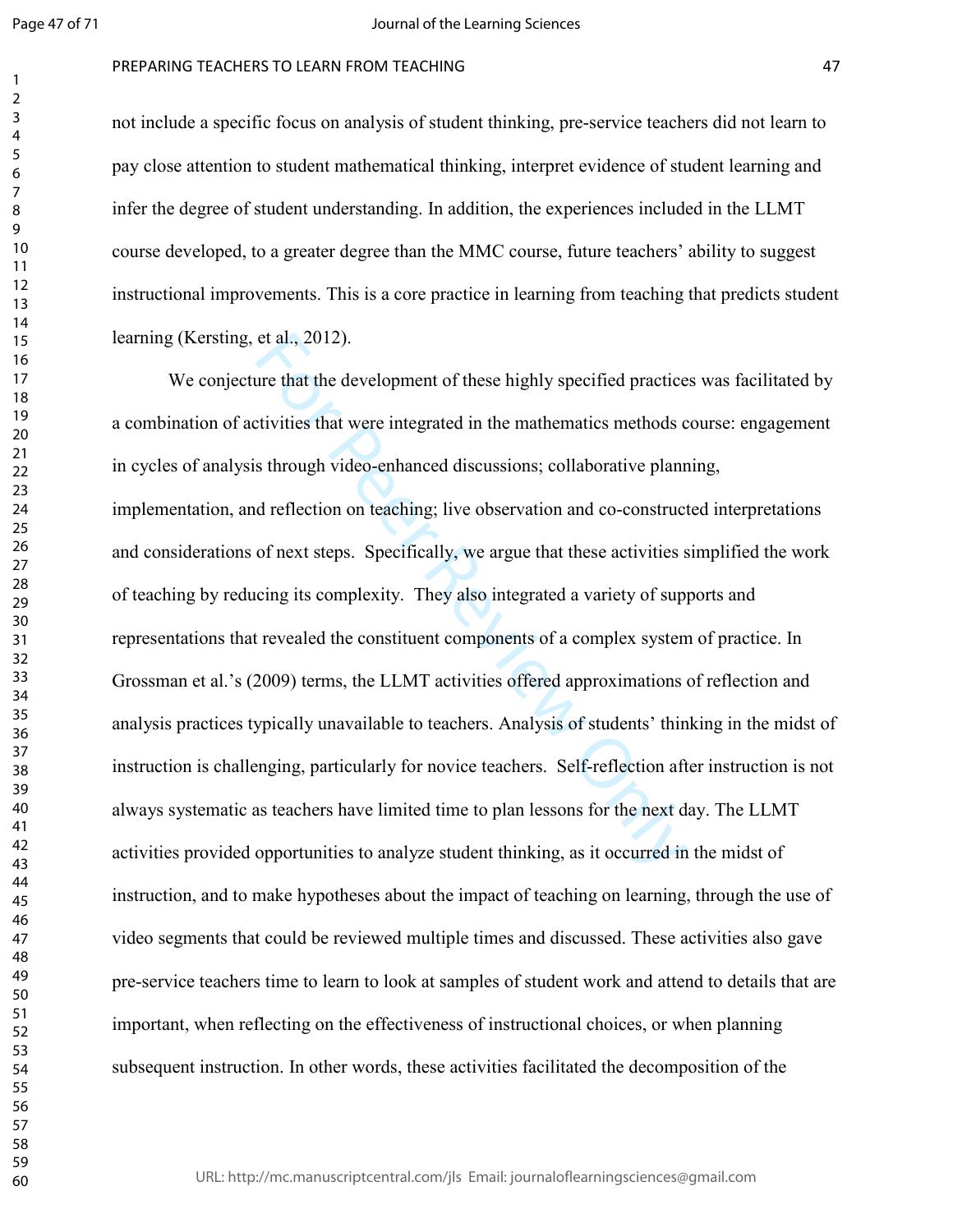### PREPARING TEACHERS TO LEARN FROM TEACHING **ARRIVAL ASSAULT AND A 48**

essential elements of a systematic reflection and analysis that later can be carried out more easily and in more routinized ways.

Solve such problems. Children in primary grades general<br>ave more flexible solution strategies than adults expect) rest<br>exposure, through video, to instructional episodes in wh<br>h problems in innovative ways (without their t Findings related to pre-service teachers' change in beliefs also suggest advantages of the LLMT over the MMC course. While for LLMT participants all the measured beliefs changed over time, for MMC participants Belief 3 (i.e., Children can solve problems in novel ways before being taught how to solve such problems. Children in primary grades generally understand more mathematics and have more flexible solution strategies than adults expect) remained unchanged. We hypothesize that exposure, through video, to instructional episodes in which children are shown solving math problems in innovative ways (without their teacher providing step-by-step instructions) facilitated changes in PSTs' believes, along with opportunities to try out and reflect on lessons centered on children problem solving. We attribute the significant ordinal regression finding for Belief 4 (i.e., During interactions related to the learning of mathematics, the teacher should allow the children to do as much of the thinking as possible) to similar differences in opportunities offered by the two courses. The LLMT participants were exposed to video examples of teaching in which children take a central role and actively construct their learning. They were also asked to unpack student learning goals when planning and student thinking when reflecting on practice.

Finally, findings related to pre-service teachers' reflections on their own teaching are particularly noteworthy. They indicate transfer of knowledge and skills from the teacher preparation setting to practices that have the potential to be generative for continuous improvement, once teachers enter the profession. Similarly to the CVA findings, both MMC and LLMT courses were successful in teaching PSTs to pay attention to the mathematics content in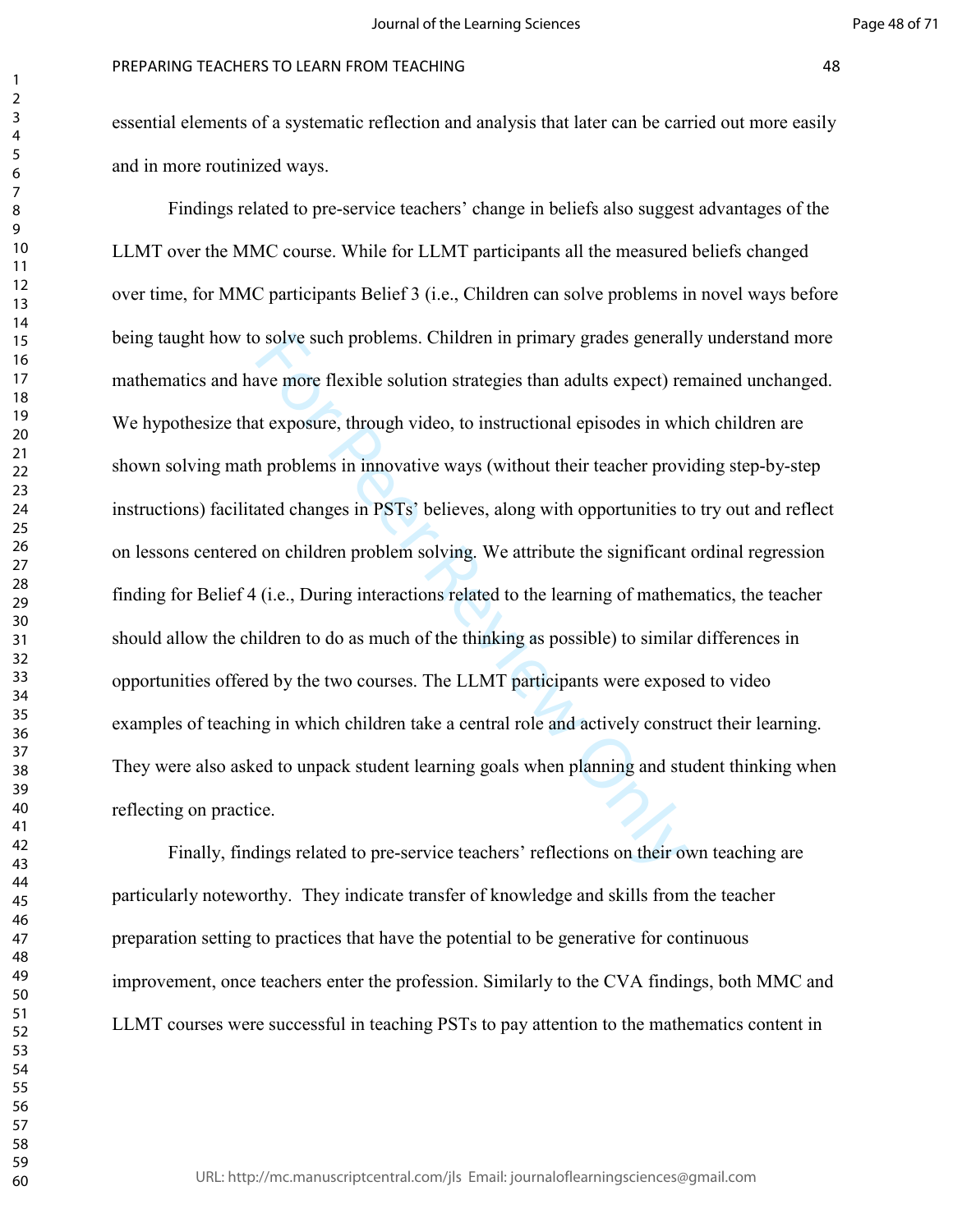#### PREPARING TEACHERS TO LEARN FROM TEACHING **AND THE REPARING 49**

their teaching. The LLMT approach provided an advantage in centering reflections on students and in attending to evidence of student learning connected to the lesson learning goal.

mpared to 8% of LLMT participants). In addition, over 6<br>vidence that was not relevant to the lesson learning goals.<br>Etation that unless specific activities are designed to focus<br>ng, pre-service teachers default to reflecti Despite the fact that the PACT-Teaching Event reflection question explicitly asked for examples of evidence of student progress towards the lesson learning goal, 38% of MMC participants described instructional strategies they used instead of focusing on evidence of student learning (compared to 8% of LLMT participants). In addition, over 66% of MMC participants cited evidence that was not relevant to the lesson learning goals. These findings support our interpretation that unless specific activities are designed to focus attention on student thinking and learning, pre-service teachers default to reflecting on the effectiveness of their practices by assessing whether their instructional strategies were theoretically sound. Furthermore, they reflect on the effectiveness of their teaching reporting general impressions, rather than referring specifically to their learning goals for their students.

Group differences were not significant for student-centered teaching, although score frequencies highlight some differences that could be further explored. Our small sample size had low statistical power, which limited our ability to detect significant differences. It is also plausible that differences in usable knowledge, beliefs, and self-reflection did not quite transfer to differences in teaching, or that transfer to teaching takes more time. Examining effects on teaching practices during teacher preparation was complicated by the fact that pre-service teachers were not fully in charge of the class. They may have adapted to requests made by their master teachers or to student resistance to new practices. A more standardized teaching task, perhaps with a small group of pre-selected students, could have provided a better measure of effects on teaching.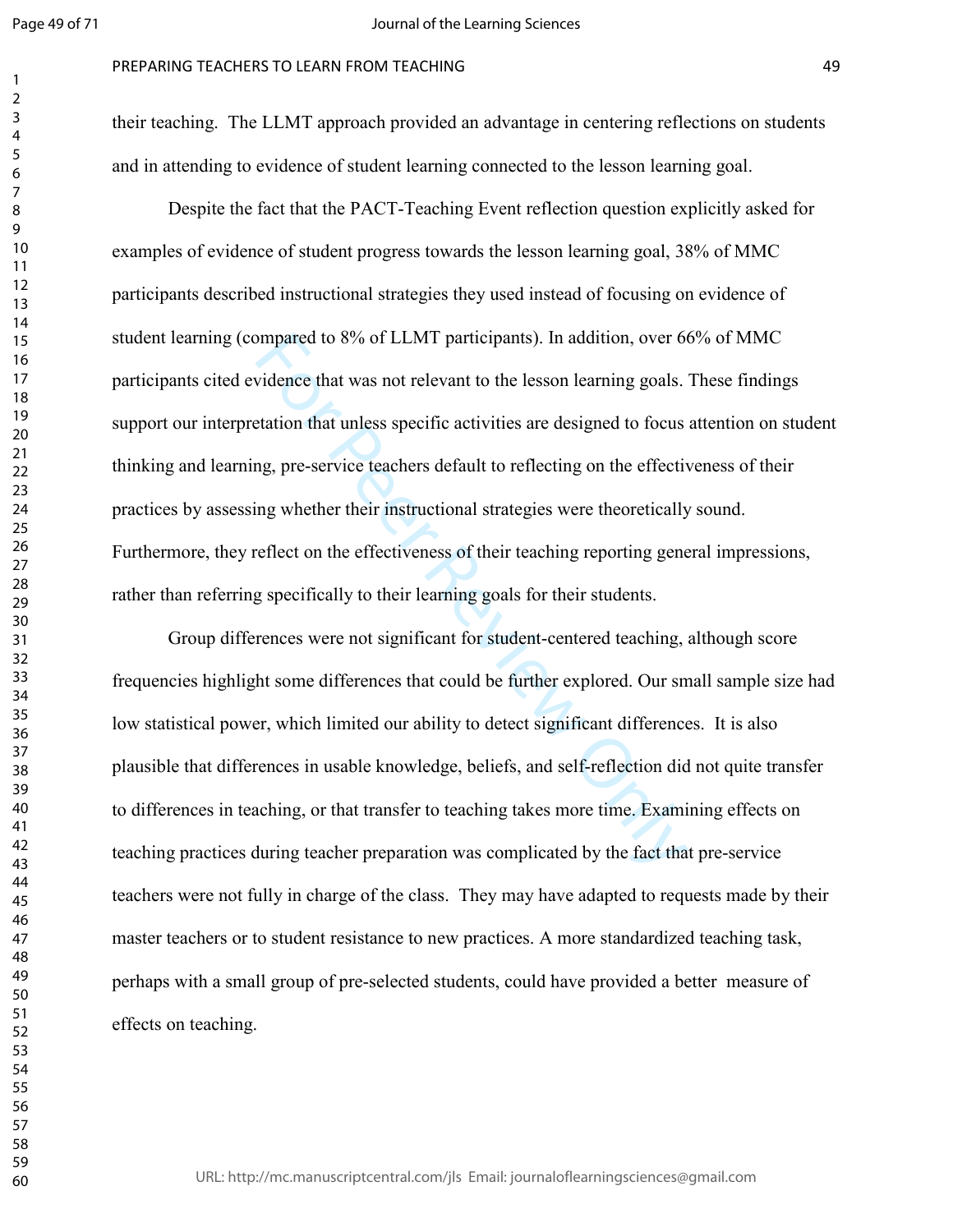#### Page 50 of 71

PREPARING TEACHERS TO LEARN FROM TEACHING **FROM TEACHING** 50

owledge and beliefs, as expected by our model of learning<br>we discussed above, we conceive of knowledge, beliefs, an<br>of learning-from-teaching competencies that are connecte<br>dy, specific aspects of knowledge and beliefs—tho This study contributes to the conceptualization of learning-from-teaching competencies we proposed in Figure 1. The focus on systematic reflection and analysis that the LLMT curriculum provided, through the use of the Lesson Analysis Framework, impacted pre-service teachers' self-reflections. Student-centered and learning-goal oriented reflections were more frequent in the LLMT group than the MMC group. This focus also impacted pre-service teachers' usable knowledge and beliefs, as expected by our model of learning-from-teaching competencies. As we discussed above, we conceive of knowledge, beliefs, and reflection as interrelated aspects of learning-from-teaching competencies that are connected by bi-directional arrows. In this study, specific aspects of knowledge and beliefs—those more closely linked to student mathematical thinking and to the consideration of instructional improvements, were impacted by a focus on systematic reflection and analysis. We did not include a measure of dispositions towards continuous improvement. Nonetheless, when commenting on the CVA video clips, many participants provided suggestions for improvement without specific prompting, suggesting a disposition towards improvement. Overall, aspects of knowledge and beliefs that were more closely related to the consideration of mathematics content benefited similarly from the LLMT and MMC curriculum.

As we discussed above, the curriculum focus on systematic reflection and analysis did not impact significantly student-centered classroom practices as one would have expected from our conceptual model. It would be interesting to explore whether combining our approach centered on reflection and analysis, with other practice-based approaches—largely focused on enactment and routinization of core practices through repeated rehearsal (Kazemi, Ghousseini, Cunard, & Turrou, 2015), would result in stronger impact on classroom practices.

URL: http://mc.manuscriptcentral.com/jls Email: journaloflearningsciences@gmail.com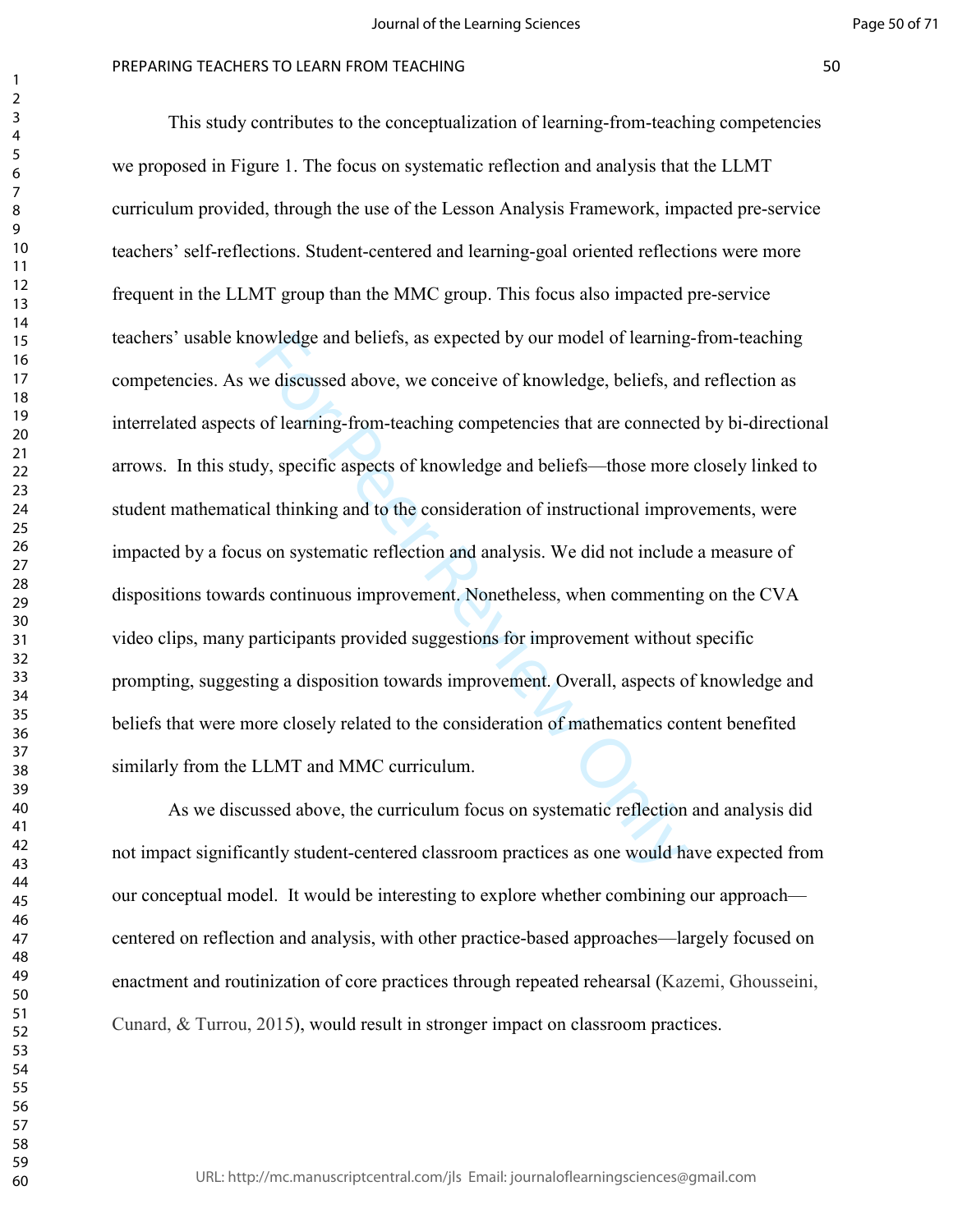#### PREPARING TEACHERS TO LEARN FROM TEACHING **FROM TEACHING** 51

On the other hand, effects on classroom practices should be examined more fully by studying them longitudinally, as participants enter the profession. A central idea in our conceptual model is that the interplay among various components of learning-from-teaching competencies supports teacher learning over time and improves their instructional quality. We have some initial evidence (from case studies we followed for three years after graduation) that indicates that teachers need time to negotiate demands of particular settings before they can implement the kind of teaching they have learned to embrace during teacher preparation. While this is beyond the scope of this manuscript, we briefly discussed this issue in a separate publication (Santagata  $\&$  Yeh, 2016). We also plan to compare teaching practices of case studies from the two groups in future work.

ers need time to negotiate demands of particular settings b<br>of teaching they have learned to embrace during teacher p<br>cope of this manuscript, we briefly discussed this issue in<br>stata & Yeh, 2016). We also plan to compare Notwithstanding these contributions, findings need to be considered with caution for several reasons. The LLMT curriculum was tested in one setting and there might be factors that have contributed to some of the positive outcomes that are specific to the setting rather than the curriculum. For example, the course instructors might have been particularly skilled at certain aspects of the curriculum or the sample of participating pre-service teachers might have been particularly responsive to certain curriculum features. Testing of the curriculum in different settings and of adaptations to local needs are needed to extend outcomes beyond this proof-ofconcept study.

While this study provides preliminary evidence that spending time on systematic analysis of teaching during teacher preparation is worthwhile, several additional questions could be explored. These could address, for example, the most effective ways to integrate learning-fromteaching competencies in course activities, thereby saving time to discuss additional mathematics topics. Studies could explore which facilitator practices maximize learning, while using time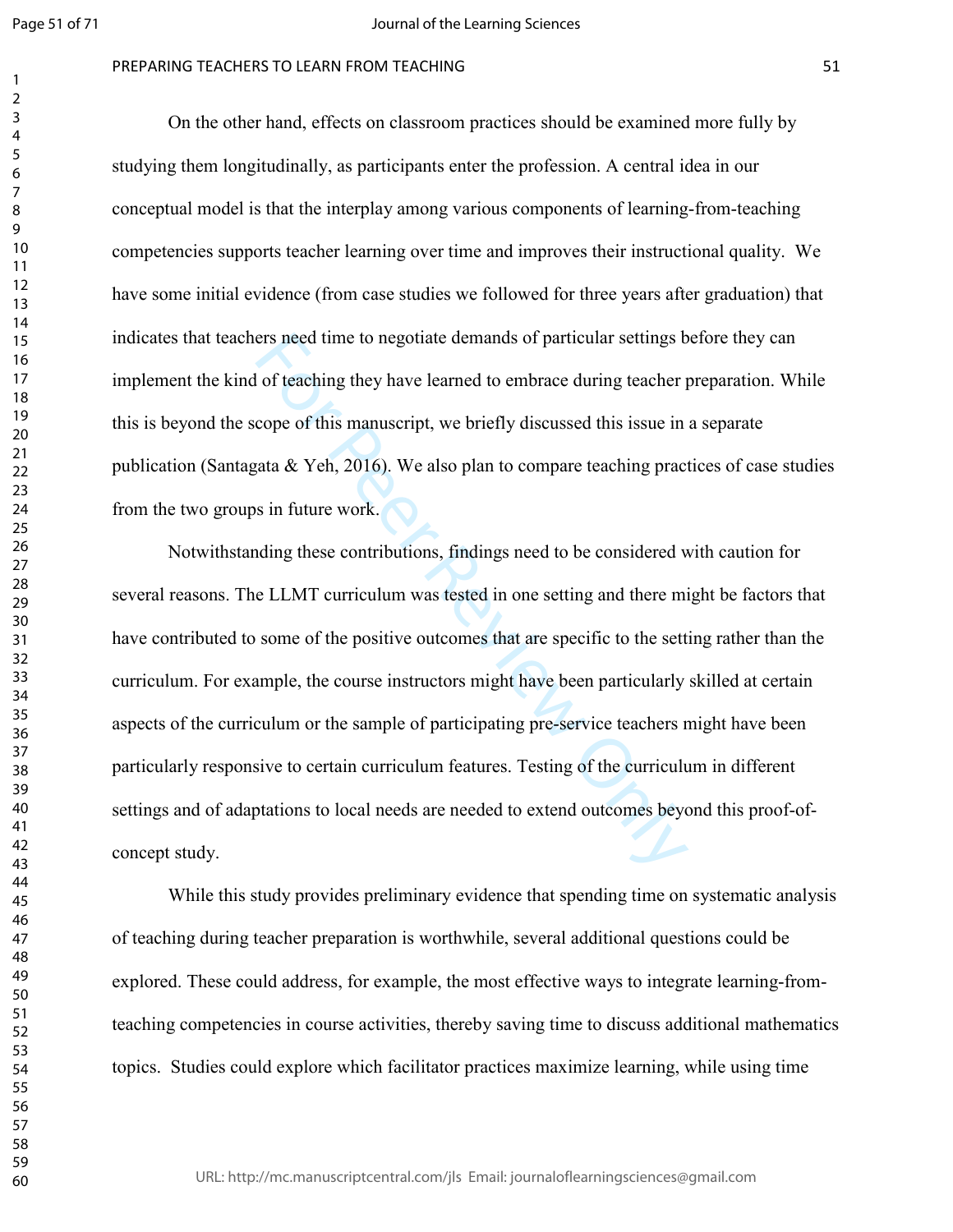#### PREPARING TEACHERS TO LEARN FROM TEACHING **1998 120 SEAL 120 SEARL 120 SEARL 120 SEARL 120 SEARL 120 SEARL 120 SE**

effectively. Omission of topics like geometry and statistics from the LLMT curriculum may have disadvantaged LLMT participants when they taught these topics. In the current study, we did not include plans for examining this question. In addition, trajectories of sub-groups of participants could also be examined to understand differences in participants' learning beyond average impact and to study how participant learning in other settings, such as fieldwork placements, interacts with learning in the methods course. Testing of the curriculum with limited or no involvement of the researchers is needed to determine the scalability of this approach.

Finally, as mentioned above, to examine fully the question whether systematic analysis of practice during teacher preparation results in learning-from-teaching competencies on the job, a longitudinal study that follows participants into the first few years of teaching is required. Preliminary findings of such an analysis focused on three LLMT participants suggest that teachers continued to learn from their practices over a three-year span and that student-centered reflection was a key process that characterized continuous learning (Santagata & Yeh, 2016).

For Peer Review Only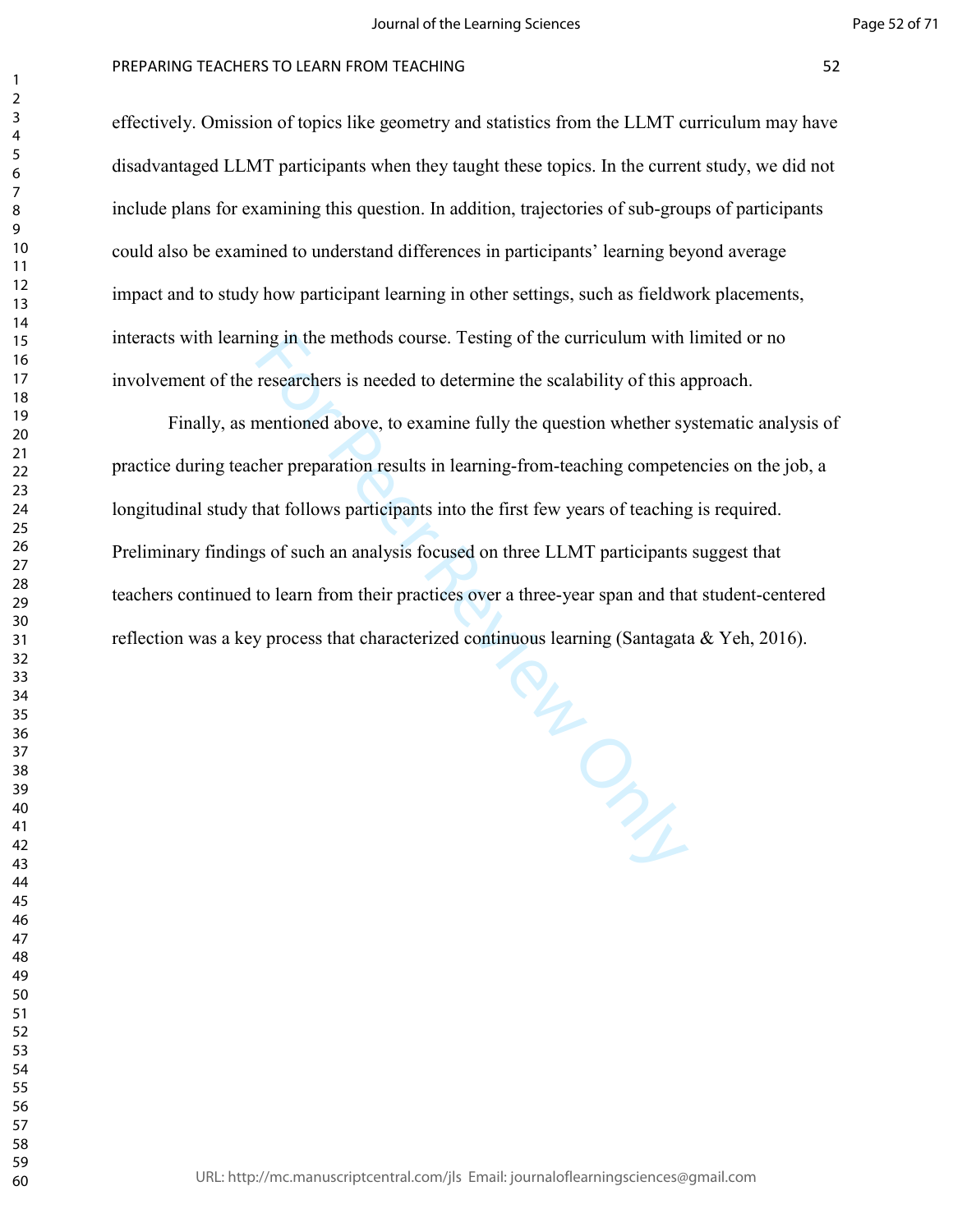#### PREPARING TEACHERS TO LEARN FROM TEACHING **1998 120 SETS** 53

#### **References**

- Ambrose, R., Clement, L., Philipp, R., & Chauvot, J. (2004). Assessing prospective elementary school teachers' beliefs about mathematics and mathematics learning: Rationale and development of a constructed-response-format beliefs survey. *School Science and Mathematics, 104*, 56-69.
- Ball, D.L., & Forzani, F. (2009). The work of teaching and the challenge for teacher education. *Journal of Teacher Education, 60(*5), 497-511.
- Ball, D. L., Sleep, L., Boerst, T. A., & Bass, H. (2009). Combining the development of practice and the practice of development in teacher education. *The Elementary School Journal,*  (5), 458-474.
- Ball, D. L., Thames, M. H., & Phelps, G. (2008). Content knowledge for teaching: What makes it special?. *Journal of teacher education*, *59*(5), 389-407.
- m, F. (2009). The work of teaching and the challenge for the character Education, 60(5), 497-511.<br>
L., Boerst, T. A., & Bass, H. (2009). Combining the devel<br>
titice of development in teacher education. The Elementary<br>
474 Bartell, T. G., Webel, C., Bowen, B., & Dyson, N. (2012). Prospective teacher learning: Recognizing evidence of conceptual understanding. *Journal of Mathematics Teacher Education.* Publish first on February 7, 2012.
- Black, A. L., & Halliwell, G. (2000). Accessing practical knowledge: How? Why?. *Teaching and Teacher Education, 16*(1), 103-115.
- Brouwer, N., & Korthagen, F. (2005). Can teacher education make a difference?. *American Educational Research Journal, 42(*1), 153-224.
- Bransford, J.D., Brown, A. L., & Cocking, R. R. (1999). *How people learn*. Washington, DC: National Academy Press.
- Carpenter. T., Fennema, E., Franke, M., Levi, L., & Empson, S. (1999). *Children's* Mathematics: *Cognitively Guided Instruction.* Portsmouth, NH: Heinemann.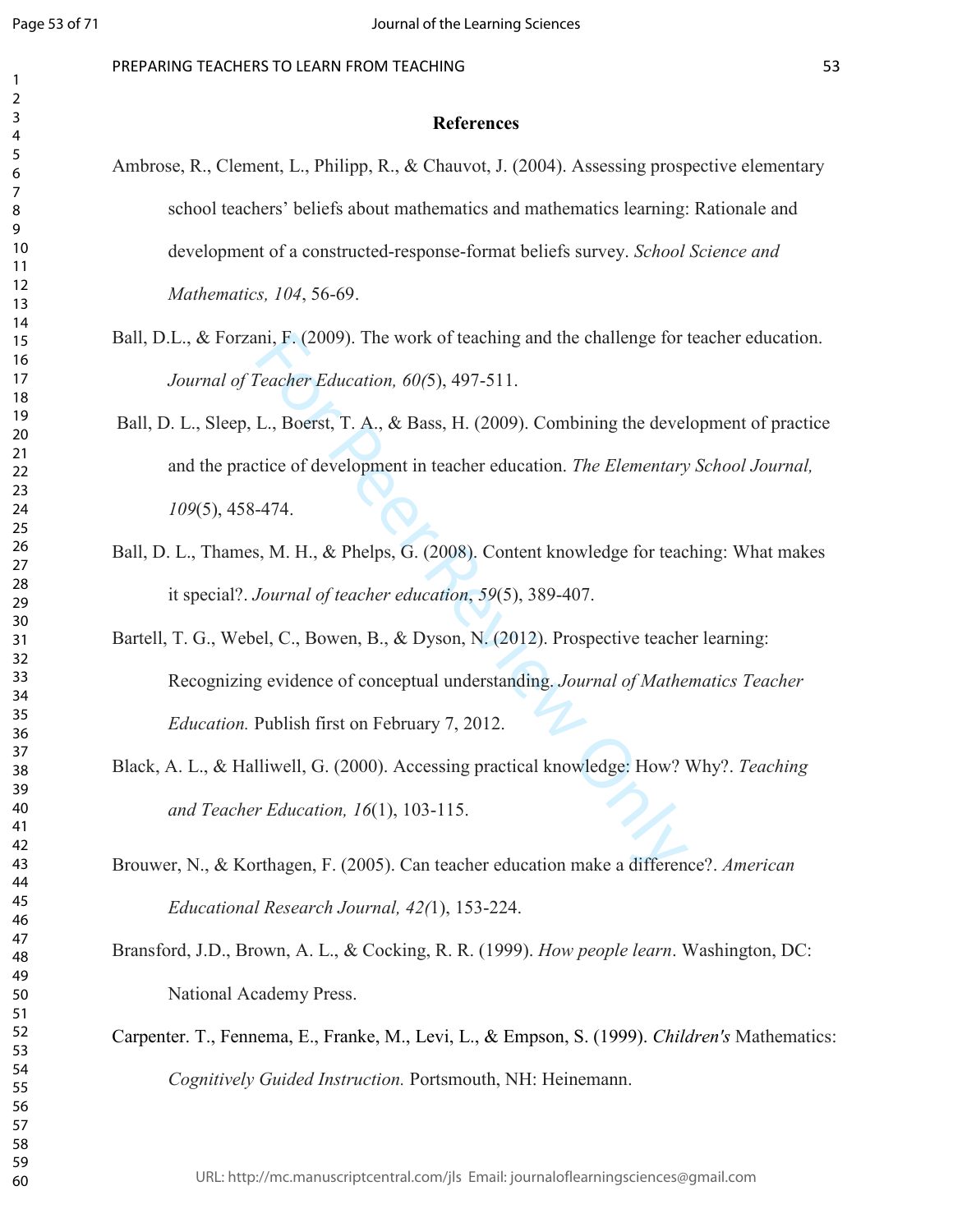- Cochran-Smith, M. (2004). The problem of teacher education. *Journal of Teacher Education*, (4), 295.
- Cochran-Smith, M., & Lytle, S. (2001). Inquiry as stance. In A. Lieberman & L. Miller (Eds.), *Teachers caught in the action: Professional development that matters (*pp. 45–58). New York: Teachers College Press.
- Darling-Hammond, L. and Bransford, J., 2005. Preparing Teachers for a Changing World: Report of the Committee on Teacher Education of the National Academy of Education.
- Empson, S., & Levi, L. (2011). *Extending Children's Mathematics: Fractions and Decimals*. Portsmouth, NH: Heinemann.
- Ermeling, B., Hiebert, J., & Gallimore, R. (2015). "Best practice" The enemy of better teaching. *Educational Leadership*, *72*(8), 48-53.
- Feiman-Nemser, S., & Buchmann, M. (1985). The pitfalls of experience in teacher education. *Teachers College Record, 87*(1), 53-65. http://www.tcrecord.org. ID Number: 677, Accessed: 9/16/2015
- , L. and Bransford, J., 2005. Preparing Teachers for a Chaine Committee on Teacher Education of the National Acade<br>i, L. (2011). *Extending Children's Mathematics: Fractions*, NH: Heinemann.<br>ert, J., & Gallimore, R. (2015) Gallimore, R. (1996). Classrooms are just another cultural activity. In D. Speece & B. Keogh (Eds.), *Research on classroom ecologies: Implications for children with learning disability* (pp. 229-250). Mahwah, NJ: Lawrence Erlbaum.
- Grossman, P., Compton, C., Igra, D., Ronfeldt, M., Shahan, E., & Williamson, P. (2009). Teaching practice: A cross-professional perspective. *Teachers College Record*, *111*(9), 2055-2100.
- Grossman, P., Hammerness, K., & McDonald, M. (2009). Redefining teaching, re-imagining teacher education. *Teachers and Teaching: Theory and Practice, 15*(2), 273-289.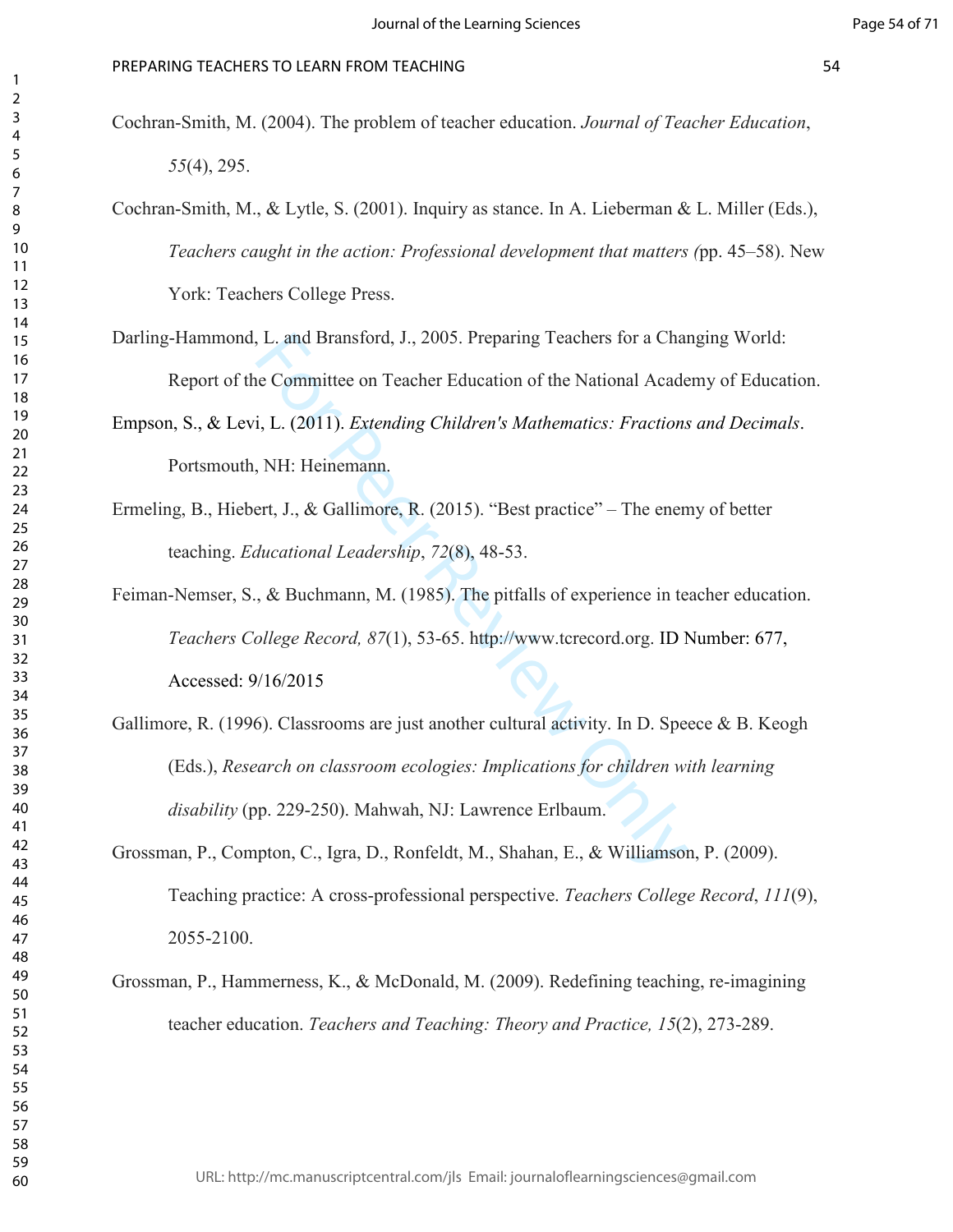#### PREPARING TEACHERS TO LEARN FROM TEACHING **1998 120 SETS** 55

- Grossman, P., & McDonald, M. (2008). Back to the future: Directions for research in teaching and teacher education. *American Education Research Journal, 45*(1), 184-205.
- Gutiérrez, R. (2013). Why (urban) mathematics teachers need political knowledge. *Journal of Urban Mathematics Education, 6,* 2, 7-19.
- Hiebert, J., Gallimore, R., & Stigler, J. W. (2002). A knowledge base for the teaching profession: What would it look like and how can we get one?. *Educational Researcher, 31*(5), 3-15.
- Hiebert, J., Morris, A. K., Berk, D., & Jansen, A. (2007). Preparing teachers to learn from teaching. *Journal of Teacher Education, 58(*1), 47-61.
- Kersting, N. (2008). Using video clips as item prompts to measure teachers' knowledge of teaching mathematics. *Educational and Psychological Measurement, 68,* 845-861.
- 1 t look like and how can we get one?. *Educational Resea*.<br>A. K., Berk, D., & Jansen, A. (2007). Preparing teachers to *urnal of Teacher Education*, 58(1), 47-61.<br>
1. Using video clips as item prompts to measure teachers' Kersting, N. B., Givvin, K.B., Sotelo, F.L., & Stigler, J.W. (2010). Teachers' analyses of classroom video predict student learning of mathematics: Further explorations of a novel measure of teacher knowledge*. Journal of Teacher Education, 61*(1-2), 172-181.
- Kersting, N., Givvin, K., Thompson, B., Santagata, R., & Stigler, J. (2012). Measuring usable knowledge: Teachers' analyses of mathematics classroom videos predict teaching quality and student learning. *American Education Research Journal, 49*(3), 568-589.
- Leinhardt, G., Young, K. M., & Merriman, J. (1995). Integrating professional knowledge: The theory of practice and the practice of theory. *Learning and instruction, 5(*4), 401-408.
- McDonald, M., Kazemi, E., & Kavanagh, S. S. (2013). Core Practices and Pedagogies of Teacher Education A Call for a Common Language and Collective Activity. *Journal of Teacher Education, 64*(5), 378-386.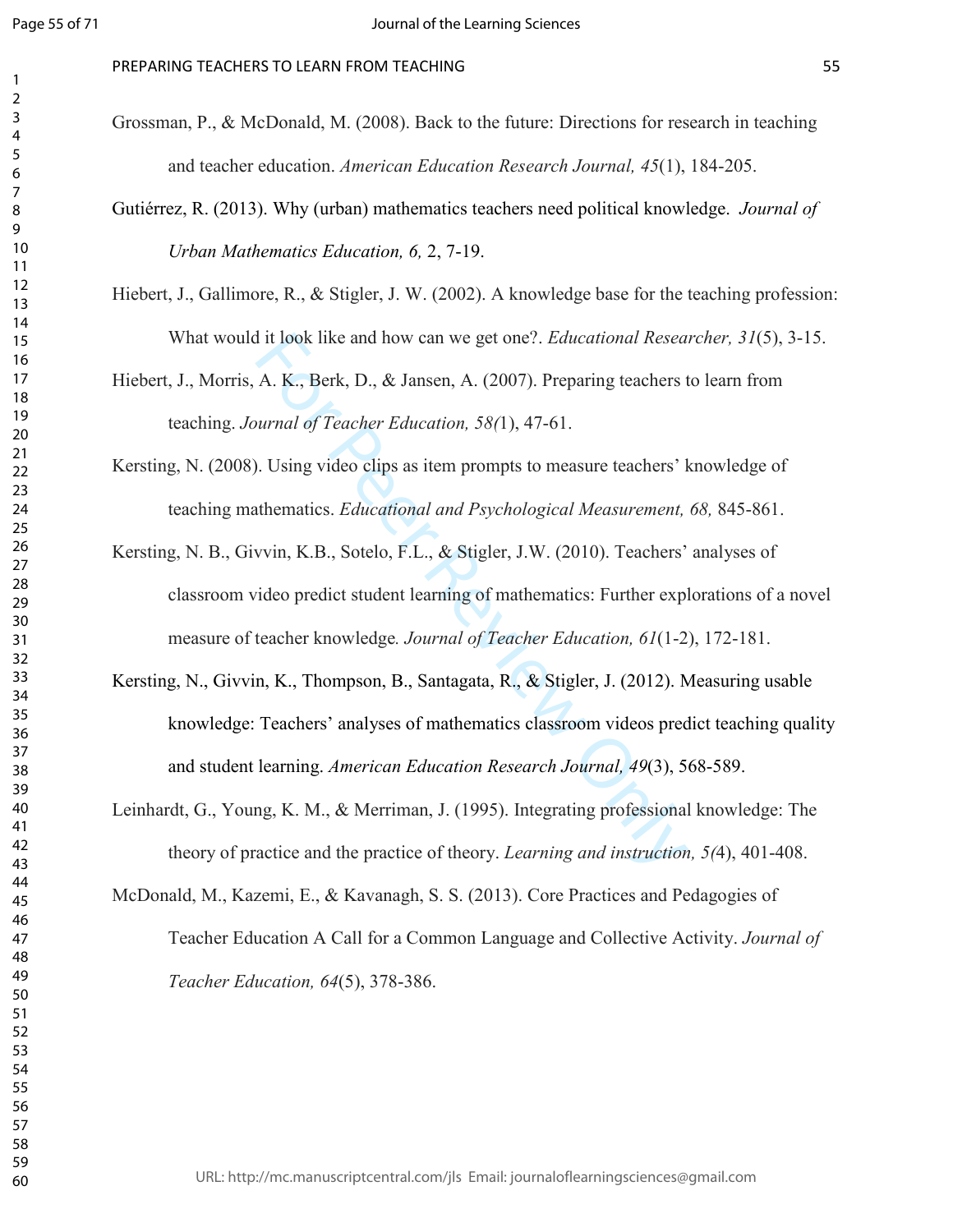- Morris, A. K., Hiebert, J., & Spitzer, S. M. (2009). Mathematical knowledge for teaching in planning and evaluating instruction: What can preservice teachers learn. *Journal for research in mathematics education*, *40*(5), 491-529.
- National Governors Association Center for Best Practices, Council of Chief State School Officers (2010). *Common Core State Standards Mathematics.* National Governors Association Center for Best Practices, Council of Chief State School Officers, Washington D.C.
- Putnam, R. T., & Borko, H. (2000). What do new views of knowledge and thinking have to say about research on teacher learning?. *Educational Researcher, 29(*1), 4-15.
- 1 Center for Best Practices, Council of Chief State Schoon<br>
1 D.C.<br>
1 D.C.<br>
1 O.C.<br>
1 O.C.<br>
1 O.C.<br>
1 O.C.<br>
1 O.C.<br>
1 O.C.<br>
1 O.C.<br>
1 O.C.<br>
1 O.C.<br>
1 O.C.<br>
1 O.C.<br>
1 O.C.<br>
1 O.C.<br>
1 O.C.<br>
1 O.C.<br>
1 O.C.<br>
1 O.C.<br>
1 O.C.<br>
1 Rosaen, C., & Florio-Ruane, S. (2008). The metaphors by which we teach: Experience, metaphor, and culture in teacher education. In M. Cochran□Smith, S. Feiman-Nemser, J., McIntyre, & K. Demers (Eds). *Handbook of research on teacher education: Enduring questions in changing contexts* (3rd ed., pp. 706–731). New York: Routledge.
- Santagata, R. (2014). Video and Teacher Learning: Key Questions, Tools, and Assessments Guiding Research and Practice. *Beitraege zur Lehrerbildung,* 32 (2), 196-209.
- Santagata, R., & Angelici, G. (2010). Studying the impact of the *Lesson Analysis Framework* on pre-service teachers' ability to reflect on videos of classroom teaching. *Journal of Teacher Education, 61*(4), 339-349.
- Santagata, R., Gallimore, R., & Stigler, J. W. (2005). The Use of Videos for Teacher Education and Professional Development: Past Experiences and Future Directions. In C. Vrasidas & G.V.Glass (Eds.) *Current Perspectives on Applied Information Technologies (Volume 2): Preparing Teachers to Teach with Technology. Ch. 9,* pp. 151-167. Greenwich, CT: Information Age Publishing.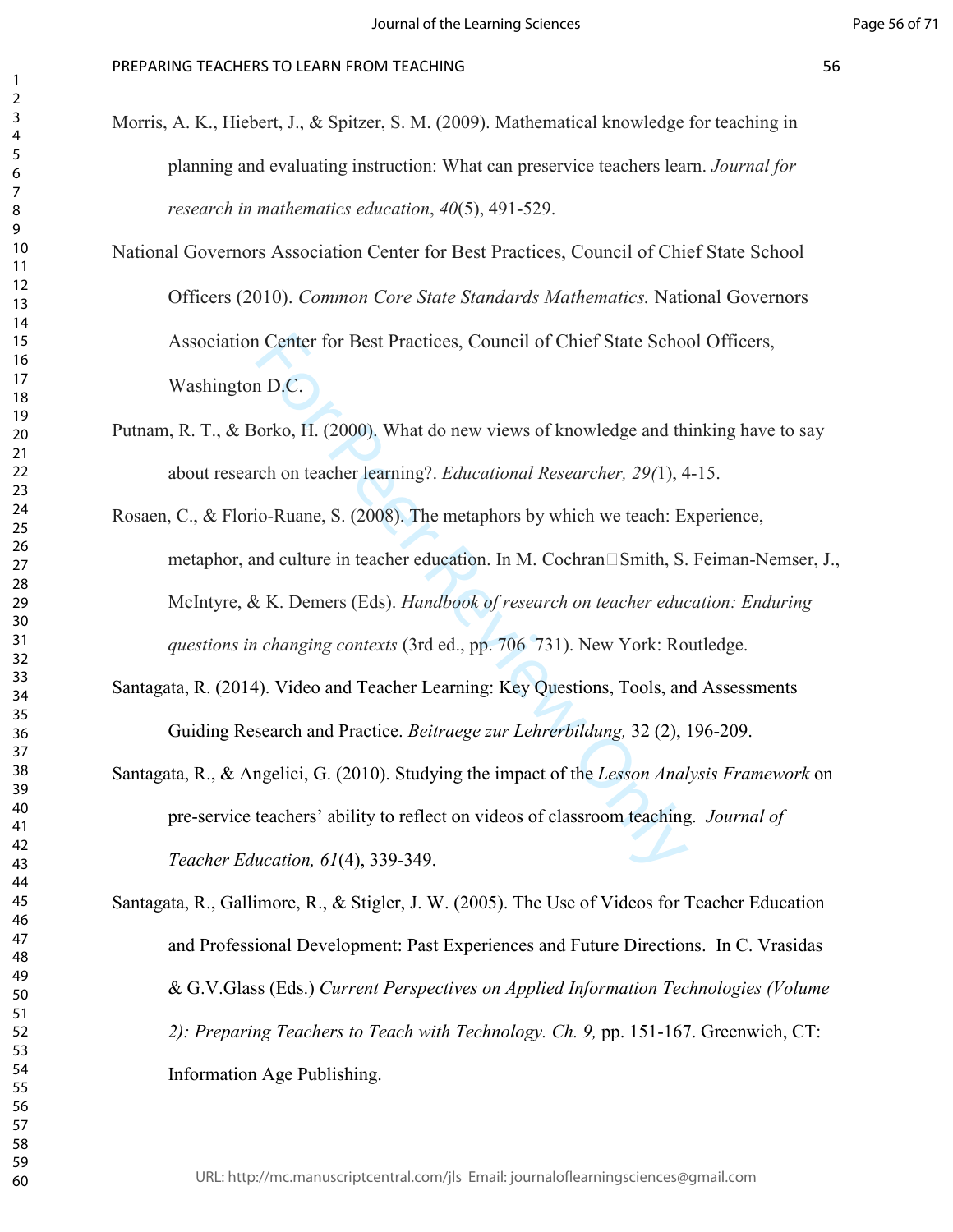- Santagata, R., & Guarino, J. (2011). Using Video to Teach Future Teachers to Learn from Teaching. *ZDM The International Journal of Mathematics Education, 43,* 1, 133-145*.*
- Santagata, R., Jovel J., & Yeh, C. (2016). Learning to Analyze Teaching: A Study of Pre-Service Teachers' Group Conversations around Videos of Mathematics Teaching. In P.G. Rossi & L. Fedeli (Eds.). *Integrating Video into Pre-service and In-service Teacher Training.*  Advances in Higher Education and Professional Development Book Series. Hershey, PA: IGI Global, Ch.6, Pp.114-126.
- 1 Higher Education and Professional Development Book S<br>Ch.6, Pp.114-126.<br>
coni, C. & Stigler. (2007). The Role of Lesson Analysis in<br>
ucation: An Empirical Investigation of Teacher Learning f<br>
d Field Experience. *Journal* Santagata, R., Zannoni, C. & Stigler. (2007). The Role of Lesson Analysis in Pre-Service Teacher Education: An Empirical Investigation of Teacher Learning from a Virtual Video-Based Field Experience. *Journal of Mathematics Teacher Education, 10,*(2), 123- *.*
- Santagata, R. & Yeh, C. (2014). Learning to teach mathematics and to analyze teaching effectiveness: Evidence from a video- and practice-based approach. *Journal of Mathematics Teacher Education, 17,* 491-514*.*
- Santagata, R. & Yeh, C. (2016). Characterizing Beginning Teachers' Competence and its Role in Professional Decisions and Practices. *ZDM, the International Journal of Mathematics Education, 48,*1, 153-165.
- Shulman, L. S. (1986). Those who understand: Knowledge growth in teaching. *Educational researcher*, *15*(2), 4-14.
- Smagorinsky, P., Cook, L., & Johnson, T. ( 2003). The twisting path of concept development in learning to teach. *Teachers College Record, 105*(8), 1399–1436.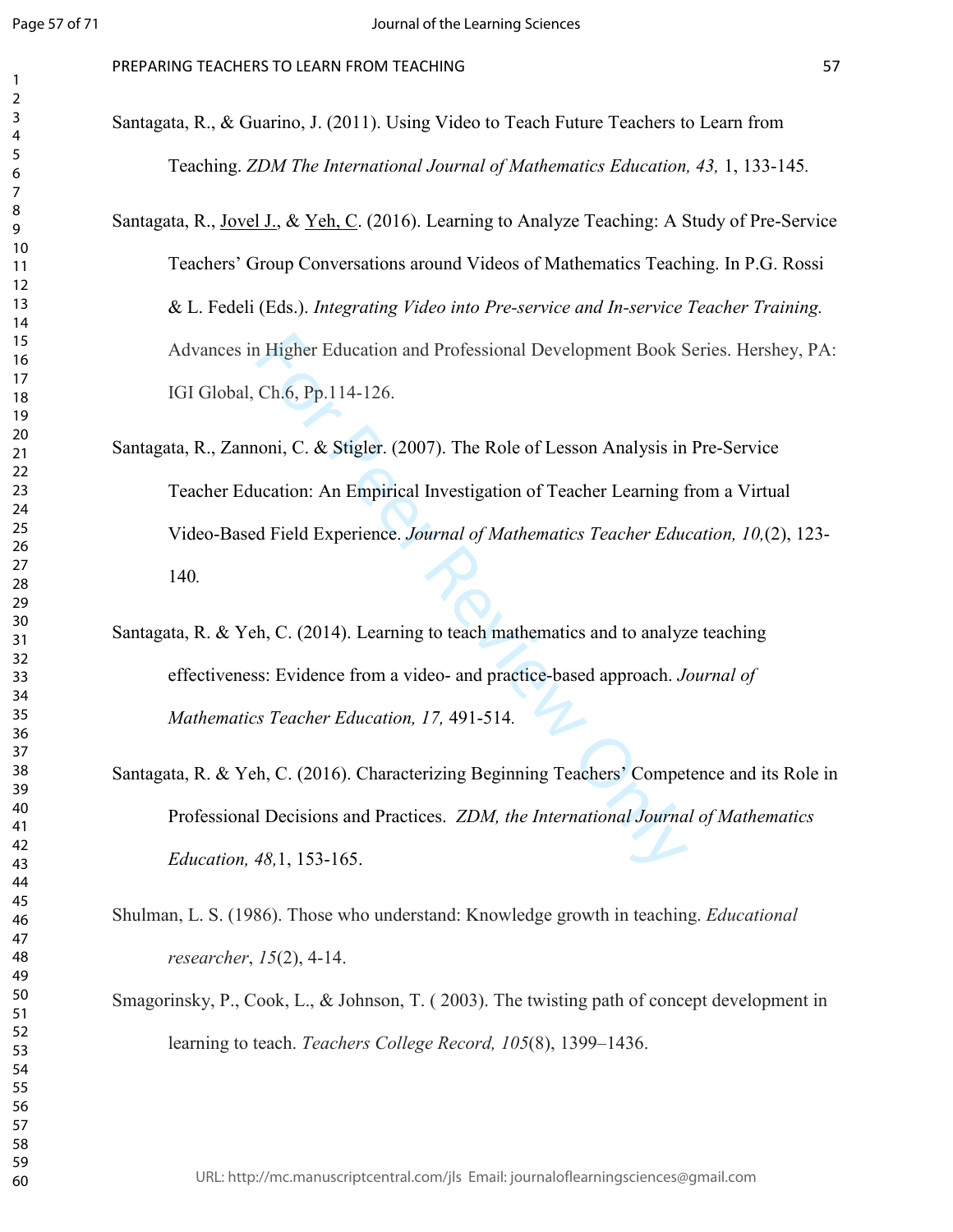Stein, M. K., & Smith, M. (2011). Practices for Orchestrating Productive Mathematics Discussions. Reston, VA: National Council of Teachers of Mathematics.

- Stigler, J. W., & Hiebert, J. (1999). T *he teaching gap: Best ideas from the world's teachers for improving education in the classroom*. New York, NY: The Free Press.
- Van de Walle, J. A., Karp, K. S., & Bay-Williams, J. M. (2010). *Elementary and middle school mathematics: Teaching developmentally.* Boston, MA: Allyn & Bacon.
- For Perching and Manuscript Contraction of the Contraction of Contraction of Contraction of Contraction of Contraction of Contraction of Contraction of Contraction of Contraction of Contraction of Contraction of Contractio Wilson, S. M., Floden, R. E., Ferrini-Mundy, J. (2001). *Teacher Preparation Research: Current*  Knowledge, *Gaps, and Recommendations*. Michigan State University, under the auspices of the Center for the Study of Teaching and Policy, University of Washington.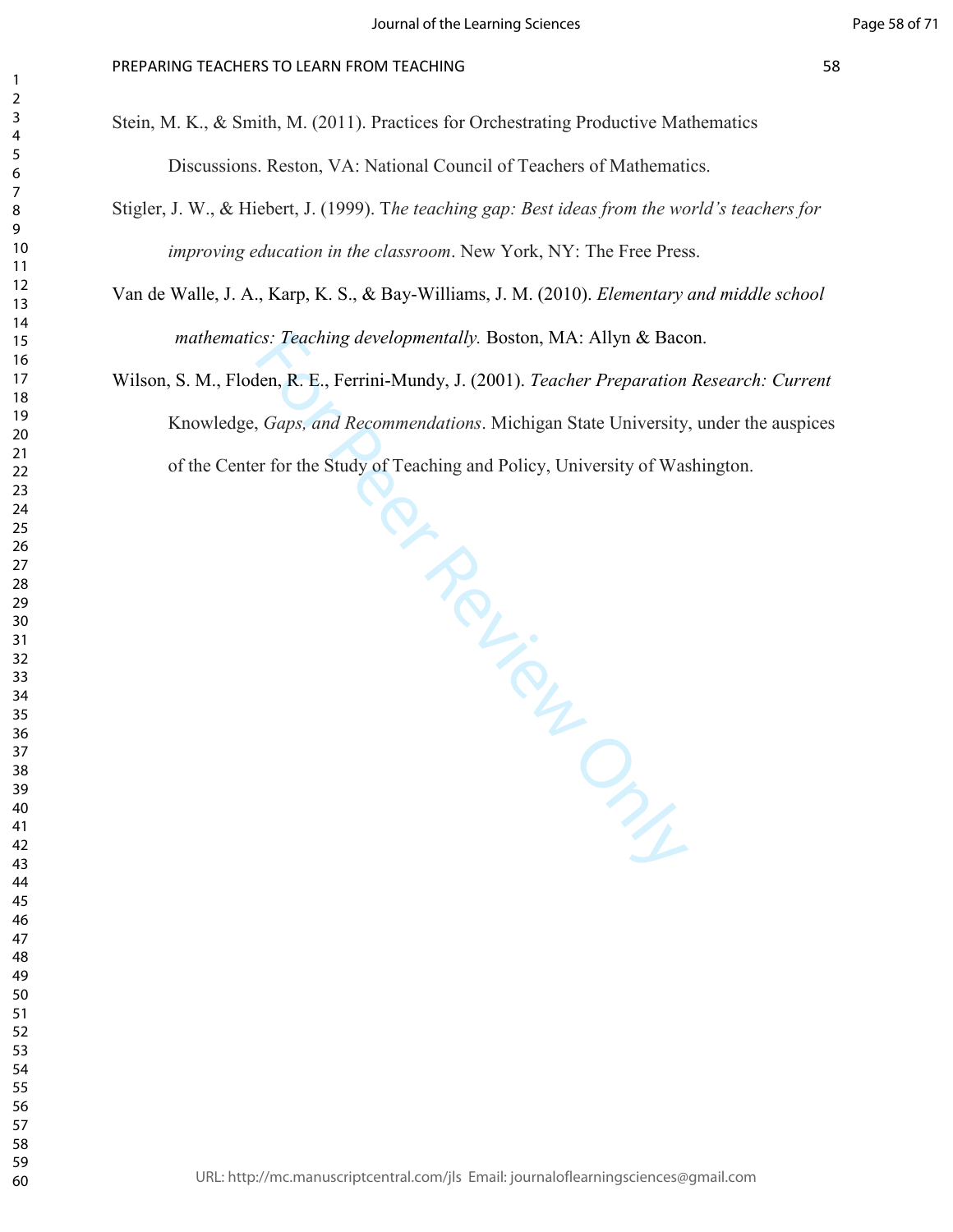#### PREPARING TEACHERS TO LEARN FROM TEACHING **FRAME ASSAULT ASSAULT ASSAULT ASSAULT** SP

## Table 1.

## *Participants' Background Characteristics*

| <b>Background Variables</b>                     | N              | Percent |
|-------------------------------------------------|----------------|---------|
| Gender                                          |                |         |
| Female                                          | 55             | 88.7    |
| Male                                            | 7              | 11.3    |
| <b>Ethnicity</b>                                |                |         |
| Caucasian American                              | 29             | 46.8    |
| Asian American                                  | 26             | 41.9    |
| Hispanic/Latin American                         | $\overline{4}$ | 6.5     |
| Multi-ethnic                                    |                | 1.6     |
| Other                                           | 2              | 3.2     |
| <b>Fieldwork Placement</b>                      |                |         |
| Fall/Winter Paired Fieldwork                    |                |         |
| Placement                                       | 37             | 59.7    |
| <b>Spring Paired Fieldwork</b>                  | 16             | 26      |
| <b>Credential Program Type</b>                  |                |         |
| Credential 9-Month Program                      | 20             | 32.3    |
| Credential Masters' of Arts<br>15-Month Program | 42             | 67.7    |
| <b>Teaching Experience</b>                      |                |         |
| Prior Teaching Experience                       | 30             | 51.6    |
| No Prior Experience                             | 32             | 48.4    |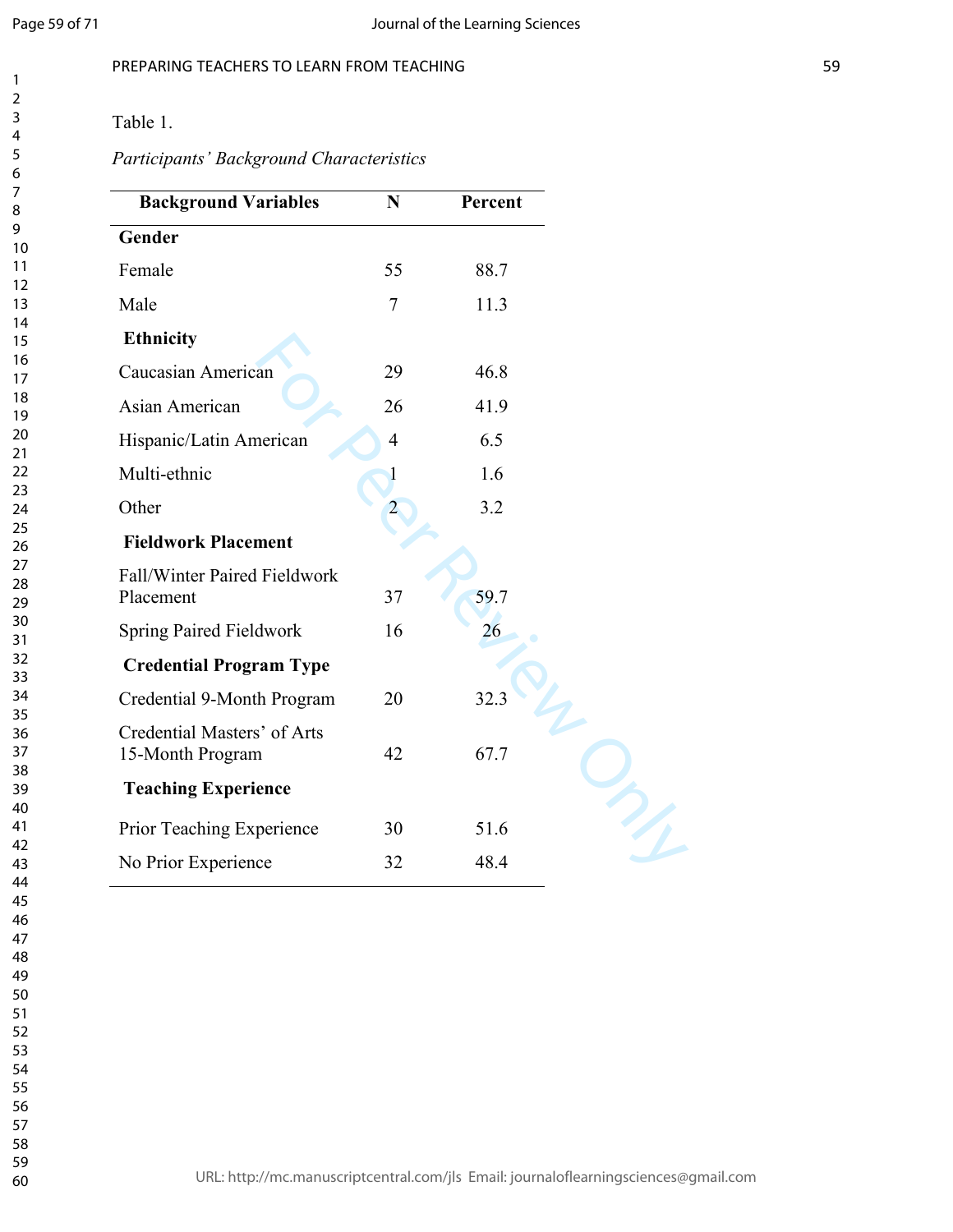## Table 2.

*Levels and Description of Instructional Quality Codes.* 

| <b>Levels</b>                 | <b>Description</b>                                         |
|-------------------------------|------------------------------------------------------------|
| Low sophistication            | The majority of the interaction in the classroom is        |
| Student thinking not or only  | directed from the pre-service teacher to the students. All |
| minimally visible             | pre-service teacher's questions have known/correct         |
|                               | answers. Most student talk focuses on final answer to      |
|                               | problems.                                                  |
| <b>Medium Sophistication</b>  | The interaction in the classroom is mainly directed by     |
| Student thinking made visible | the pre-service teacher, but students are given            |
|                               | opportunities to contribute to the content of the lesson.  |
|                               | The pre-service teacher begins to purposely ask "how"      |
|                               | students arrived at an answer after a response is given.   |
|                               | Further probing questions that facilitate student          |
|                               | elaboration of their thinking are very limited.            |
| <b>High Sophistication</b>    | The interaction in the classroom builds on student input   |
| Student thinking made visible | consistently. The pre-service teacher solicits students'   |
| and pursued                   | ideas and explanations frequently.                         |
|                               |                                                            |

 $\mathbf{1}$  $\overline{2}$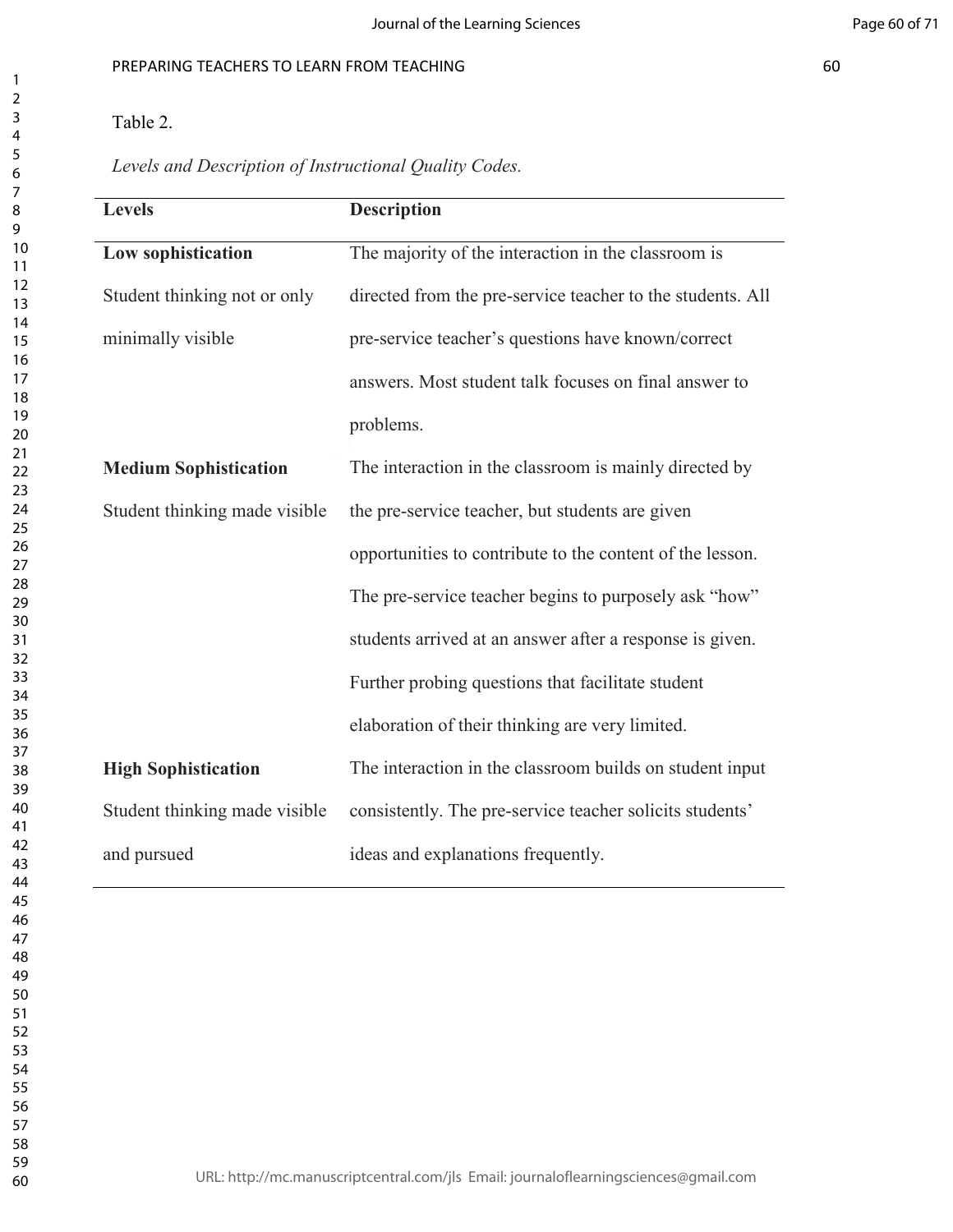## Table 3.

*Coding Dimensions and Categories for Pre-Service Teachers' Reflections on their Own* 

*Teaching*

| <b>Categories</b>                 |                                 |
|-----------------------------------|---------------------------------|
| Student(s)                        | Self                            |
| Comment draws on evidence of      | Comment draws on teacher        |
| student learning or difficulty to | strategies to discuss the       |
| discuss the effectiveness of the  | effectiveness of the lesson     |
| lesson                            |                                 |
| Connected                         | Not Connected                   |
| Evidence of lesson effectiveness  | It is not clear how evidence of |
| is directly related to lesson     | lesson effectiveness is related |
| learning goal                     | to lesson learning goal         |
| Math                              | General                         |
| Comment includes reference to     | Comment is general and does     |
| specific mathematics content      | not mention specific            |
|                                   | mathematics content             |
|                                   |                                 |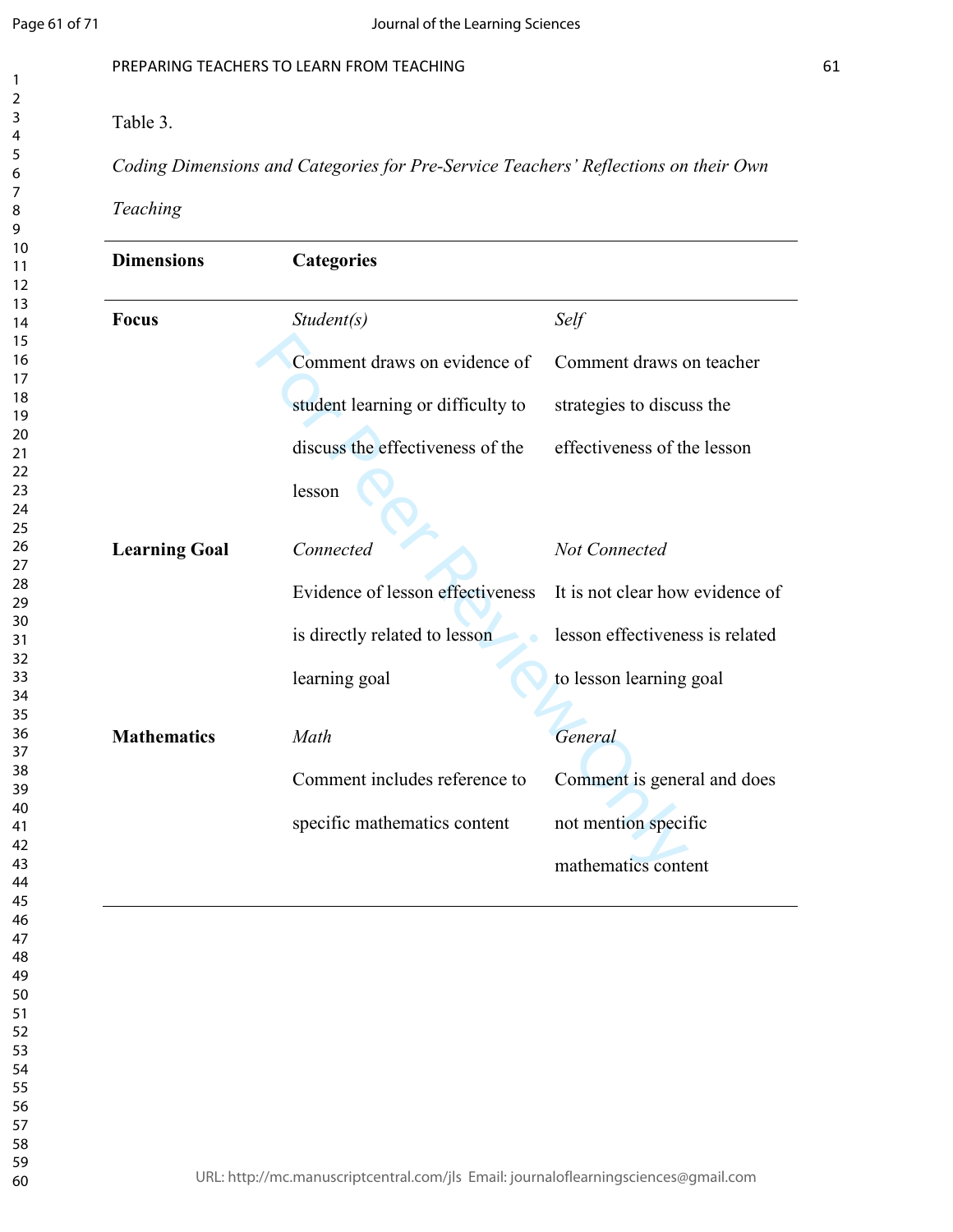#### PREPARING TEACHERS TO LEARN FROM TEACHING 62

Page 62 of 71

Table 4.

*Repeated Measures Analysis of Variance for Classroom Video Analysis (CVA) Survey* 

| <b>Effect</b>                                 | $\overline{MS}$ | df           | $\boldsymbol{F}$ | $\boldsymbol{p}$ | Greenhouse- | Huynh- |
|-----------------------------------------------|-----------------|--------------|------------------|------------------|-------------|--------|
|                                               |                 |              |                  |                  | Geisser     | Feldt  |
| <b>CVA</b> – Math Content (MC)                |                 |              |                  |                  |             |        |
| Time                                          | 557.471         | T            | 85.278           | .000             | .000        | .000   |
| Time*Condition 23.983                         |                 | $\mathbf{1}$ | 3.662            | .061             | .061        | .061   |
| Error                                         | 6.537           | 58           |                  |                  |             |        |
| <b>CVA</b> – Student Thinking (ST)            |                 |              |                  |                  |             |        |
| Time                                          | 85.609          | $\mathbf{1}$ | 21.568           | .000             | .000        | .000   |
| Time*Condition 43.609                         |                 | $\mathbf{1}$ | 10.987           | .002             | .002        | .002   |
| Error                                         | 3.969           | 58           |                  |                  |             |        |
| <b>CVA</b> - Suggestions for Improvement (SI) |                 |              |                  |                  |             |        |
| Time                                          |                 | $\mathbf{1}$ | 61.820           | .000             | .000        | .000   |
| Time*Condition 52.904                         |                 | $\mathbf{1}$ | 9.662            | .003             | .003        | .003   |
| Error                                         | 5.476           | 58           |                  |                  |             |        |
| <b>CVA</b> – Depth of Interpretation (DoI)    |                 |              |                  |                  |             |        |
| Time                                          | 424.600         | $\mathbf{1}$ | 67.992           | .000             | .000        | .000   |
| Time*Condition 25.666                         |                 | $\mathbf{1}$ | 4.110            | .047             | .047        | .047   |
| Error                                         | 6.245           | 58           |                  |                  |             |        |

 $\mathbf{1}$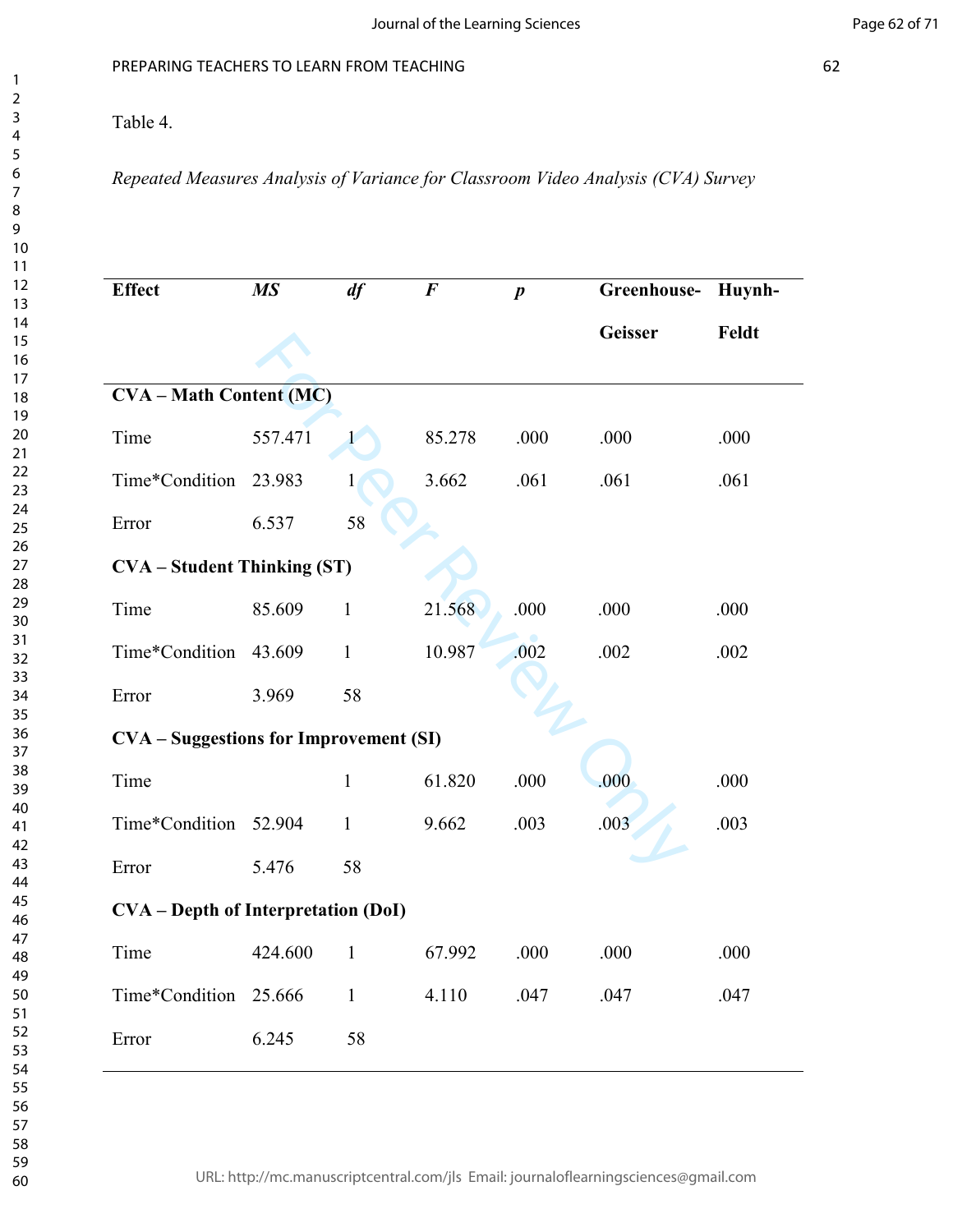$\mathbf{1}$  $\overline{2}$ 3  $\overline{4}$ 5 6  $\overline{7}$ 8 9

#### PREPARING TEACHERS TO LEARN FROM TEACHING **FRAME ASSAULT AND SET ASSAULT** 63

## Table 5.

*Classroom Video Analysis (CVA) Survey Score Means and SD by Subscales and Groups (LLMT* 

*n=29; MMC n=31)* 

|                  | Group       | Pre          | Post          |
|------------------|-------------|--------------|---------------|
|                  |             | Mean (SD)    | Mean(SD)      |
| <b>CVA Total</b> | <b>LLMT</b> | 12.83(6.35)  | 30.31 (11.52) |
|                  | <b>MMC</b>  | 13.94 (6.97) | 22.71 (9.74)  |
| <b>CVA MC</b>    | <b>LLMT</b> | 2.0(2.12)    | 7.21(4.20)    |
|                  | <b>MMC</b>  | 3.16(3.12)   | 6.58(3.37)    |
| <b>CVA ST</b>    | <b>LLMT</b> | 4.14(2.42)   | 7.03(3.21)    |
|                  | <b>MMC</b>  | 4.39(2.38)   | 4.87(3.01)    |
| <b>CVA SI</b>    | <b>LLMT</b> | 1.21(1.42)   | 5.90 (3.96)   |
|                  | <b>MMC</b>  | 1.23(1.59)   | 3.26(2.58)    |
| <b>CVA DOI</b>   | <b>LLMT</b> | 5.48(2.50)   | 10.17(3.65)   |
|                  | <b>MMC</b>  | 5.16(2.93)   | 8.00(4.62)    |
|                  |             |              |               |
|                  |             |              |               |
|                  |             |              |               |
|                  |             |              |               |
|                  |             |              |               |
|                  |             |              |               |
|                  |             |              |               |
|                  |             |              |               |
|                  |             |              |               |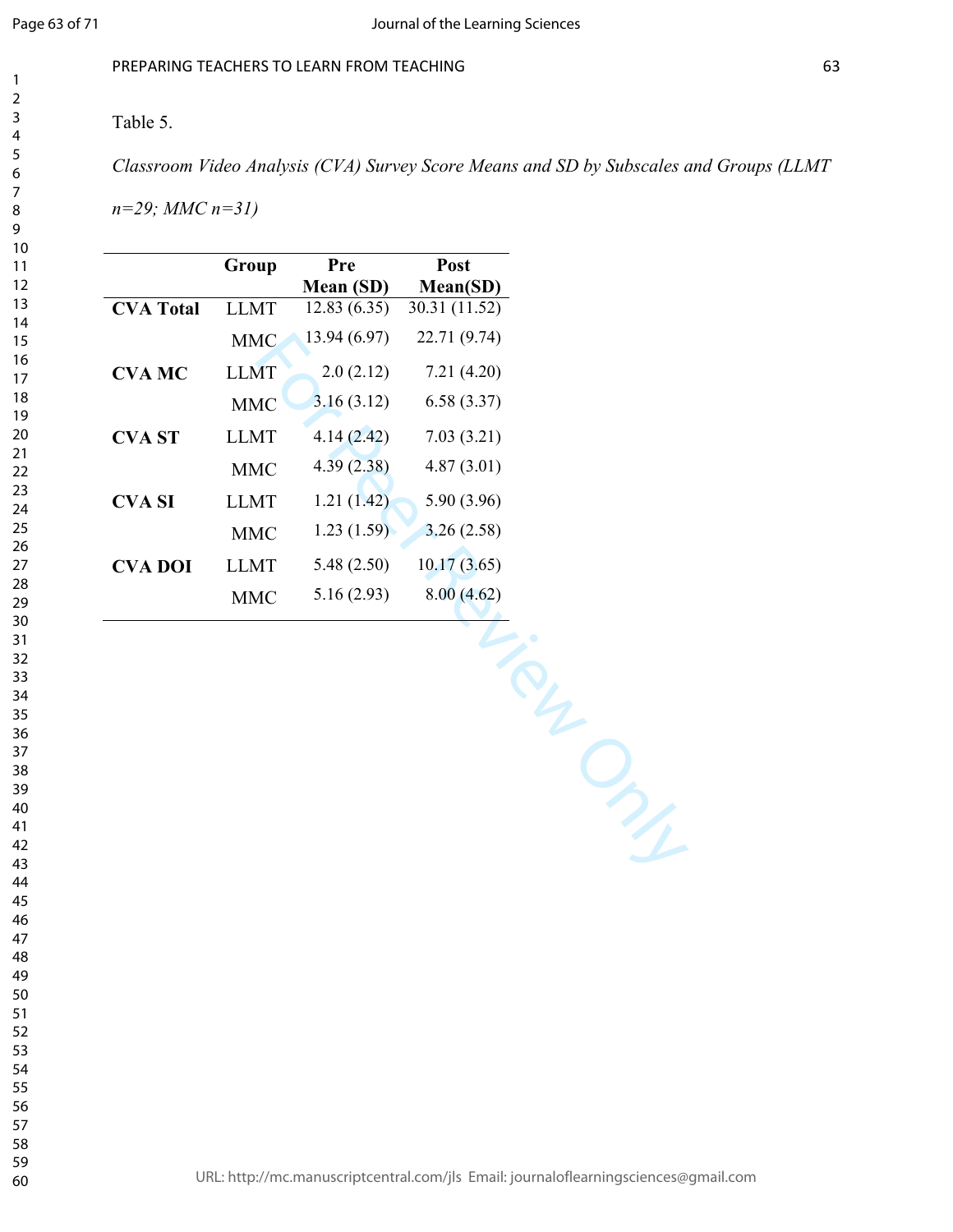#### PREPARING TEACHERS TO LEARN FROM TEACHING **FROM TEACHING** 64

Page 64 of 71

## Table 6.

# *Summary of Findings*

|                                                                                                                                                                         | <b>Significant Change Over</b><br><b>Time</b> |                | Significant<br>Group<br>Difference at<br>Post-Test |  |
|-------------------------------------------------------------------------------------------------------------------------------------------------------------------------|-----------------------------------------------|----------------|----------------------------------------------------|--|
|                                                                                                                                                                         | <b>LLMT</b>                                   | <b>MMC</b>     | and Effect Size                                    |  |
| <b>Classroom Video</b><br><b>Analysis (CVA)</b><br><b>Total Score</b>                                                                                                   | Yes                                           | Yes            | Yes<br>.6895 <sup>1</sup>                          |  |
| <b>Mathematics Content</b><br>(MC)                                                                                                                                      | Yes                                           | Yes            | N <sub>o</sub>                                     |  |
| <b>Student Thinking</b><br>(ST)                                                                                                                                         | <b>Yes</b>                                    | N <sub>0</sub> | Yes<br>.6962                                       |  |
| Suggestions for<br>Improvement (SI)                                                                                                                                     | Yes                                           | Yes            | Yes<br>.7605                                       |  |
| Depth of Interpretation<br>(DoI)                                                                                                                                        | Yes                                           | Yes            | N <sub>o</sub>                                     |  |
| <b>IMAP</b>                                                                                                                                                             |                                               |                |                                                    |  |
| Belief 1<br>Mathematics is a web of<br>interrelated concepts and<br>procedures                                                                                          | Yes                                           | Yes            | N <sub>o</sub>                                     |  |
| Belief <sub>2</sub><br>Learning mathematical<br>concepts before procedures<br>facilitates understanding                                                                 | Yes                                           | Yes            | N <sub>o</sub>                                     |  |
| Belief 3<br>Children can solve<br>problems in novel ways<br>before being taught how to<br>solve such problems.                                                          | Yes                                           | N <sub>o</sub> | N <sub>0</sub>                                     |  |
| Belief 4<br>During interactions related<br>to the learning of<br>mathematics, the teacher<br>should allow the children to<br>do as much of the thinking<br>as possible. | Yes                                           | Yes            | Yes<br>$.086^2$                                    |  |

<sup>&</sup>lt;sup>1</sup> Cohen's *d* coefficients are reported as measures of effect size for one-way ANOVA analyses.

 $2$  Nagelkerke Pseudo R-Square, which is often reported as a measure effect size for Ordinal Regression analyses.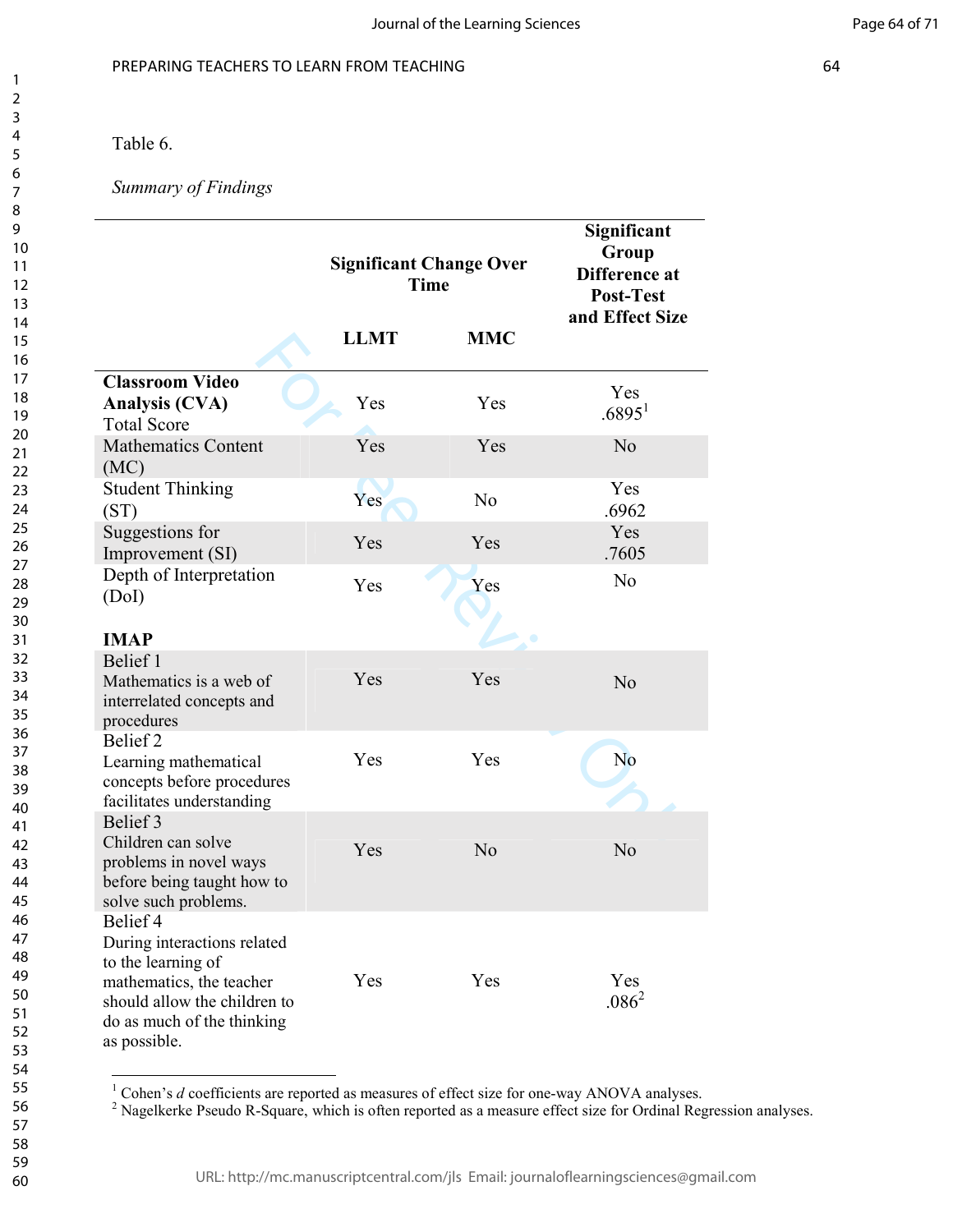$\mathbf{1}$  $\overline{2}$ 

## PREPARING TEACHERS TO LEARN FROM TEACHING **65** 65

| <b>Quality of Instruction</b><br>Attending to and building | n/a    | N <sub>0</sub>     |
|------------------------------------------------------------|--------|--------------------|
| on student thinking                                        |        |                    |
| <b>Self-Reflections</b>                                    |        |                    |
| Focus<br>Students versus Self                              | n/a    | Yes<br>$.3654^{3}$ |
| Math Specificity<br>Math specific versus<br>general        | n/a    | N <sub>0</sub>     |
| Link to Learning Goal<br>Connected versus not<br>connected | n/a    | Yes<br>.30         |
|                                                            | INDER- |                    |
|                                                            |        |                    |
|                                                            |        |                    |
|                                                            |        | Uny                |

<sup>&</sup>lt;sup>3</sup> Phi coefficients are used as measures of effect size for Chi-square analyses.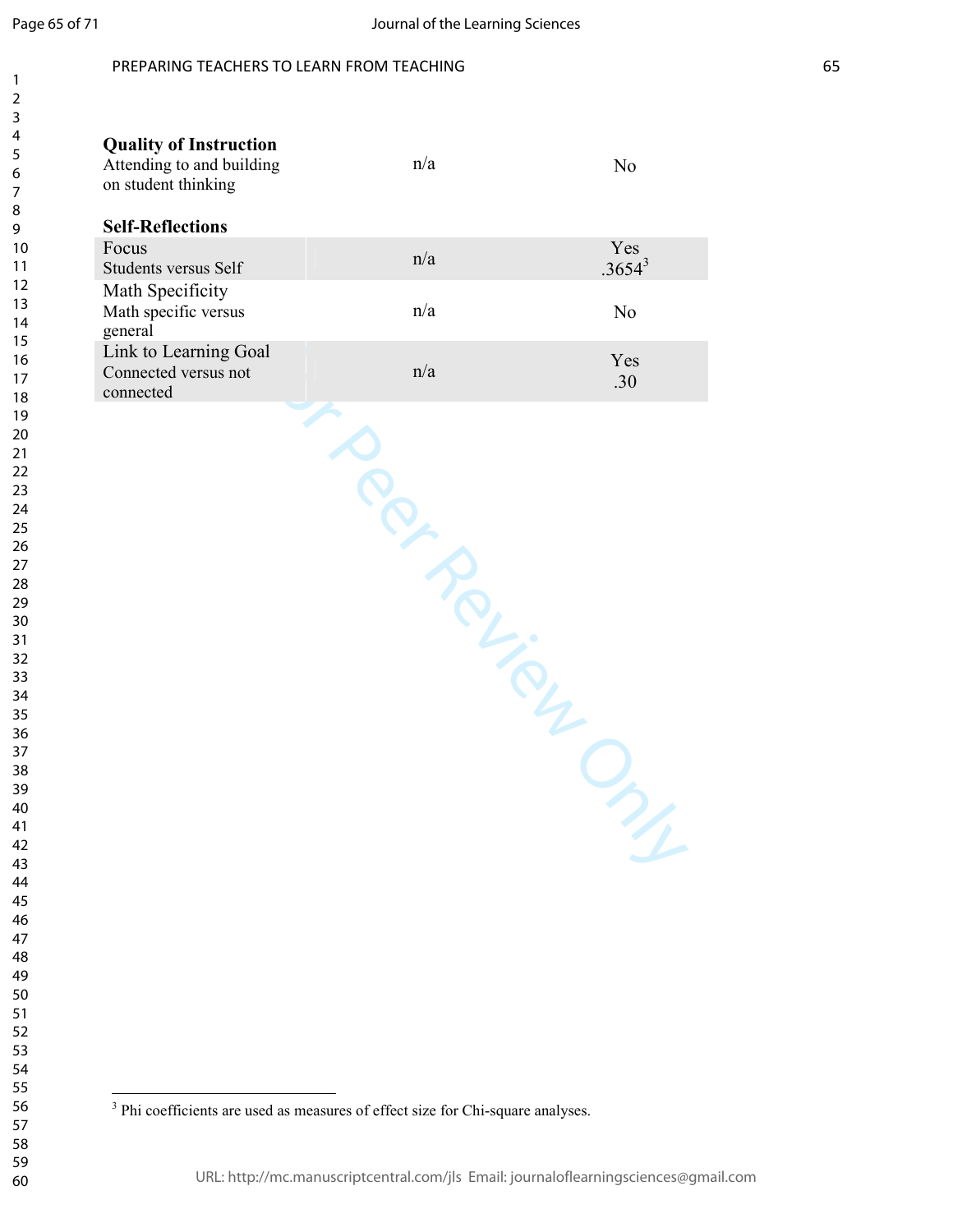

 $\mathbf{1}$  $\overline{2}$  $\overline{4}$  $\overline{7}$ 

*Fig. 1* Learning from teaching competencies and instruments used in this study to measure each aspect

URL: http://mc.manuscriptcentral.com/jls Email: journaloflearningsciences@gmail.com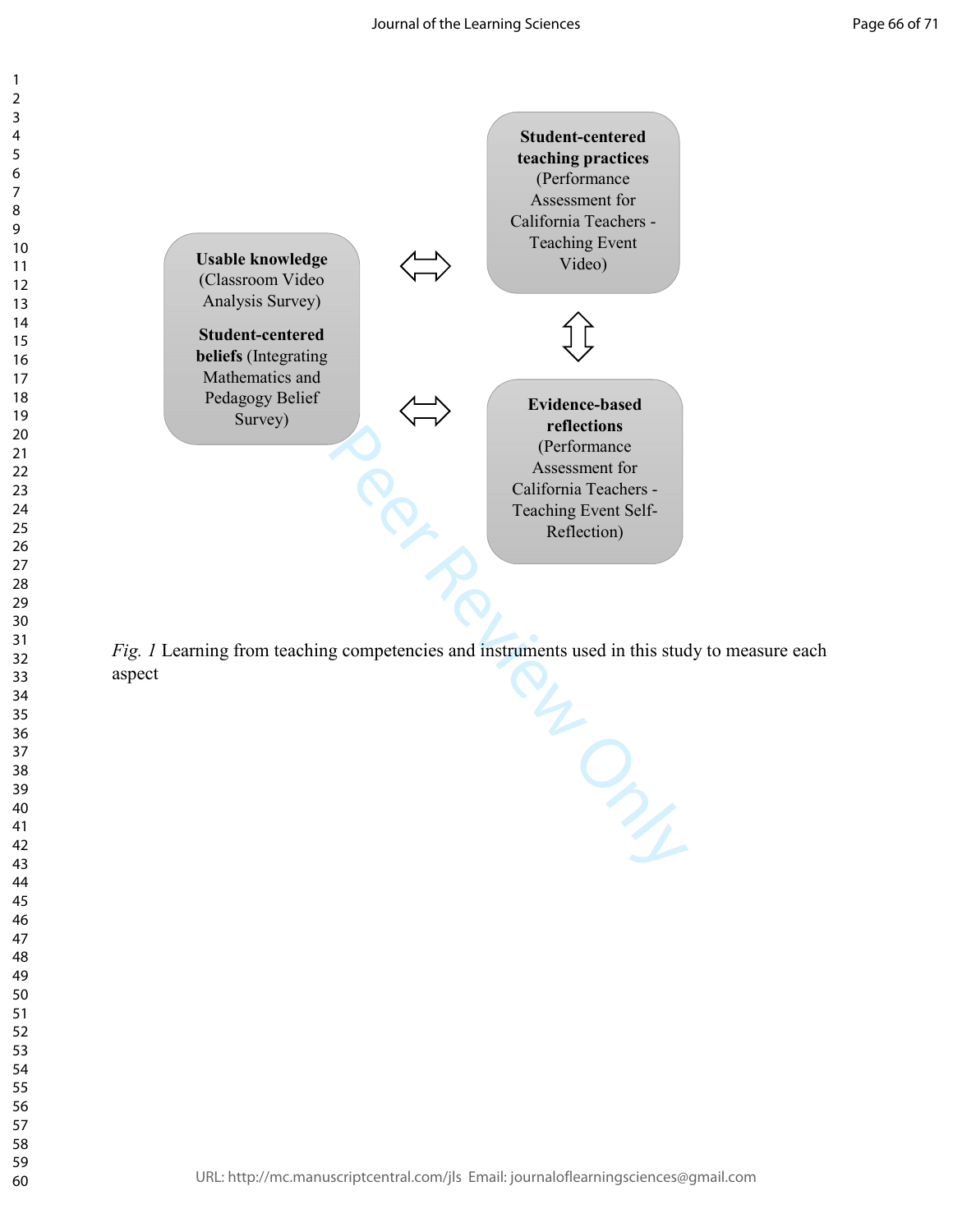

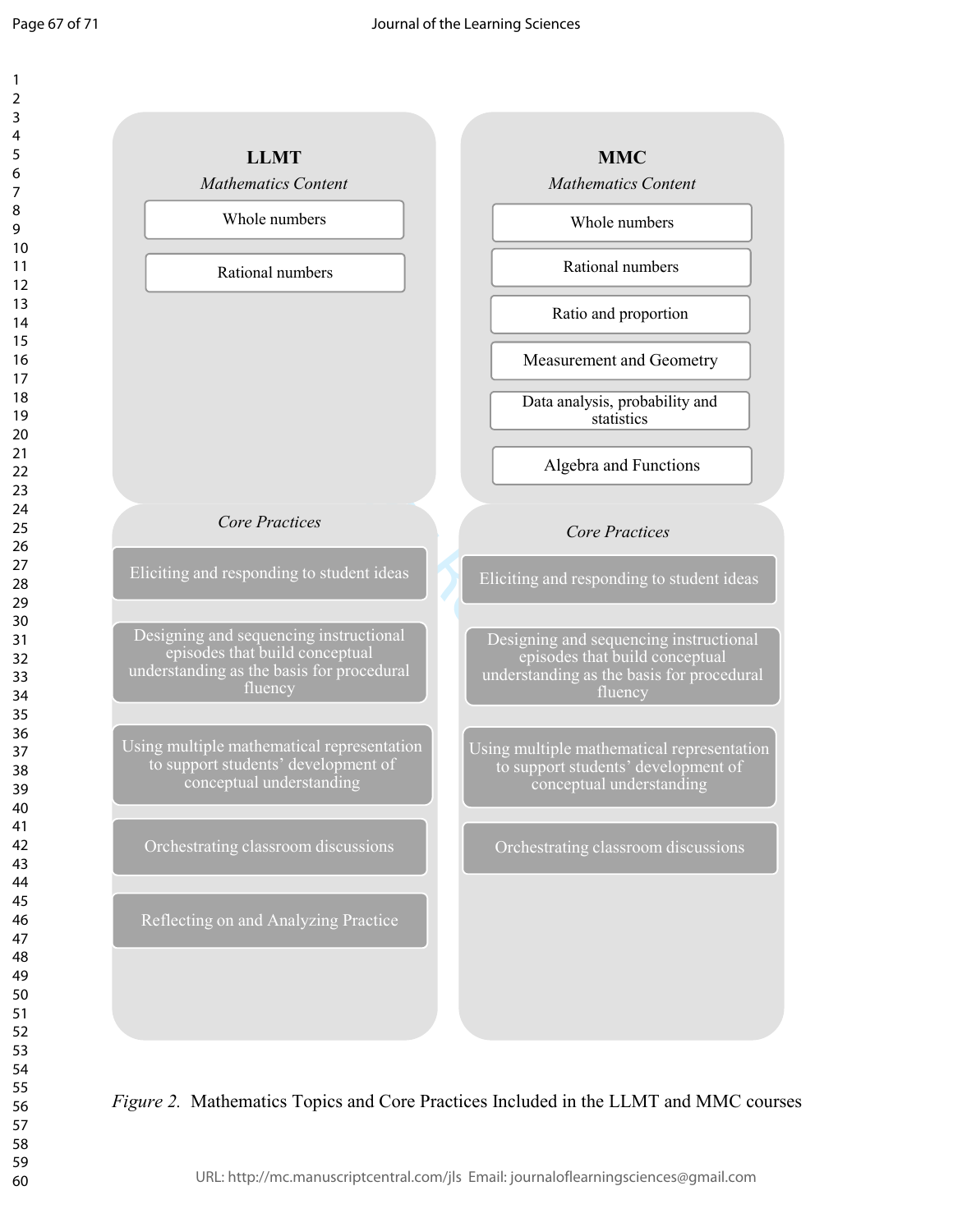

*Figure 3.* Average score prior to and at the end of teacher preparation on the CVA and by group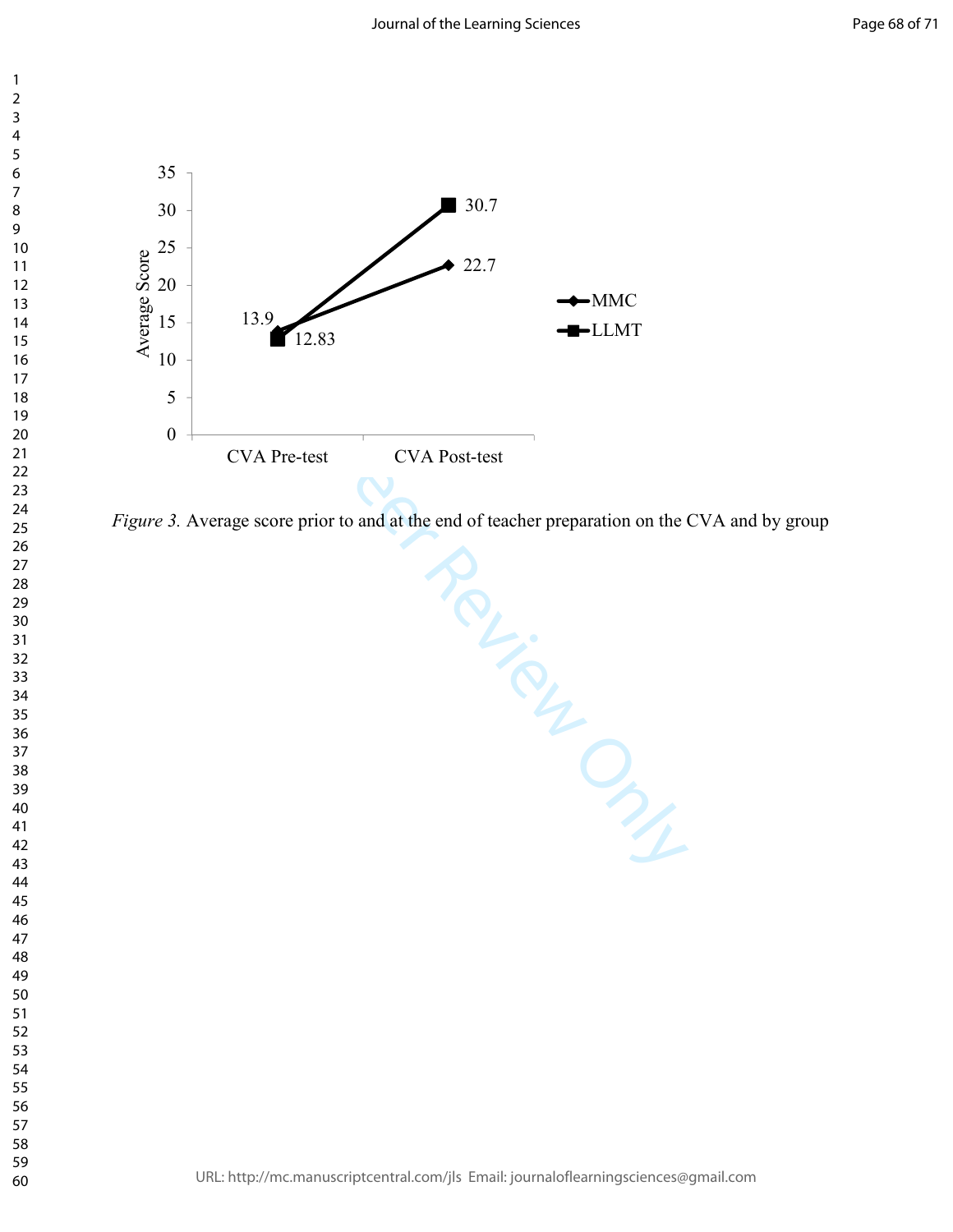Page 69 of 71

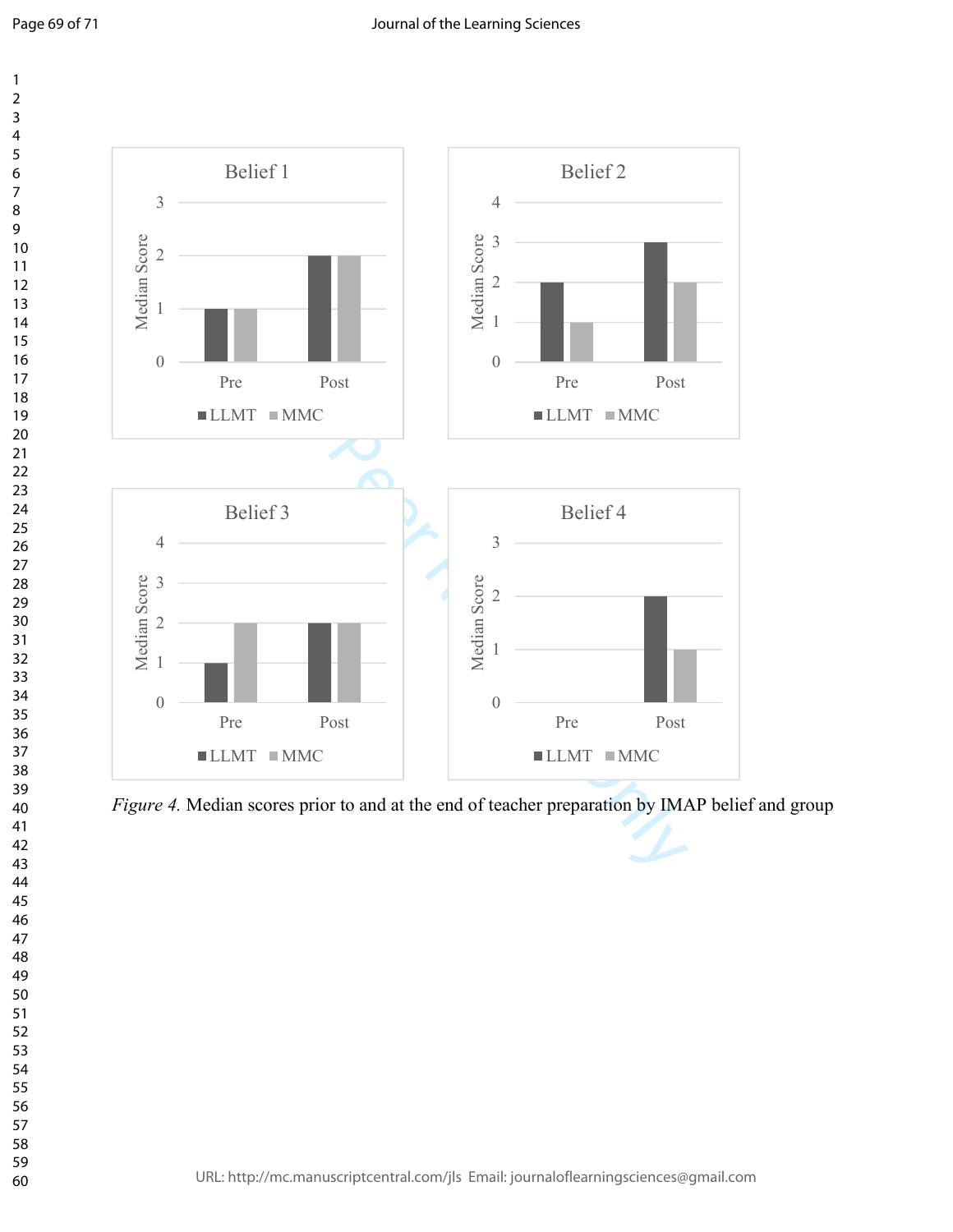

Figure 5. Average score on quality of instruction by group

URL: http://mc.manuscriptcentral.com/jls Email: journaloflearningsciences@gmail.com